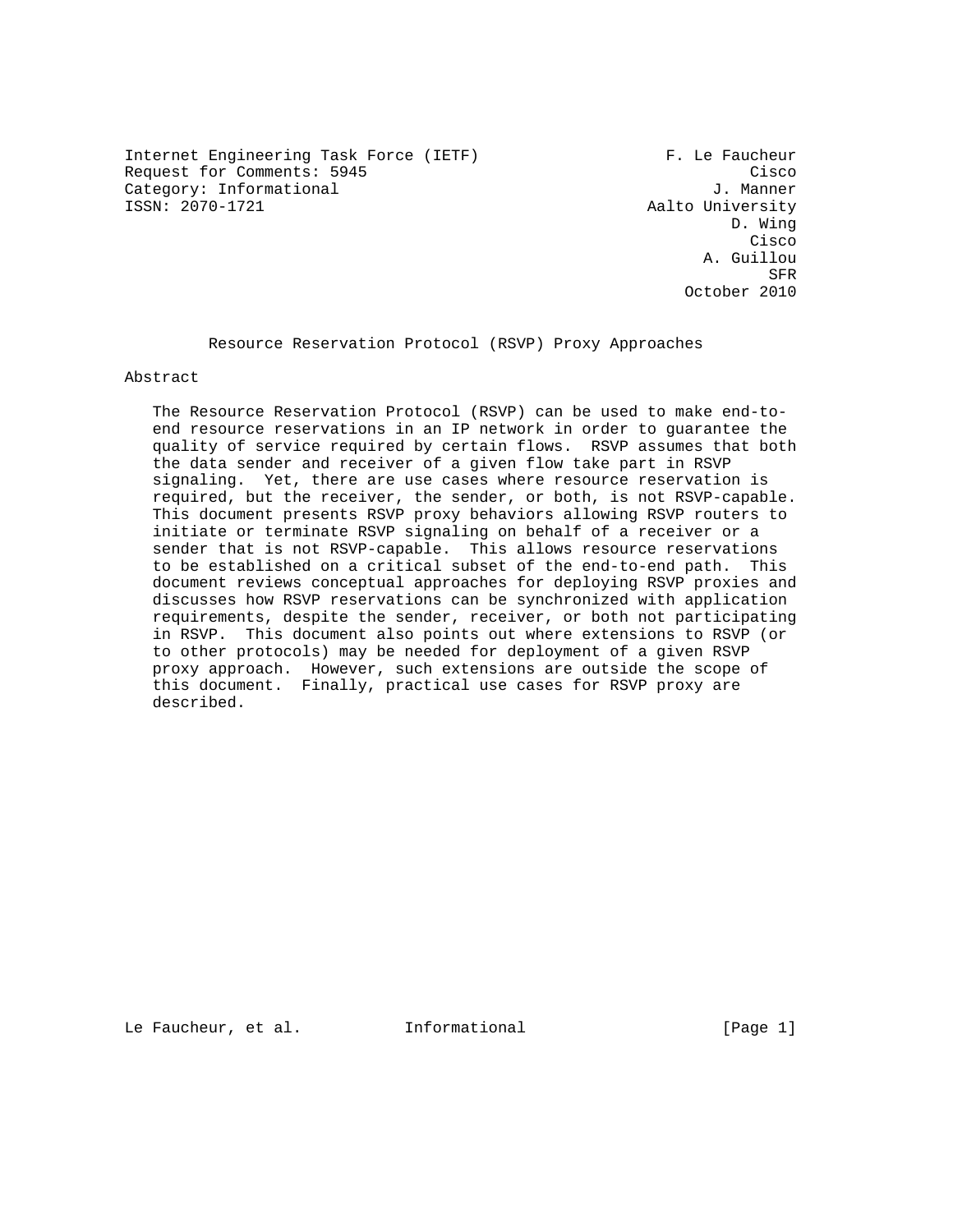Status of This Memo

 This document is not an Internet Standards Track specification; it is published for informational purposes.

 This document is a product of the Internet Engineering Task Force (IETF). It represents the consensus of the IETF community. It has received public review and has been approved for publication by the Internet Engineering Steering Group (IESG). Not all documents approved by the IESG are a candidate for any level of Internet Standard; see Section 2 of RFC 5741.

 Information about the current status of this document, any errata, and how to provide feedback on it may be obtained at http://www.rfc-editor.org/info/rfc5945.

Copyright Notice

 Copyright (c) 2010 IETF Trust and the persons identified as the document authors. All rights reserved.

 This document is subject to BCP 78 and the IETF Trust's Legal Provisions Relating to IETF Documents (http://trustee.ietf.org/license-info) in effect on the date of publication of this document. Please review these documents carefully, as they describe your rights and restrictions with respect to this document. Code Components extracted from this document must include Simplified BSD License text as described in Section 4.e of the Trust Legal Provisions and are provided without warranty as described in the Simplified BSD License.

 This document may contain material from IETF Documents or IETF Contributions published or made publicly available before November 10, 2008. The person(s) controlling the copyright in some of this material may not have granted the IETF Trust the right to allow modifications of such material outside the IETF Standards Process. Without obtaining an adequate license from the person(s) controlling the copyright in such materials, this document may not be modified outside the IETF Standards Process, and derivative works of it may not be created outside the IETF Standards Process, except to format it for publication as an RFC or to translate it into languages other than English.

Le Faucheur, et al. 1nformational [Page 2]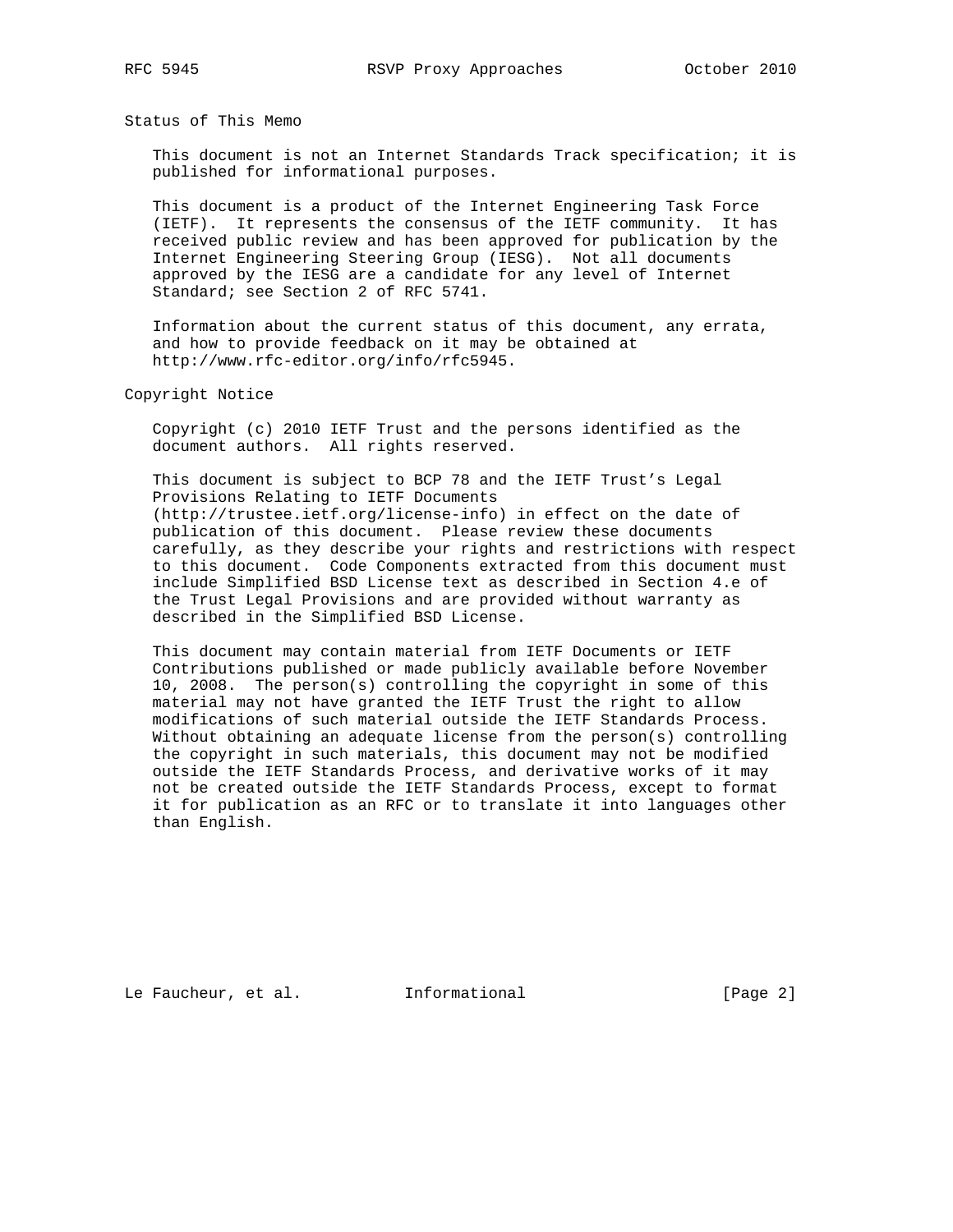| Table of Contents |  |  |  |
|-------------------|--|--|--|
|-------------------|--|--|--|

|                |         | 4.1.1. Mechanisms for Maximizing the Reservation Span 11      |
|----------------|---------|---------------------------------------------------------------|
|                |         | 4.2. Path-Triggered Sender Proxy for Reverse Direction 15     |
|                |         |                                                               |
|                |         |                                                               |
|                |         | 4.5. Application_Entity-Controlled Proxy 23                   |
|                |         | 4.5.1. Application_Entity-Controlled Sender Proxy             |
|                |         | Using "RSVP over GRE" 26                                      |
|                |         | 4.5.2. Application_Entity-Controlled Proxy via Co-Location 28 |
|                |         |                                                               |
|                |         | 4.7. RSVP-Signaling-Triggered Proxy 32                        |
|                |         | 4.8. Reachability Considerations 33                           |
|                |         |                                                               |
|                |         |                                                               |
| 7 <sub>1</sub> |         |                                                               |
|                |         |                                                               |
|                |         |                                                               |
|                |         | Appendix A. Use Cases for RSVP Proxies 40                     |
|                | $A.1$ . | RSVP-Based VoD Admission Control in Broadband                 |
|                |         |                                                               |
|                | A.2.    | RSVP-Based Voice/Video Connection Admission Control           |
|                |         |                                                               |
|                | A.3.    | RSVP Proxies for Mobile Access Networks 44                    |
|                | A.4.    | RSVP Proxies for Reservations in the Presence of IPsec        |
|                |         |                                                               |

# 1. Introduction

 Guaranteed Quality of Service (QoS) for some applications with tight requirements (such as voice or video) may be achieved by reserving resources in each node on the end-to-end path. The main IETF protocol for these resource reservations is the Resource Reservation Protocol (RSVP), as specified in [RFC2205]. RSVP does not require that all intermediate nodes support RSVP; however, it assumes that both the sender and the receiver of the data flow support RSVP. There are environments where it would be useful to be able to reserve resources for a flow on at least a subset of the flow path even when the sender or the receiver (or both) is not RSVP-capable (for example, from the sender to the network edge, or from edge to edge, or from the network edge to the receiver).

Le Faucheur, et al. 1nformational [Page 3]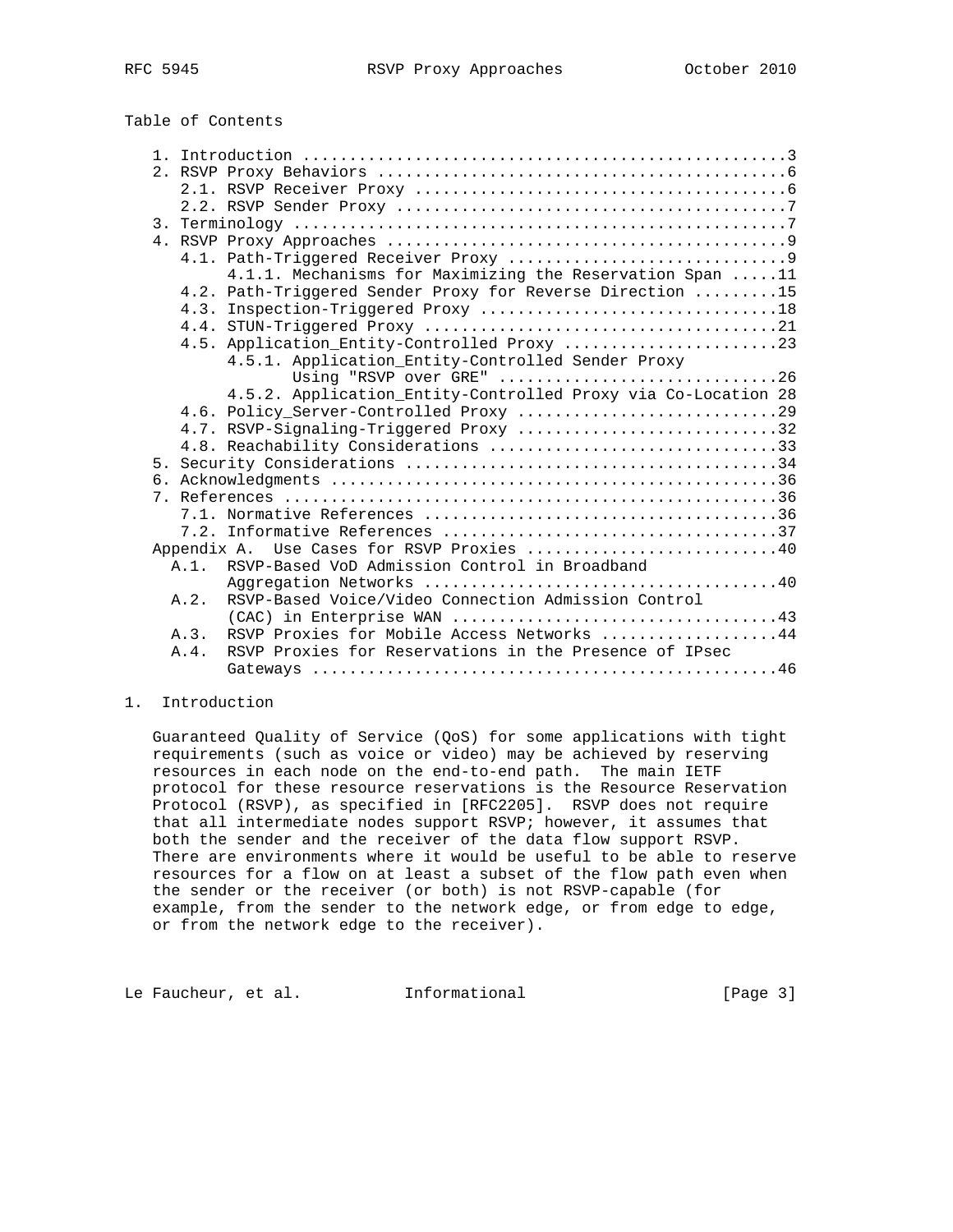Since the data sender or receiver may be unaware of RSVP, there are two types of RSVP proxies. When the sender is not using RSVP, an entity in the network must operate on behalf of the data sender, and in particular, generate RSVP Path messages, and eventually receive, process, and sink Resv messages. We refer to this entity as the RSVP Sender Proxy. When the receiver is not using RSVP, an entity in the network must receive Path messages sent by a data sender (or by an RSVP Sender Proxy), sink those, and return Resv messages on behalf of the data receiver(s). We refer to this entity as the RSVP Receiver Proxy. The RSVP proxies need to be on the data path in order to establish the RSVP reservation; note, however, that some of the approaches described in this document allow the RSVP proxies to be controlled/triggered by an off-path entity.

 The flow sender and receiver generally have at least some (if not full) awareness of the application producing or consuming that flow. Hence, the sender and receiver are in a natural position to synchronize the establishment, maintenance, and teardown of the RSVP reservation with the application requirements. Similarly, they are in a natural position to determine the characteristics of the reservation (bandwidth, QoS service, etc.) that best match the application requirements. For example, before completing the establishment of a multimedia session, the endpoints may decide to establish RSVP reservations for the corresponding flows. Similarly, when the multimedia session is torn down, the endpoints may decide to tear down the corresponding RSVP reservations. For instance, [RFC3312] discusses how RSVP reservations can be very tightly synchronized by endpoints that uses the Session Initiation Protocol (SIP) ([RFC3261]) for session control.

 When RSVP reservation establishment, maintenance, and teardown are to be handled by RSVP proxies on behalf of an RSVP sender or receiver, a key challenge for the RSVP proxy is to determine when the RSVP reservations need to be established, maintained, and torn down, and to determine what the characteristics are (bandwidth, QoS, etc.) of the required RSVP reservations matching the application requirements. We refer to this problem as the synchronization of RSVP reservations with application-level requirements.

 The IETF Next Steps in Signaling (NSIS) working group has specified a new QoS signaling protocol: the QoS NSIS Signaling Layer Protocol (NSLP) ([RFC5974]). This protocol also includes the notion of proxy operation, and terminating QoS signaling on nodes that are not the actual data senders or receivers (see Section 4.8, "Proxy Mode", of [RFC5974]. This is the same concept as the proxy operation for RSVP discussed in this document. One difference, though, is that the NSIS framework does not consider multicast resource reservations, which RSVP provides today.

Le Faucheur, et al. 1nformational 1999 [Page 4]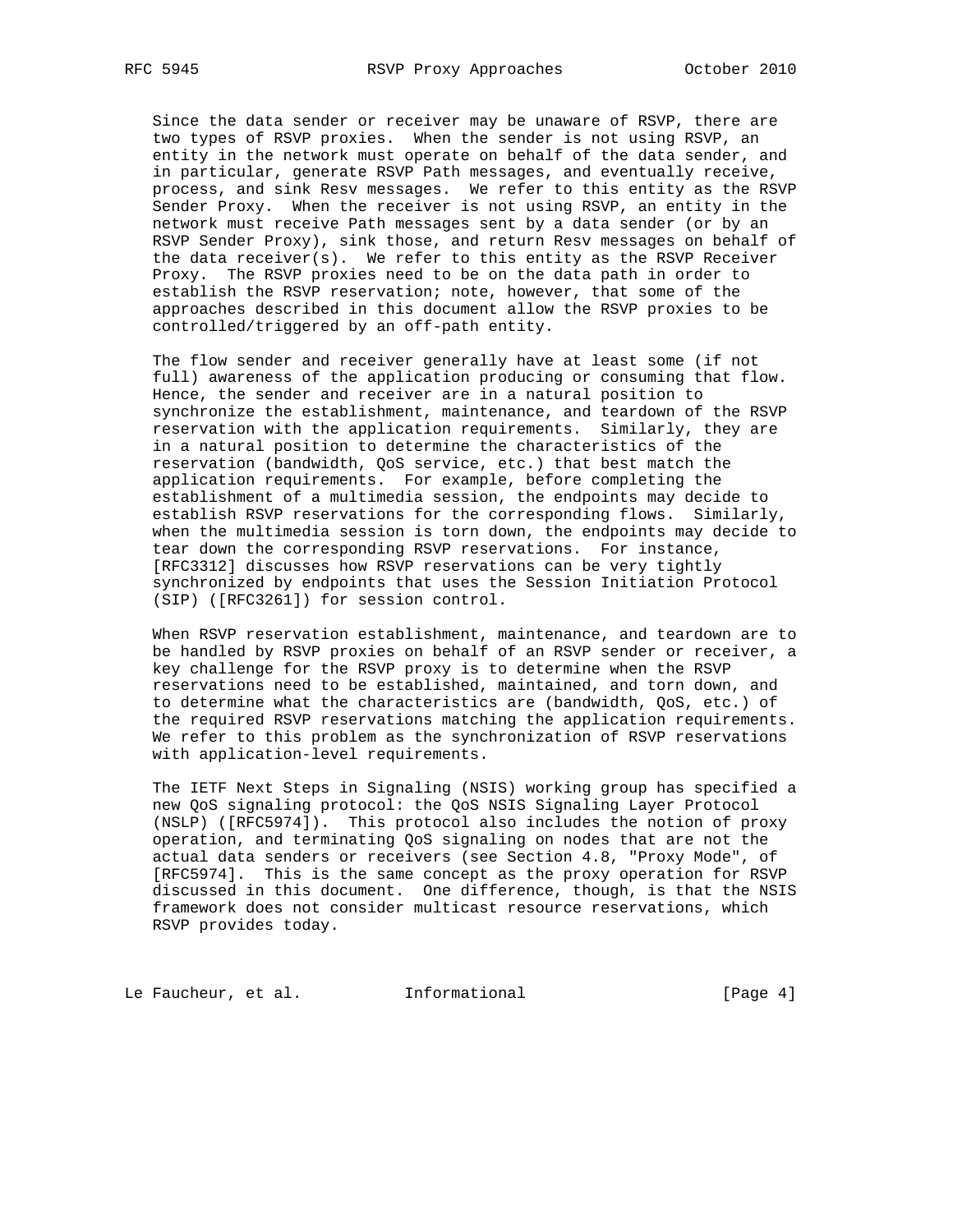Section 2 introduces the notion of RSVP Sender Proxy and RSVP Receiver Proxy. Section 3 defines useful terminology. Section 4 then presents several fundamental RSVP proxy approaches, discussing how they achieve the necessary synchronization of RSVP reservations with application-level requirements. Appendix A includes more detailed use cases for the proxies in various real-life deployment environments.

 It is important to keep in mind that the strongly recommended RSVP deployment model remains end-to-end as assumed in [RFC2205] with RSVP support on the sender and the receiver. The end-to-end model allows the most effective synchronization between the reservation and application requirements. Also, when compared to the end-to-end RSVP model, the use of RSVP proxies involves additional operational burden and/or imposes some topological constraints. The additional operational burden comes in particular from additional configuration needed to activate the RSVP proxies and to help them identify for which senders/receivers a proxy behavior is required and for which senders/receivers it is not (so that an RSVP proxy does not perform establishment of reservations on behalf of devices that are capable of doing so themselves but would then be prevented -- without notification -- from doing so by the RSVP proxy). The additional topological constraints come in particular from the requirement to have one RSVP Receiver Proxy on the path from any sender to every non-RSVP-capable device (so that a non-RSVP-capable device is always taken care of by an RSVP proxy) and the objective to have only one such Receiver Proxy on the path from any sender to every non-RSVP capable device (so that an RSVP Receiver Proxy does not short-circuit another RSVP Receiver Proxy closer to the non-RSVP-capable device, thereby reducing the span of the RSVP reservation and the associated benefits). In the case of the Path-Triggered Receiver Proxy approach, the operational burden and topological constraints can be significantly alleviated using the mechanisms discussed in Section 4.1.1.

 It is also worth noting that RSVP operations on end-systems are considerably simpler than on a router, and consequently that RSVP implementations on end-systems are very lightweight (particularly considering modern end-systems' capabilities, including mobile and portable devices). For example, end-system RSVP implementations are reported to only consume low tens of kilobytes of code space. Hence, this document should not be seen as an encouragement to depart from the end-to-end RSVP model. Its purpose is only to allow RSVP deployment in special environments where RSVP just cannot be used on some senders and/or some receivers for reasons specific to the environment.

Le Faucheur, et al. Informational [Page 5]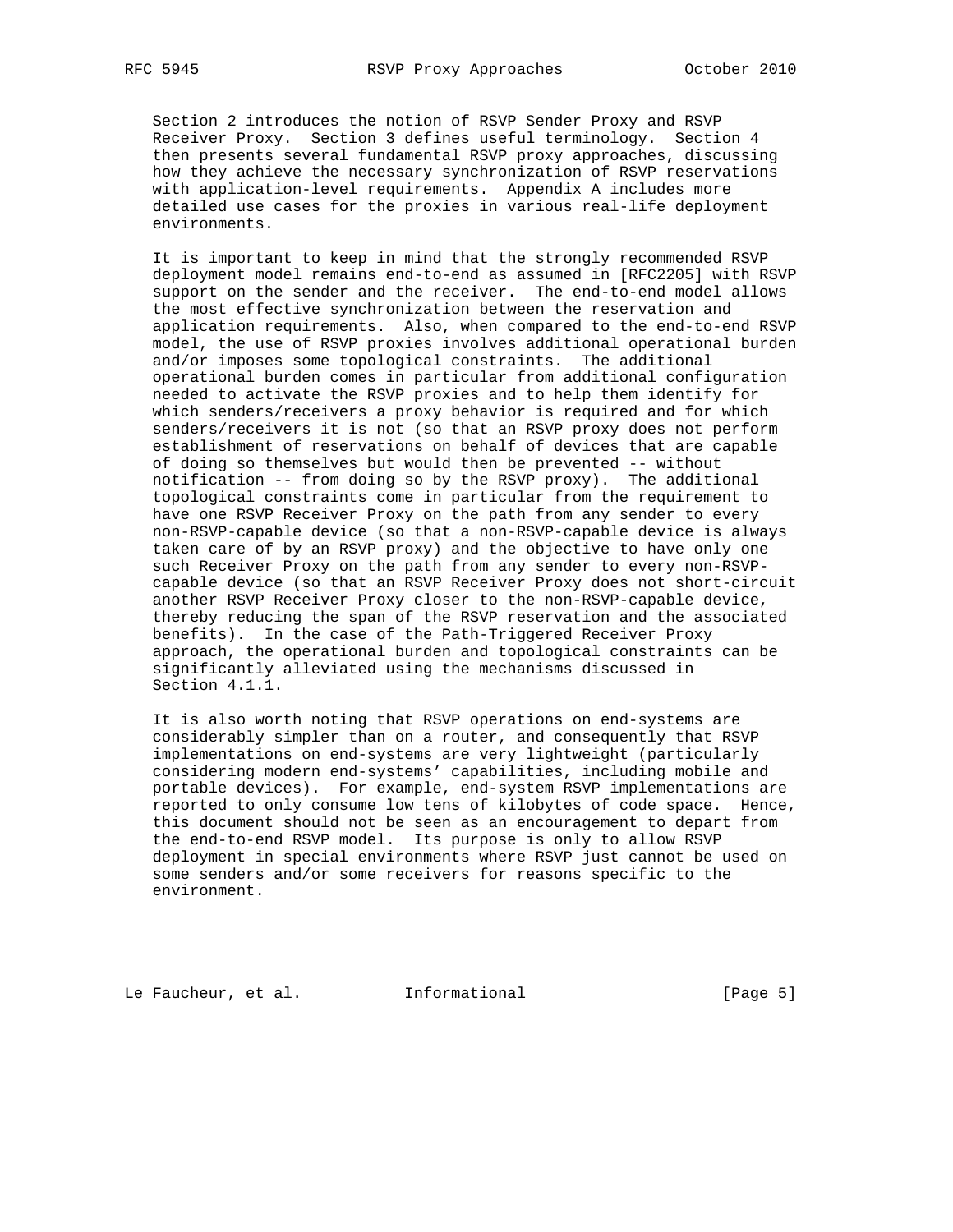### 2. RSVP Proxy Behaviors

 This section discusses the two types of proxies: the RSVP Sender Proxy operating on behalf of data senders, and the RSVP Receiver Proxy operating for data receivers. The concepts presented in this document are not meant to deprecate the traditional [RFC2205] RSVP end-to-end model: end-to-end RSVP reservations are still expected to be used whenever possible. However, RSVP proxies are intended to facilitate RSVP deployment where end-to-end RSVP signaling is not possible.

# 2.1. RSVP Receiver Proxy

 With conventional end-to-end RSVP operations, RSVP reservations are controlled by receivers of data. After a data sender has sent an RSVP Path message towards the intended recipient(s), each recipient that requires a reservation generates a Resv message. If, however, a data receiver is not running the RSVP protocol, the last-hop RSVP router will still send the Path message to the data receiver, which will silently drop this message as an IP packet with an unknown protocol number.

 In order for reservations to be made in such a scenario, one of the RSVP routers on the data path determines that the data receiver will not be participating in the resource reservation signaling and performs RSVP Receiver Proxy functionality on behalf of the data receiver. This is illustrated in Figure 1. Various mechanisms by which the RSVP proxy router can gain the required information are discussed later in the document.

|                                        | **** | $* * *$      |   | $* * *$          | ********** |                                   |   |  |
|----------------------------------------|------|--------------|---|------------------|------------|-----------------------------------|---|--|
|                                        | S    | $*r*$        |   | $*_{r*}$         | RSVP       |                                   | R |  |
|                                        | **** | $***$        |   | ***              | Receiver   |                                   |   |  |
|                                        |      |              |   |                  | Proxy      |                                   |   |  |
|                                        |      |              |   |                  | ********** |                                   |   |  |
| ===================RSVP=============== |      |              |   |                  |            |                                   |   |  |
| ****                                   |      | RSVP-capable |   | non-RSVP-capable |            | ***                               |   |  |
| S<br>****                              |      | Sender       | R | Receiver         |            | *r* regular RSVP<br>***<br>router |   |  |

 \*\*\*> unidirectional media flow ==> segment of flow path protected by RSVP reservation

Figure 1: RSVP Receiver Proxy

Le Faucheur, et al. 1nformational [Page 6]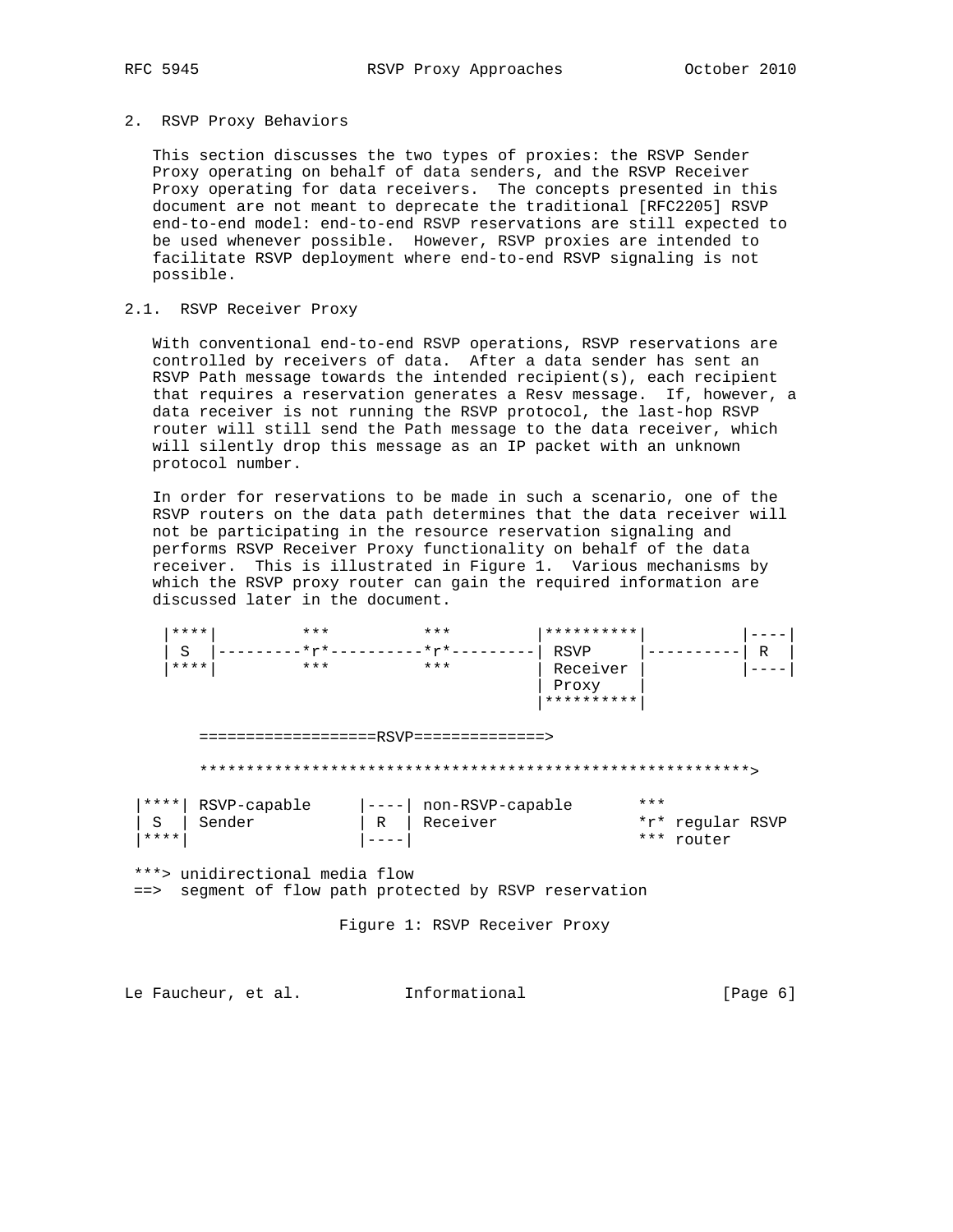# 2.2. RSVP Sender Proxy

 With conventional end-to-end RSVP operations, if a data sender is not running the RSVP protocol, a resource reservation cannot be set up; a data receiver alone cannot reserve resources without Path messages first being received. Thus, even if the data receiver is running RSVP, it still needs some node on the data path to send a Path message towards the data receiver.

 In that case, an RSVP node on the data path determines that it should generate Path messages to allow the receiver to set up the resource reservation. This node is referred to as the RSVP Sender Proxy and is illustrated in Figure 2. This case presents additional challenges over the Receiver Proxy case, since the RSVP Sender Proxy must be able to generate all the information in the Path message (such as the SENDER\_TSPEC object) without the benefit of having previously received any RSVP message. An RSVP Receiver Proxy, by contrast, only needs to formulate an appropriate Resv message in response to an incoming Path message. Mechanisms to operate an RSVP Sender Proxy are discussed later in this document.

|   |   |                  | ********** |              | $***$                                   | ***   |     |                  | **** |
|---|---|------------------|------------|--------------|-----------------------------------------|-------|-----|------------------|------|
|   | S |                  | RSVP       |              | $.* \uparrow * -$                       | $*r*$ |     |                  | R    |
|   |   |                  | Sender     |              | $***$                                   | $***$ |     |                  | **** |
|   |   |                  | Proxy      |              |                                         |       |     |                  |      |
|   |   |                  | ********** |              |                                         |       |     |                  |      |
|   |   |                  |            |              |                                         |       |     |                  |      |
|   |   |                  |            |              | ================RSVP=================== |       |     |                  |      |
|   |   |                  |            |              |                                         |       |     |                  |      |
|   |   |                  |            |              |                                         |       |     |                  |      |
|   |   |                  |            |              |                                         |       |     |                  |      |
|   |   |                  |            |              |                                         |       |     |                  |      |
|   |   | non-RSVP-capable |            | ****         | RSVP-capable                            |       | *** |                  |      |
| S |   | Sender           |            | $\mathbb{R}$ | Receiver                                |       |     | *r* regular RSVP |      |
|   |   |                  |            | ****         |                                         |       | *** | router           |      |
|   |   |                  |            |              |                                         |       |     |                  |      |

\*\*\*> unidirectional media flow

==> segment of flow path protected by RSVP reservation

Figure 2: RSVP Sender Proxy

3. Terminology

 o On-Path: located on the data path of the actual flow of application data (regardless of where it is located with respect to the application-level signaling path).

Le Faucheur, et al. Informational [Page 7]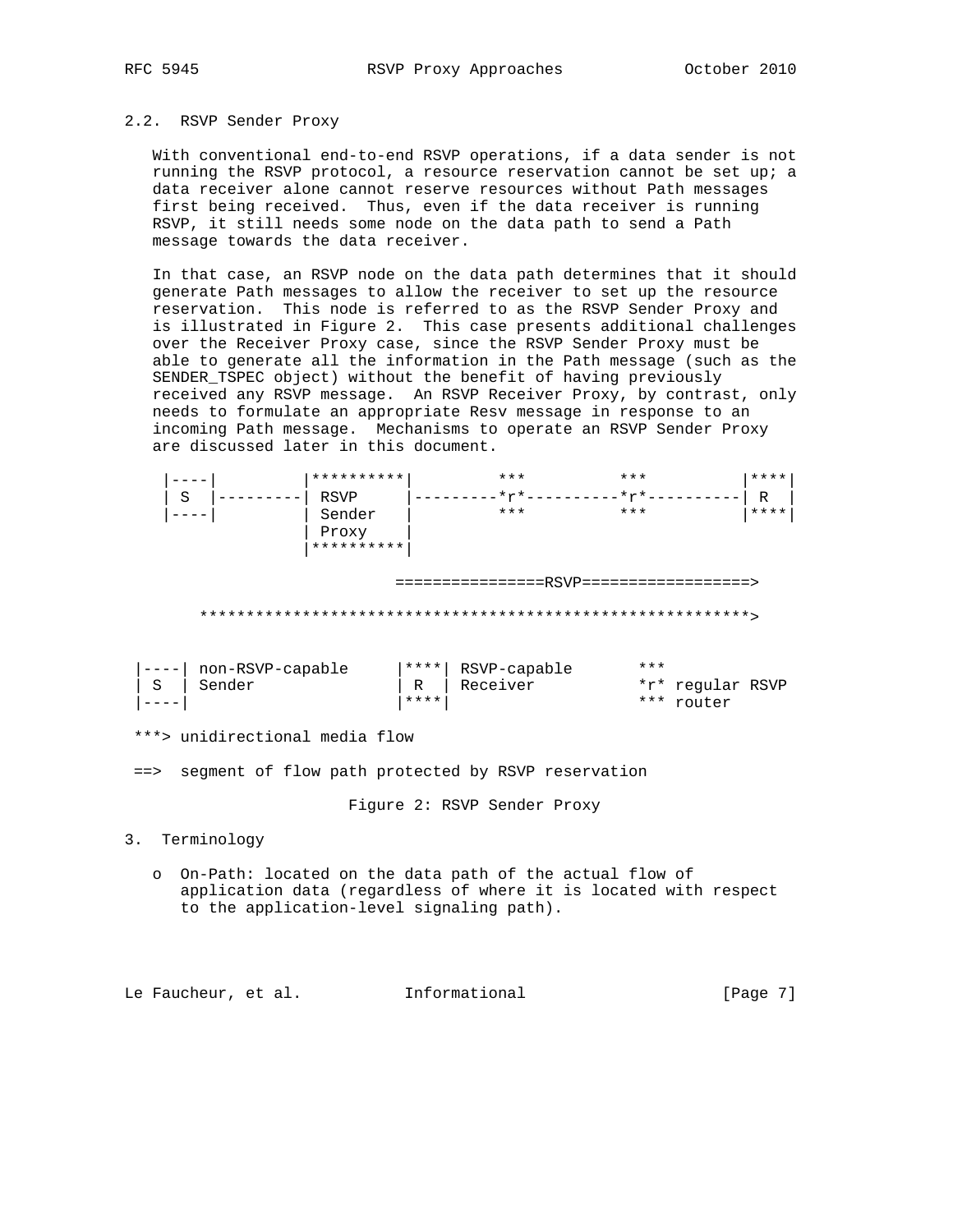o Off-Path: not On-Path.

- o RSVP-capable (or RSVP-aware): supporting the RSVP protocol as per [RFC2205].
- o RSVP Receiver Proxy: an RSVP-capable router performing, on behalf of a receiver, the RSVP operations that would normally be performed by an RSVP-capable receiver if end-to-end RSVP signaling were used. Note that while RSVP is used upstream of the RSVP Receiver Proxy, RSVP is not used downstream of the RSVP Receiver Proxy.
- o RSVP Sender Proxy: an RSVP-capable router performing, on behalf of a sender, the RSVP operations that would normally be performed by an RSVP-capable sender if end-to-end RSVP signaling were used. Note that while RSVP is used downstream of the RSVP Sender Proxy, RSVP is not used upstream of the RSVP Sender Proxy.
- o Regular RSVP Router: an RSVP-capable router that is not behaving as an RSVP Receiver Proxy or as an RSVP Sender Proxy.
- o Application-level signaling: signaling between entities operating above the IP layer and that are aware of the QoS requirements for actual media flows. SIP ([RFC3261]) and the Real Time Streaming Protocol (RTSP) ([RFC2326]) are examples of application-level signaling protocols. The Session Description Protocol (SDP) ([RFC4566]) is an example of a protocol that can be used by the application-level signaling protocol and from which some of the RSVP reservation parameters (addresses, ports, and bandwidth) might be derived. RSVP is clearly not an application-level signaling protocol.

 The roles of the RSVP Receiver Proxy, RSVP Sender Proxy, and regular RSVP router are all relative to a given unidirectional flow. A given router may act as the RSVP Receiver Proxy for a flow, as the RSVP Sender Proxy for another flow, and as a regular RSVP router for yet another flow.

 Some application-level signaling protocols support negotiation of QoS reservations for a media stream. For example, with [RFC3312], resource reservation requirements are explicitly signaled during session establishment using SIP and SDP. Also, [RFC5432] defines a mechanism to negotiate which resource reservation mechanism is to be used for a particular media stream. Clearly, these reservation negotiation mechanisms can be invoked and operate effectively when both ends support RSVP (and obviously RSVP proxies are not used). When both ends do not support RSVP (and RSVP proxies are used at both ends), these mechanisms will simply not be invoked. In the case

Le Faucheur, et al. 1nformational [Page 8]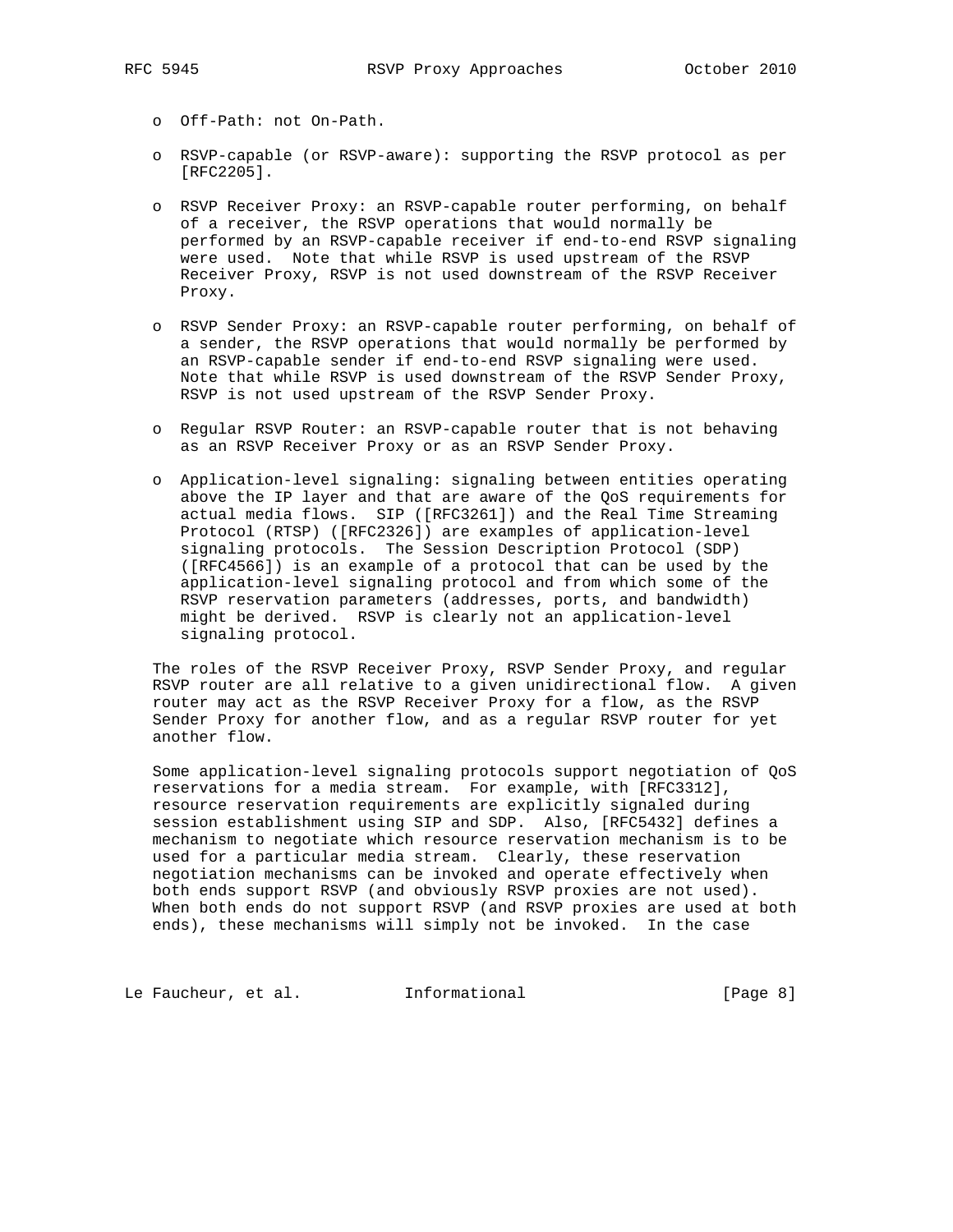where one end supports RSVP and the other does not (and is helped by an RSVP proxy), the application-level signaling entity supporting the non-RSVP-capable end might use the reservation negotiation mechanisms in such a way that the non-RSVP-capable end (helped by an RSVP proxy) appears to the remote end as an RSVP-capable device. This will ensure that the RSVP-capable end is not discouraged from using RSVP because the remote end is not RSVP-capable. In the case of SIP, the application-level entity may achieve this by taking advantage of the "segmented" status type of [RFC3312] and/or by taking advantage of a SIP [RFC3261] Back-to-Back User Agent (B2BUA).

4. RSVP Proxy Approaches

This section discusses fundamental RSVP proxy approaches.

4.1. Path-Triggered Receiver Proxy

 In this approach, it is assumed that the sender is RSVP-capable and takes full care of the synchronization between application requirements and RSVP reservations. With this approach, the RSVP Receiver Proxy uses the RSVP Path messages generated by the sender as the cue for establishing the RSVP reservation on behalf of the receiver. The RSVP Receiver Proxy is effectively acting as a slave making reservations (on behalf of the receiver) under the sender's control. This changes somewhat the usual RSVP reservation model where reservations are normally controlled by receivers. Such a change greatly facilitates operations in the scenario of interest here, which is where the receiver is not RSVP-capable. Indeed, it allows the RSVP Receiver Proxy to remain application-unaware by taking advantage of the application awareness and RSVP awareness of the sender.

 With the Path-Triggered RSVP Receiver Proxy approach, the RSVP router may be configured to use receipt of a regular RSVP Path message as the trigger for RSVP Receiver Proxy behavior.

On receipt of the RSVP Path message, the RSVP Receiver Proxy:

- 1. establishes the RSVP Path state as per regular RSVP processing.
- 2. identifies the downstream interface towards the receiver.
- 3. sinks the Path message.
- 4. behaves as if a Resv message (whose details are discussed below) was received on the downstream interface. This includes performing admission control on the downstream interface, establishing a Resv state (in case of successful admission

Le Faucheur, et al. 1nformational 1999 [Page 9]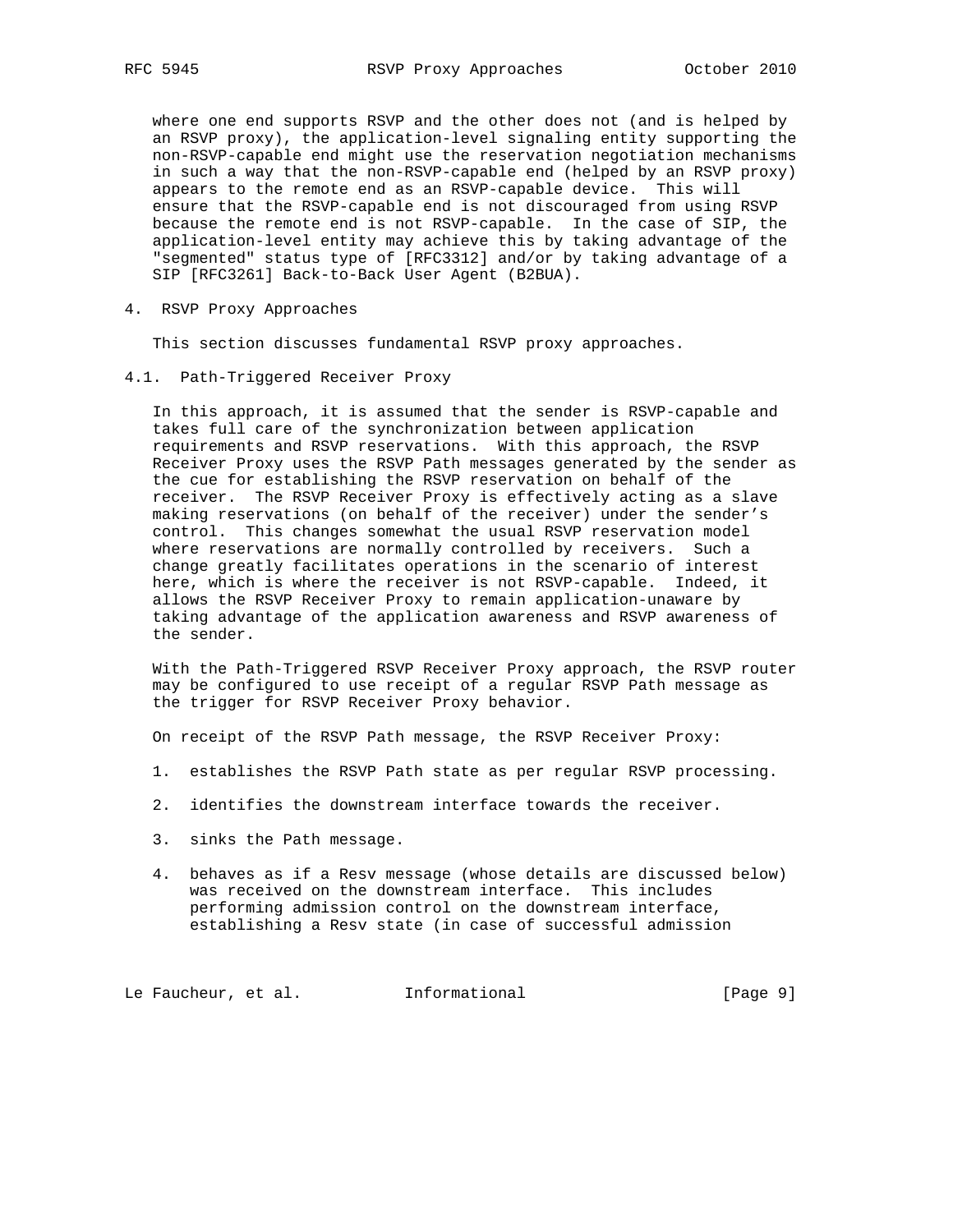control), and forwarding the Resv message upstream, sending periodic refreshes of the Resv message and tearing down the reservation if the Path state is torn down.

 In order to build the Resv message, the RSVP Receiver Proxy can take into account information received in the Path message. For example, the RSVP Receiver Proxy may compose a FLOWSPEC object for the Resv message that mirrors the SENDER\_TSPEC object in the received Path message (as an RSVP-capable receiver would typically do).

 Operation of the Path-Triggered Receiver Proxy in the case of a successful reservation is illustrated in Figure 3.

|         | **** | ***                                                                                                                                                       | $***$                          | **********    |          |
|---------|------|-----------------------------------------------------------------------------------------------------------------------------------------------------------|--------------------------------|---------------|----------|
|         | S    |                                                                                                                                                           | -------*r*---------*r*-------- | RSVP          | $R \mid$ |
|         | **** | $* * *$                                                                                                                                                   | $***$                          | Receiver      |          |
|         |      |                                                                                                                                                           |                                | Proxy         |          |
|         |      |                                                                                                                                                           |                                | **********    |          |
|         |      | $---Path---&---Path---&---Path---&$<br>$\leftarrow -$ Resv---> $\leftarrow -$ Resv----- $\leftarrow -$ Resv----<br>==================RSVP================ |                                |               |          |
|         |      |                                                                                                                                                           |                                |               |          |
| الدلديك |      | P(1,1)                                                                                                                                                    |                                | $\frac{1}{2}$ |          |

| **** |                              |                        |     | *** router       |  |
|------|------------------------------|------------------------|-----|------------------|--|
|      | 'S   Sender                  | R   Receiver           |     | *r* regular RSVP |  |
|      | <sup>****</sup> RSVP-capable | ----  Non-RSVP-capable | *** |                  |  |

\*\*\*> media flow

==> segment of flow path protected by RSVP reservation

Figure 3: Path-Triggered RSVP Receiver Proxy

 In case the reservation establishment is rejected (for example, because of an admission control failure on a regular RSVP router on the path between the RSVP-capable sender and the RSVP Receiver Proxy), a ResvErr message will be generated as per conventional RSVP operations and will travel downstream towards the RSVP Receiver Proxy. While this ensures that the RSVP Receiver Proxy is aware of the reservation failure, conventional RSVP procedures do not cater to the notification of the sender of the reservation failure. Operation of the Path-Triggered RSVP Receiver Proxy in the case of an admission control failure is illustrated in Figure 4.

Le Faucheur, et al. 1nformational [Page 10]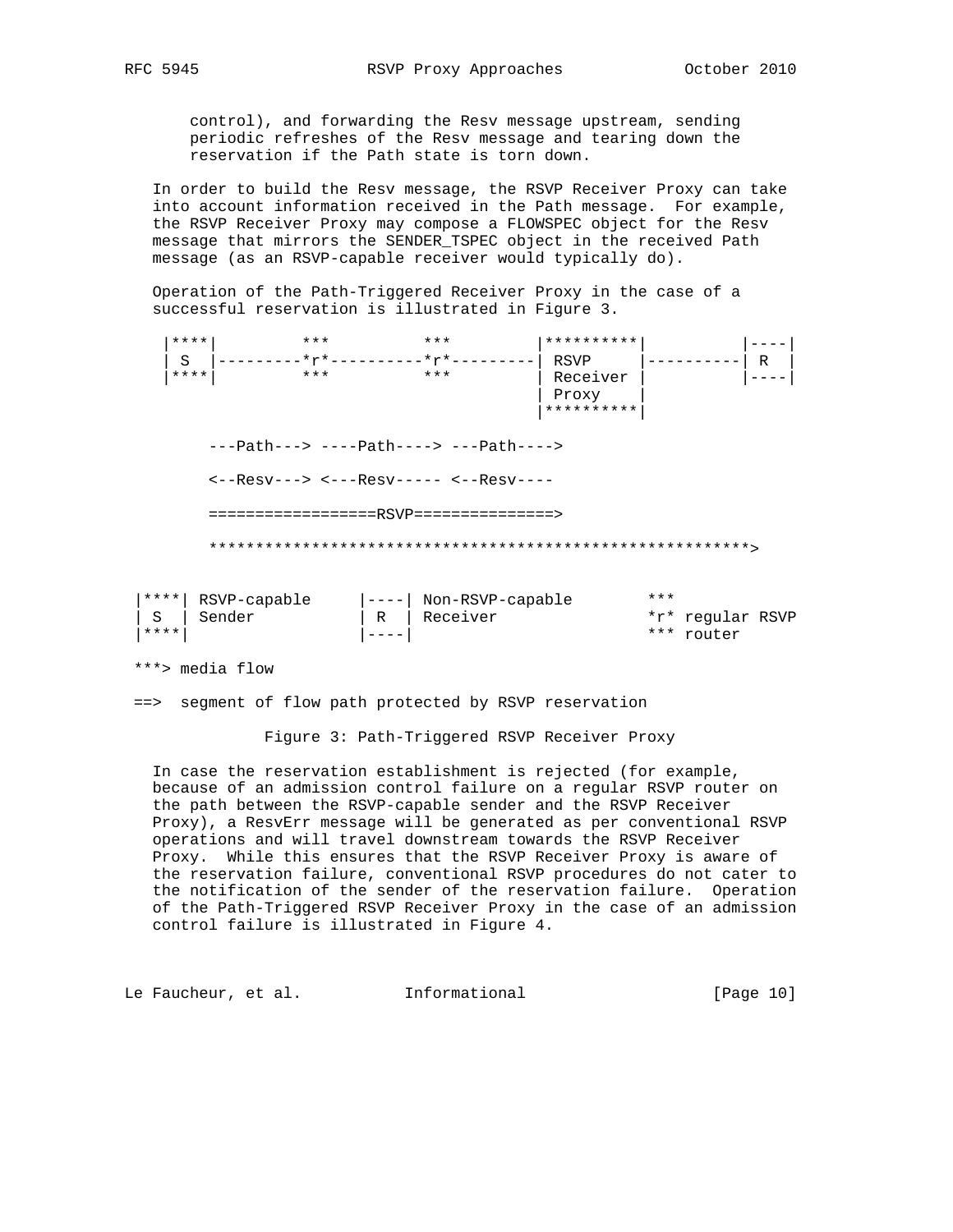|\*\*\*\*| \*\*\* \*\*\* |\*\*\*\*\*\*\*\*\*\*| |----| | S |---------\*r\*----------\*r\*---------| RSVP |----------| R | |\*\*\*\*| \*\*\* \*\*\* | Receiver | |----| | Proxy | |\*\*\*\*\*\*\*\*\*\*| ---Path---> ----Path----> ---Path----> <---Resv----- <--Resv------ ---ResvErr---> --ResvErr---> ===================RSVP===============> \*\*\*\*\*\*\*\*\*\*\*\*\*\*\*\*\*\*\*\*\*\*\*\*\*\*\*\*\*\*\*\*\*\*\*\*\*\*\*\*\*\*\*\*\*\*\*\*\*\*\*\*\*\*\*\*\*\*> |\*\*\*\*| RSVP-capable |----| Non-RSVP-capable \*\*\* | S | Sender | R | Receiver \*r\* regular RSVP |\*\*\*\*| |----| \*\*\* router \*\*\*> media flow

==> segment of flow path protected by RSVP reservation

Figure 4: Path-Triggered RSVP Receiver Proxy with Failure

 Since, as explained above, in this scenario involving the RSVP Receiver Proxy, synchronization between an application and an RSVP reservation is generally performed by the sender, notifying the sender of reservation failure is needed. [RFC5946] specifies RSVP extensions allowing such sender notification in the case of reservation failure in the presence of a Path-Triggered RSVP Receiver Proxy.

4.1.1. Mechanisms for Maximizing the Reservation Span

 The presence in the flow path of a Path-Triggered RSVP Receiver Proxy (for a given flow) that strictly behaves as described previously would cause the Path message to be terminated and a Resv message to be generated towards the sender. When the receiver is indeed not RSVP-capable and there is no other RSVP Receiver Proxy downstream on the flow path, this achieves the best achievable result of establishing an RSVP reservation as far downstream as the RSVP Receiver Proxy.

Le Faucheur, et al. Informational [Page 11]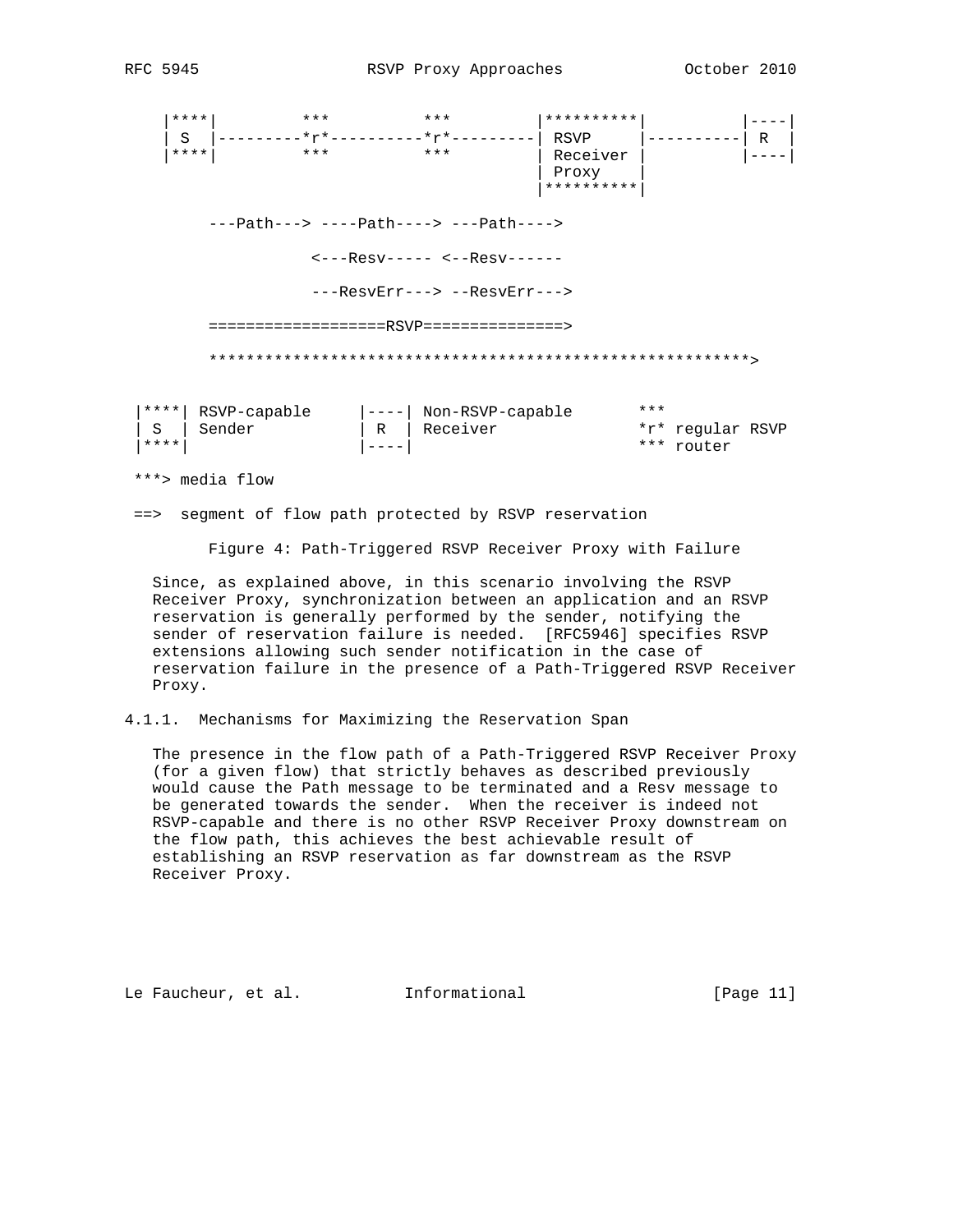However, if the eventual receiver was in fact RSVP-capable, it would be prevented from participating in RSVP signaling, since it does not receive any Path message. As a result, the RSVP reservation would only span a subset of the path it could actually span. A similar sub-optimality would exist with multiple Receiver Proxies in the path of the flow: the first Receiver Proxy may prevent the Path message from reaching the second one and therefore prevent the reservation from extending down to the second Receiver Proxy.

 It is desirable that, in the presence of Path-Triggered RSVP Receiver Proxies and of a mix of RSVP-capable and non-RSVP-capable receivers, the RSVP reservation spans as much of the flow path as possible. This can be achieved dynamically (avoiding tedious specific configuration), using the mechanisms described in Sections 4.1.1.1 and 4.1.1.2.

4.1.1.1. Dynamic Discovery of Downstream RSVP Functionality

 When generating a proxy Resv message upstream, a Receiver Proxy may be configured to perform dynamic discovery of downstream RSVP functionality. To that end, when generating the proxy Resv message upstream, the Receiver Proxy forwards the Path message downstream instead of terminating it. This allows an RSVP-capable receiver (or a downstream Receiver Proxy) to respond to the Path with an upstream Resv message. On receipt of a Resv message, the Receiver Proxy internally converts its state from a proxied reservation to a regular midpoint RSVP behavior. From then on, everything proceeds as if the RSVP router had behaved as a regular RSVP router at reservation establishment (as opposed to having behaved as an RSVP Receiver Proxy for that flow).

 The RSVP Receiver Proxy behavior for dynamic discovery of downstream RSVP functionality is illustrated in Figure 5 and is also discussed in Section 4.1 of [RFC5946].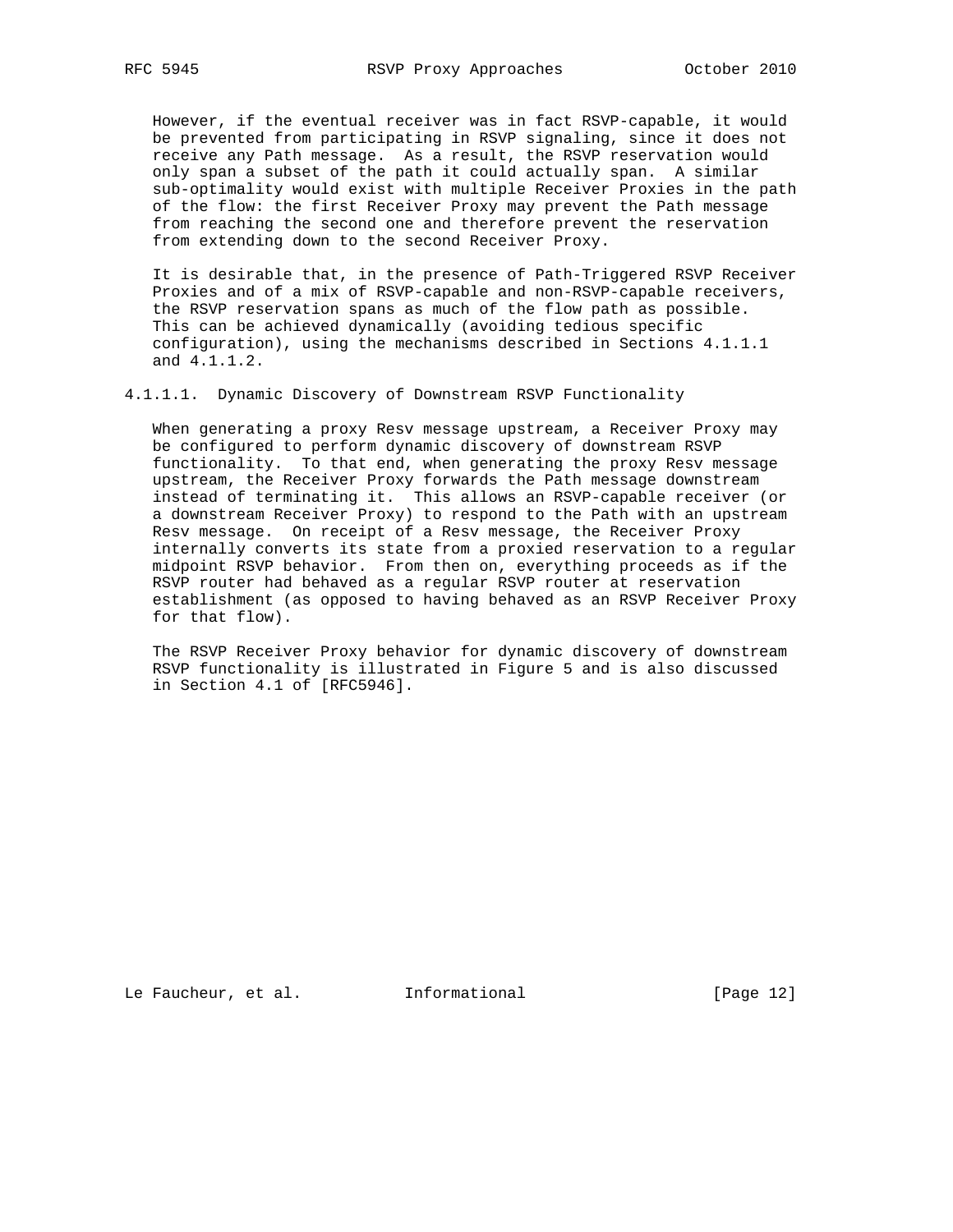|\*\*\*\*| \*\*\* |\*\*\*\*\*\*\*\*\*\*| |----| | S |---------\*r\*---------| RSVP |---| R1 | |\*\*\*\*| \*\*\* | Receiver | |----| | Proxy | | | | | |\*\*\*\*| | |------------| R2 | |\*\*\*\*\*\*\*\*\*\*| |\*\*\*\*| ---Path---> --Path--->  $(R1)$   $(R1)$   $\{----Path--\}$  $/$  (R1) <--Resv--- <---Resv--- ================RSVP===> \*\*\*\*\*\*\*\*\*\*\*\*\*\*\*\*\*\*\*\*\*\*\*\*\*\*\*\*\*\*\*\*\*\*\*\*\*\*> ---Path---> --Path---> (R2) (R2) \-------------Path---->  $/$  (R2) <--Resv--- <---Resv--- <----Resv--- ================RSVP===========================> \*\*\*\*\*\*\*\*\*\*\*\*\*\*\*\*\*\*\*\*\*\*\*\*\*\*\*\*\*\*\*\*\*\*\*\*\*\*\*\*\*\*\*\*\*\*\*> |\*\*\*\*| RSVP-capable |----| non-RSVP-capable |\*\*\*\*| RSVP-capable | S | Sender | R | Receiver | R | Receiver |\*\*\*\*| |----| |\*\*\*\*| \*\*\* \*r\* regular RSVP \*\*\* router (R1) = Path message contains a Session object whose destination is R1 \*\*\*> media flow ==> segment of flow path protected by RSVP reservation Figure 5: Dynamic Discovery of Downstream RSVP Functionality This dynamic discovery mechanism has the benefit that new (or upgraded) RSVP endpoints will automatically and seamlessly be able to take advantage of end-to-end reservations, without impacting the

Le Faucheur, et al. 1nformational [Page 13]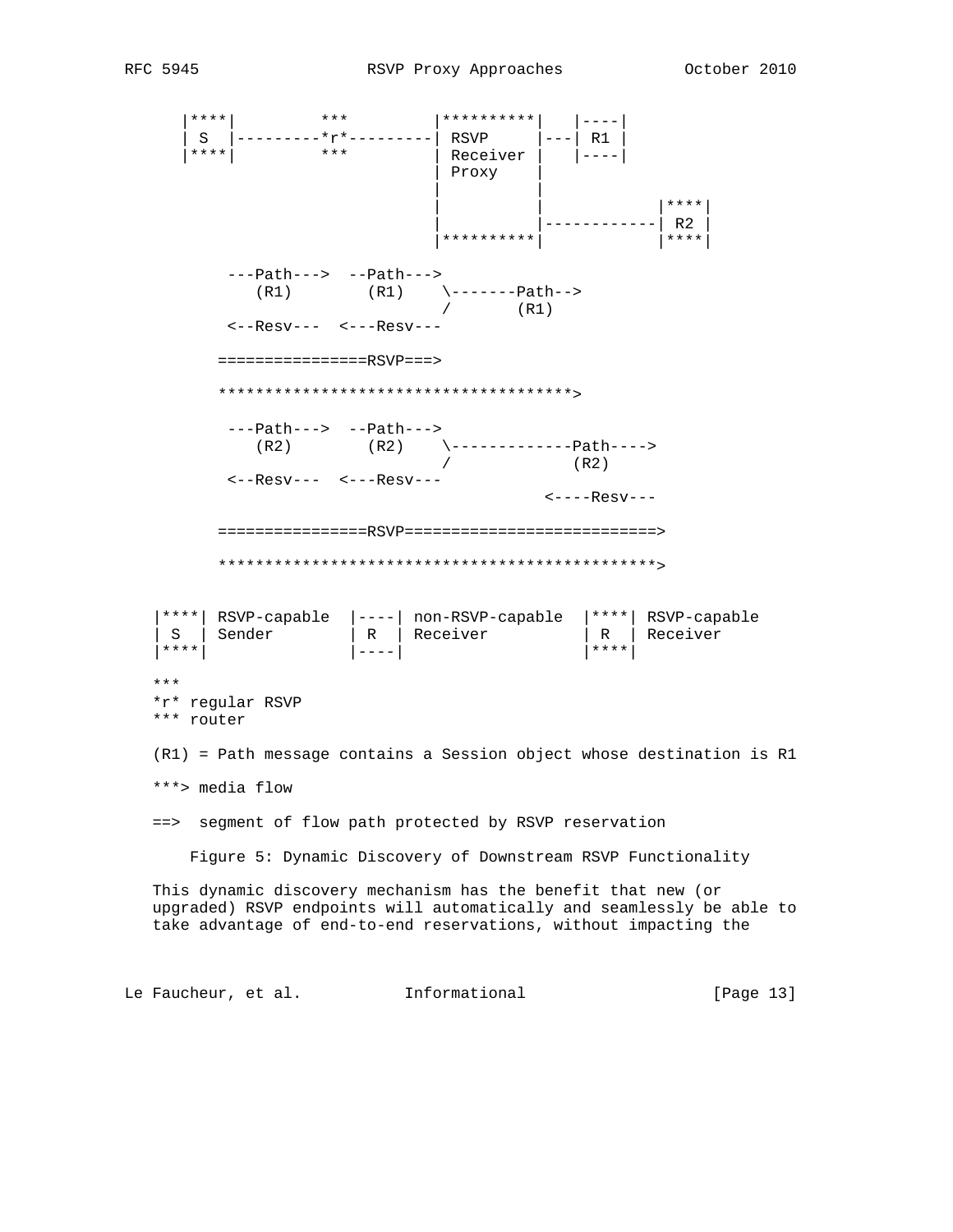ability of a Receiver Proxy to proxy RSVP for other, non-RSVP-capable endpoints. This mechanism also achieves the goal of automatically discovering the longest possible RSVP-supporting segment in a network with multiple Receiver Proxies along the path. This mechanism dynamically adjusts to any topology and routing change. Also, this mechanism dynamically handles the situation in which a receiver was RSVP-capable and for some reason (e.g., software downgrade) no longer is. Finally, this approach requires no new RSVP protocol extensions and no configuration changes to the Receiver Proxy as new RSVP capable endpoints come and go.

The only identified drawbacks to this approach are:

- o If admission control fails on the segment between the Receiver Proxy and the RSVP-capable receiver, the receiver will get a ResvErr and can take application-level signaling steps to terminate the call. However, the Receiver Proxy has already sent a Resv upstream for this flow, so the sender will see a "false" reservation that is not truly end-to-end. The actual admission control status will resolve itself in a short while, but the sender will need to roll back any permanent action (such as billing) that may have been taken on receipt of the phantom Resv. Note that if the second receiver is also a Receiver Proxy that is not participating in application signaling, it will convert the received ResvErr into a PathErr that will be received by the sender.
- o If there is no RSVP-capable receiver (or other Receiver Proxy) downstream of the Receiver Proxy, then the Path messages sent by the Receiver Proxy every RSVP refresh interval (e.g., 30 seconds by default) will never be responded to. However, these messages consume a small amount of bandwidth, and in addition would install some RSVP state on RSVP-capable midpoint nodes downstream of the first Receiver Proxy. This is seen as a very minor sub optimality. We also observe that such resources would be consumed anyways if the receiver was RSVP-capable. Still, if deemed necessary, to mitigate this, the Receiver Proxy can tear down any unanswered downstream Path state and stop sending Path messages for the flow (or only send them at much lower frequency) as further discussed in [RFC5946].

4.1.1.2. Selective Receiver Proxy and Sender Control of Receiver Proxy

 An RSVP Receiver Proxy can be selective about the sessions that it terminates, based on local policy decision. For example, an edge router functioning as a Receiver Proxy may behave as a proxy only for Path messages that are actually going to exit the domain in question, and not for Path messages that are transiting through it but stay

Le Faucheur, et al. 1nformational [Page 14]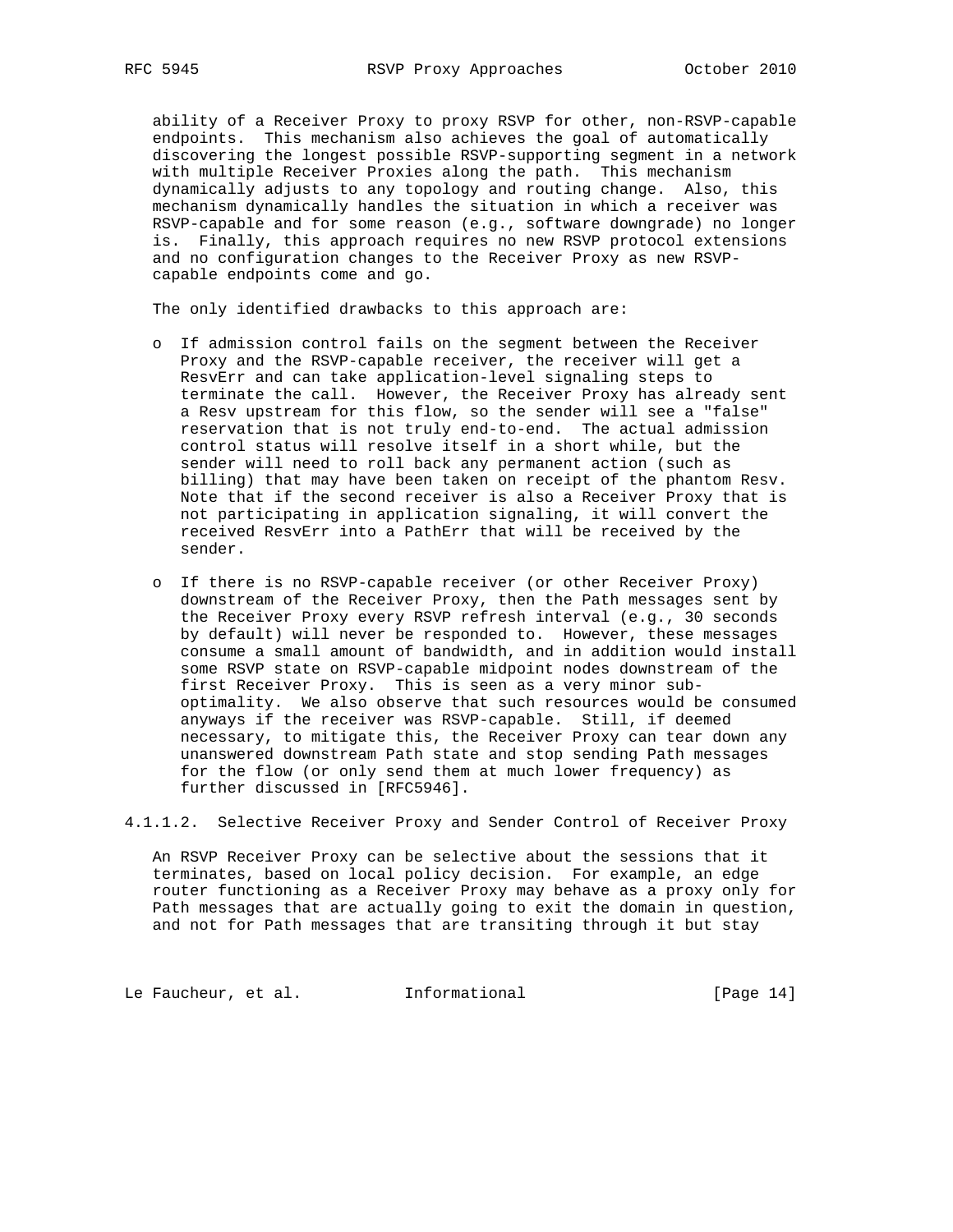within the domain. As another example, the Receiver Proxy may be configurable to only proxy for flows addressed to a given destination address or destination address ranges (for which end devices are known to not be RSVP-capable).

 The decision to proxy a Resv for a Path may also be based on information signaled from the sender in the Path message. For example, the sender may identify the type of application or flow in the Application Identity policy element ([RFC2872]) in the Path, and the Receiver Proxy may be configured to proxy for only certain types of flows. Or, if the sender knows (for example, through application signaling) that the receiver is RSVP-capable, the sender can include an indication in a policy element to any Receiver Proxy that it ought not to terminate the Path (or conversely, if the receiver is known not to support RSVP, the sender could include an indication to Receiver Proxies that they ought to generate a proxy Resv message). The Receiver Proxy Control policy element specified in Section 4.2 of [RFC5946] can be used for that purpose.

4.2. Path-Triggered Sender Proxy for Reverse Direction

 In this approach, it is assumed that one endpoint is RSVP-capable and takes full care of the synchronization between application requirements and RSVP reservations. This endpoint is the sender for one flow direction (which we refer to as the "forward" direction) and is the receiver for the flow in the opposite direction (which we refer to as the "reverse" direction).

 With the Path-Triggered Sender Proxy for Reverse Direction approach, the RSVP proxy uses the RSVP signaling generated by the receiver (for the reverse direction) as the cue for initiating RSVP signaling for the reservation in the reverse direction. More precisely, the RSVP proxy can take the creation (or maintenance or teardown) of a Path state by the receiver as the cue to create (or maintain or tear down, respectively) a Path state towards the receiver. Thus, the RSVP proxy is effectively acting as a Sender Proxy for the reverse direction under the control of the receiver (for the reverse direction). Note that this assumes a degree of symmetry, for example, in terms of bandwidth for the two directions of the flow (as is currently typical for IP telephony).

 The signaling flow for the Path-Triggered Sender Proxy for Reverse Direction is illustrated in Figure 6.

 Path messages generated by the receiver need to transit via the RSVP Sender Proxy that is on the path from the sender to the receiver. In some topologies, this will always be the case: for example, where the sender is on a stub network hanging off the RSVP Sender Proxy or

Le Faucheur, et al. 1nformational [Page 15]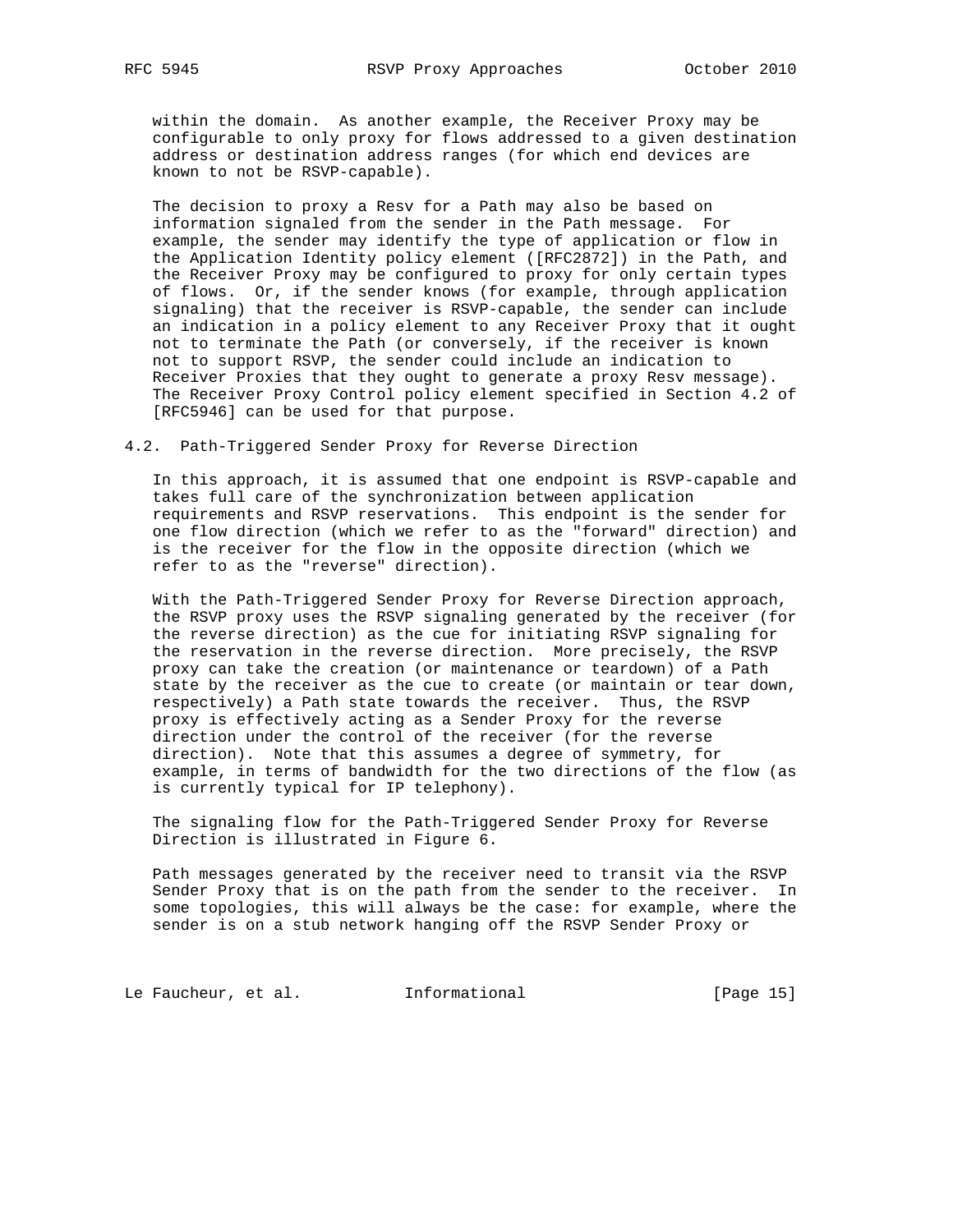where there is no asymmetric routing (such that if an RSVP Sender Proxy is on the path from receiver to sender, then it is also on the path from sender to receiver). In some topologies (such as those involving asymmetric routing), this may not always happen naturally. Measures to ensure this does happen in these topologies are outside the scope of this document.

 |\*\*\*\*| \*\*\* \*\*\* |\*\*\*\*\*\*\*\*\*\*| |----| | R |---------\*r\*----------\*r\*---------| RSVP |----------| S | |\*\*\*\*| \*\*\* \*\*\* | Sender | |----| | Proxy | |\*\*\*\*\*\*\*\*\*\*| ---Path---> ----Path----> ---Path----> <--Path---> <---Path----- <--Path---- ---Resv---> ----Resv----> ---Resv----> <================RSVP================== <\*\*\*\*\*\*\*\*\*\*\*\*\*\*\*\*\*\*\*\*\*\*\*\*\*\*\*\*\*\*\*\*\*\*\*\*\*\*\*\*\*\*\*\*\*\*\*\*\*\*\*\*\*\*\*\*\*\* |\*\*\*\*| RSVP-capable |----| Non-RSVP-capable \*\*\*

|  | l****  RSVP-capable                              | ----  Non-kSVP-capable | $\overline{\phantom{a}}$ $\overline{\phantom{a}}$ |                  |  |
|--|--------------------------------------------------|------------------------|---------------------------------------------------|------------------|--|
|  | R   Receiver for                                 | S   Sender for         |                                                   | *r* regular RSVP |  |
|  | ****  reverse direction  ----  reverse direction |                        |                                                   | *** router       |  |

\*\*\*> media flow

 ==> segment of flow path protected by RSVP reservation in reverse direction

Figure 6: Path-Triggered Sender Proxy for Reverse Direction

 Of course, the RSVP proxy may simultaneously (and typically will) also act as the Path-Triggered Receiver Proxy for the forward direction, as defined in Section 4.1. Such an approach is most useful in situations involving RSVP reservations in both directions for symmetric flows. This is illustrated in Figure 7.

Le Faucheur, et al. 1nformational [Page 16]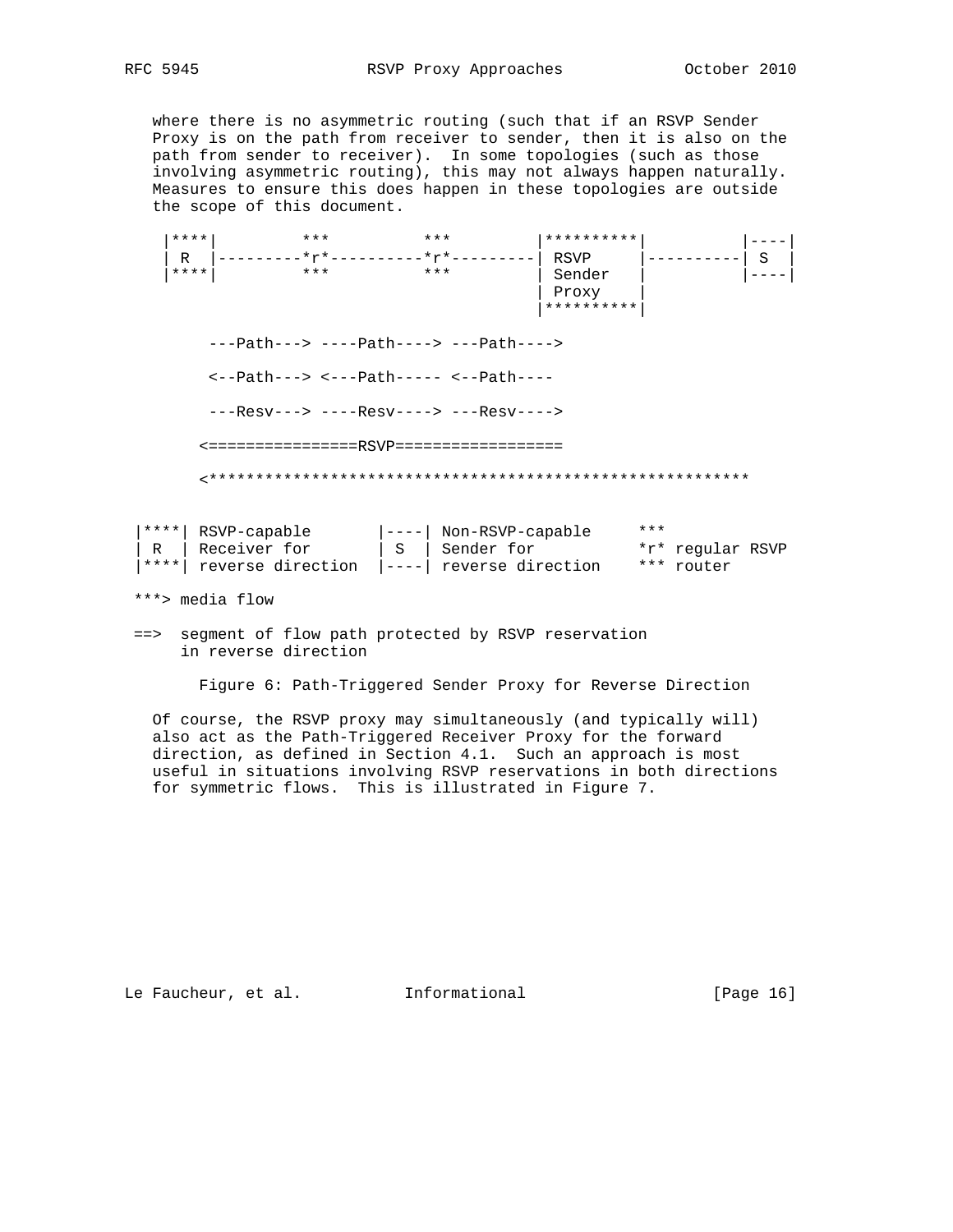| ****                                                         | $***$               | $***$                                                                    |          |                  |     |  |  |  |  |
|--------------------------------------------------------------|---------------------|--------------------------------------------------------------------------|----------|------------------|-----|--|--|--|--|
| S/R                                                          |                     | -------*r*----------*r*------                                            | RSVP     |                  | S/R |  |  |  |  |
| ****                                                         | * * *               | $***$                                                                    | Receiver |                  |     |  |  |  |  |
|                                                              |                     |                                                                          | & Sender |                  |     |  |  |  |  |
|                                                              |                     |                                                                          | Proxy    |                  |     |  |  |  |  |
|                                                              |                     |                                                                          |          |                  |     |  |  |  |  |
|                                                              |                     |                                                                          |          |                  |     |  |  |  |  |
|                                                              |                     | ---Path---> ----Path----> ---Path---->                                   |          |                  |     |  |  |  |  |
|                                                              |                     | $\leftarrow -$ Resv---> $\leftarrow -$ Resv----- $\leftarrow -$ Resv---- |          |                  |     |  |  |  |  |
|                                                              |                     |                                                                          |          |                  |     |  |  |  |  |
| $\left\{---Path--->$ $\leftarrow--Path---<--Path---\right\}$ |                     |                                                                          |          |                  |     |  |  |  |  |
|                                                              |                     |                                                                          |          |                  |     |  |  |  |  |
|                                                              |                     | $---ResV---&---ResV---&---ResV---ResV---&$                               |          |                  |     |  |  |  |  |
|                                                              |                     |                                                                          |          |                  |     |  |  |  |  |
|                                                              |                     | ================RSVP===================                                  |          |                  |     |  |  |  |  |
|                                                              |                     | <================RSVP==================                                  |          |                  |     |  |  |  |  |
|                                                              |                     |                                                                          |          |                  |     |  |  |  |  |
|                                                              |                     |                                                                          |          |                  |     |  |  |  |  |
|                                                              |                     |                                                                          |          |                  |     |  |  |  |  |
|                                                              |                     |                                                                          |          |                  |     |  |  |  |  |
|                                                              | ****   RSVP-capable | ----  Non-RSVP-capable                                                   |          | ***              |     |  |  |  |  |
| S/R                                                          | Sender and          | $ S/R $ Sender and                                                       |          | *r* regular RSVP |     |  |  |  |  |
| ****                                                         | Receiver            | Receiver                                                                 |          | *** router       |     |  |  |  |  |
|                                                              |                     |                                                                          |          |                  |     |  |  |  |  |
|                                                              | ***> media flow     |                                                                          |          |                  |     |  |  |  |  |

 ==> segment of flow path protected by RSVP reservation in forward and in reverse direction

Figure 7: Path Triggered Receiver and Sender Proxy

 With the Path-Triggered Sender Proxy for Reverse Direction approach, the RSVP router may be configurable to use receipt of a regular RSVP Path message as the trigger for Sender Proxy for Reverse Direction behavior.

 On receipt of the RSVP Path message for the forward direction, the RSVP Sender Receiver Proxy:

- 1. sinks the Path message.
- 2. behaves as if a Path message for the reverse direction (whose details are discussed below) had been received by the Sender Proxy. This includes establishing the corresponding Path state, forwarding the Path message downstream, sending periodic

Le Faucheur, et al. 1nformational [Page 17]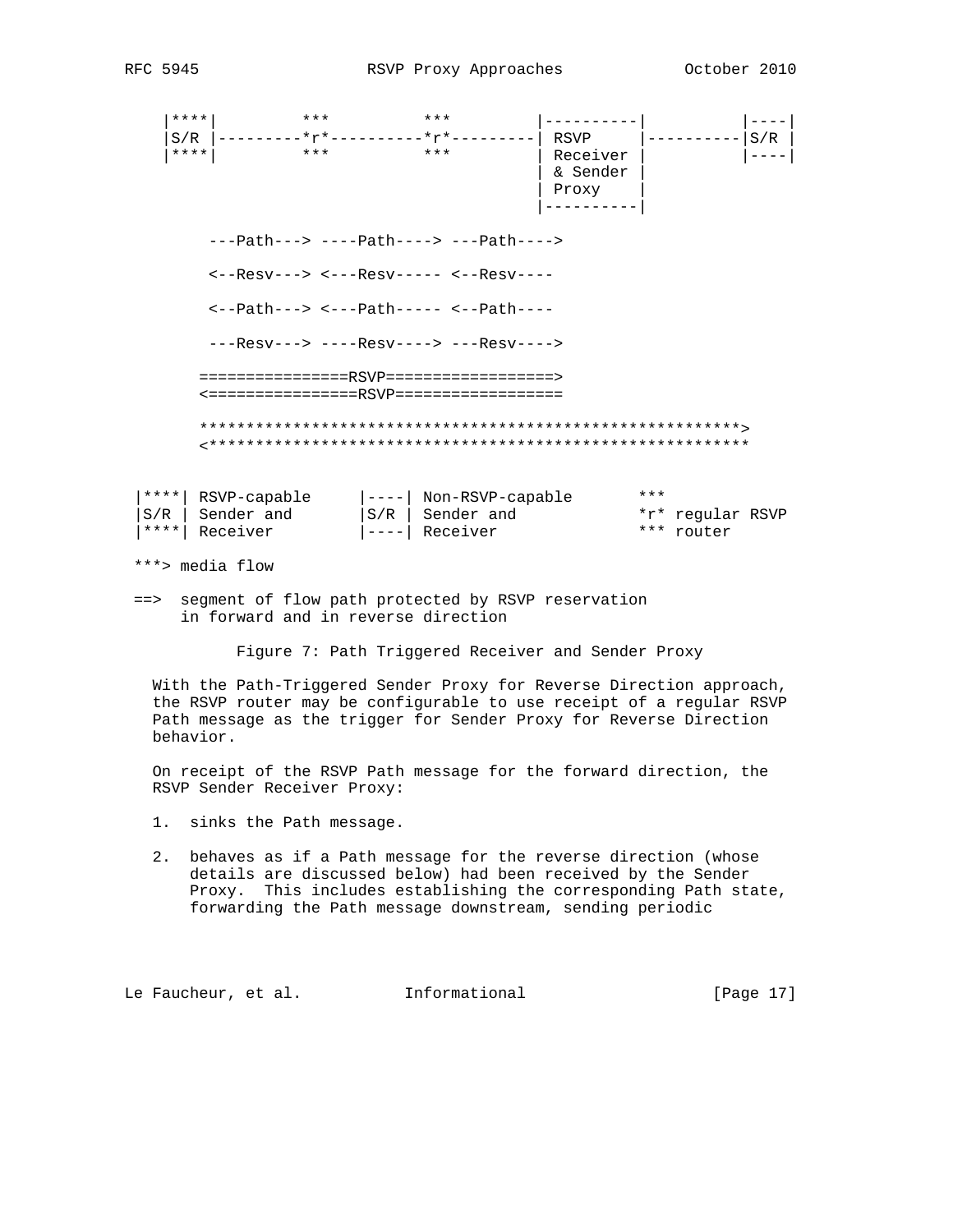refreshes of the Path message, and tearing down the Path in the reverse direction when the Path state in the forward direction is torn down.

 In order to build the Path message for the reverse direction, the RSVP Sender Proxy can take into account information in the received Path message for the forward direction. For example, the RSVP Sender Proxy may mirror the SENDER\_TSPEC object in the received Path message.

 We observe that this approach does not require any extensions to the existing RSVP protocol.

 In the case where reservations are required in both directions (as shown in Figure 7), the RSVP-capable device simply needs to behave as a regular RSVP sender and RSVP receiver. It need not be aware that an RSVP proxy happens to be used, and the Path message it sent for the forward reservation also acts as the trigger for establishment of the reverse reservation. However, in the case where a reservation is only required in the reverse direction (as shown in Figure 6), the RSVP-capable device has to generate Path messages in order to trigger the reverse-direction reservation even if no reservation is required in the forward direction. Although this is not in violation of [RFC2205], it may not be the default behavior of an RSVP-capable device and therefore may need a behavioral change specifically to facilitate operation of the Path-Triggered Sender Proxy for Reverse Direction.

4.3. Inspection-Triggered Proxy

 In this approach, it is assumed that the RSVP proxy is on the data path of "packets of interest", that it can inspect such packets on the fly as they transit through it, and that it can infer information from these packets of interest to determine what RSVP reservations need to be established, as well as when and with what characteristics (possibly also using some configured information).

 One example of "packets of interest" could be application-level signaling. An RSVP proxy capable of inspecting SIP signaling for a multimedia session or RTSP signaling for video streaming can obtain from such signaling information about when a multimedia session is up or when a video is going to be streamed. It can also identify the addresses and ports of senders and receivers and can determine the bandwidth of the corresponding flows. It can also determine when the reservation is no longer needed and tear it down. Thus, such an RSVP proxy can determine all necessary information to synchronize RSVP reservations to application requirements. This is illustrated in Figure 8.

Le Faucheur, et al. 1nformational [Page 18]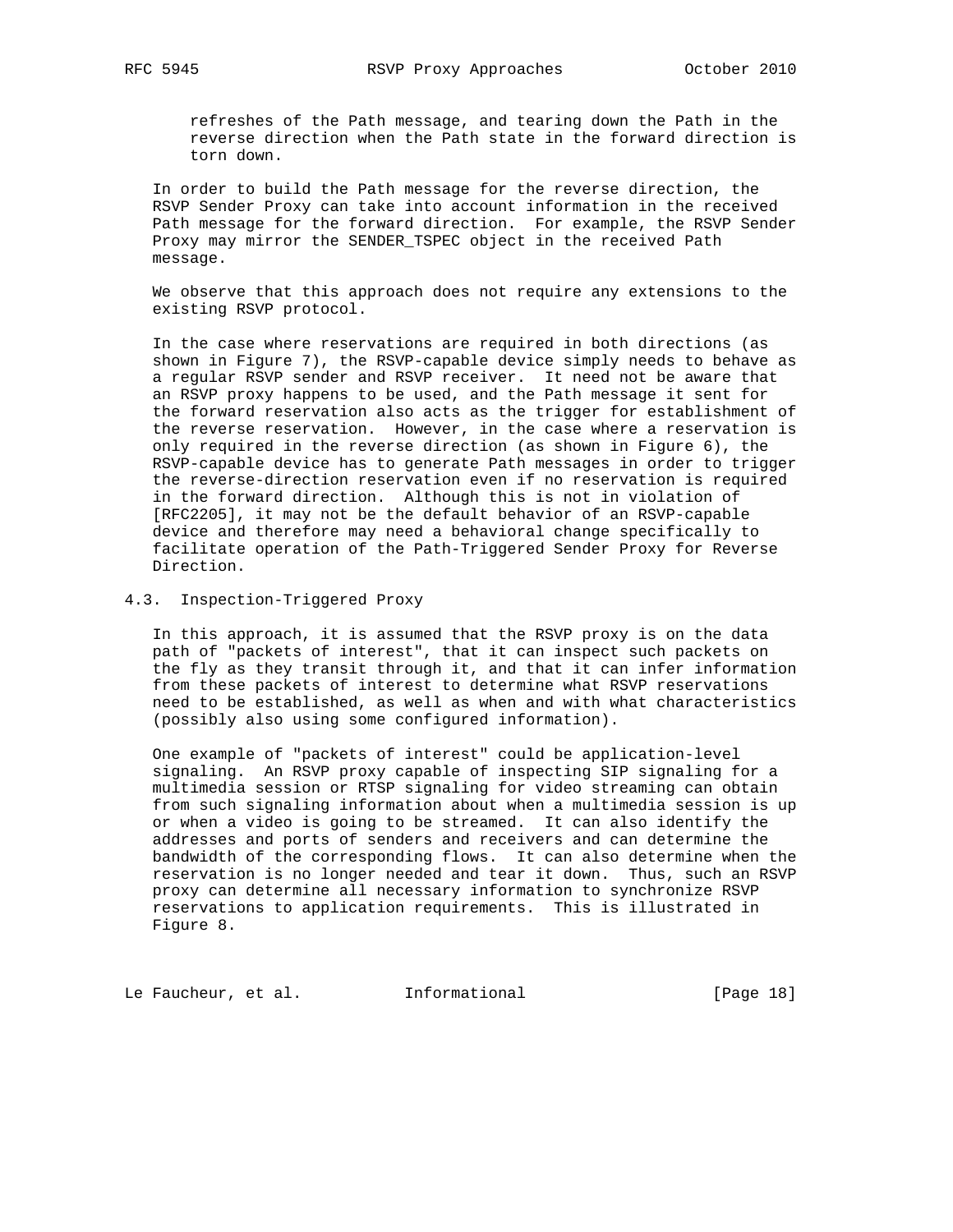

 Another example of "packets of interest" could be transport control messages (e.g., the Real-time Transport Control Protocol (RTCP) [RFC3550]) traveling alongside the application flow itself (i.e., media packets). An RSVP proxy capable of detecting the transit of packets from a particular flow can attempt to establish a reservation corresponding to that flow. Characteristics of the reservation may be derived by various methods such as from configuration, flow measurement, or a combination of those. However, these methods usually come with their respective operational drawbacks: configuration involves an operational cost and may hinder introduction of new applications, and measurement is reactive so that accurate reservation may lag actual traffic.

 In the case of reservation failure, the Inspection-Triggered RSVP Proxy does not have a direct mechanism for notifying the application (since it is not participating itself actively in application

Le Faucheur, et al. 1nformational [Page 19]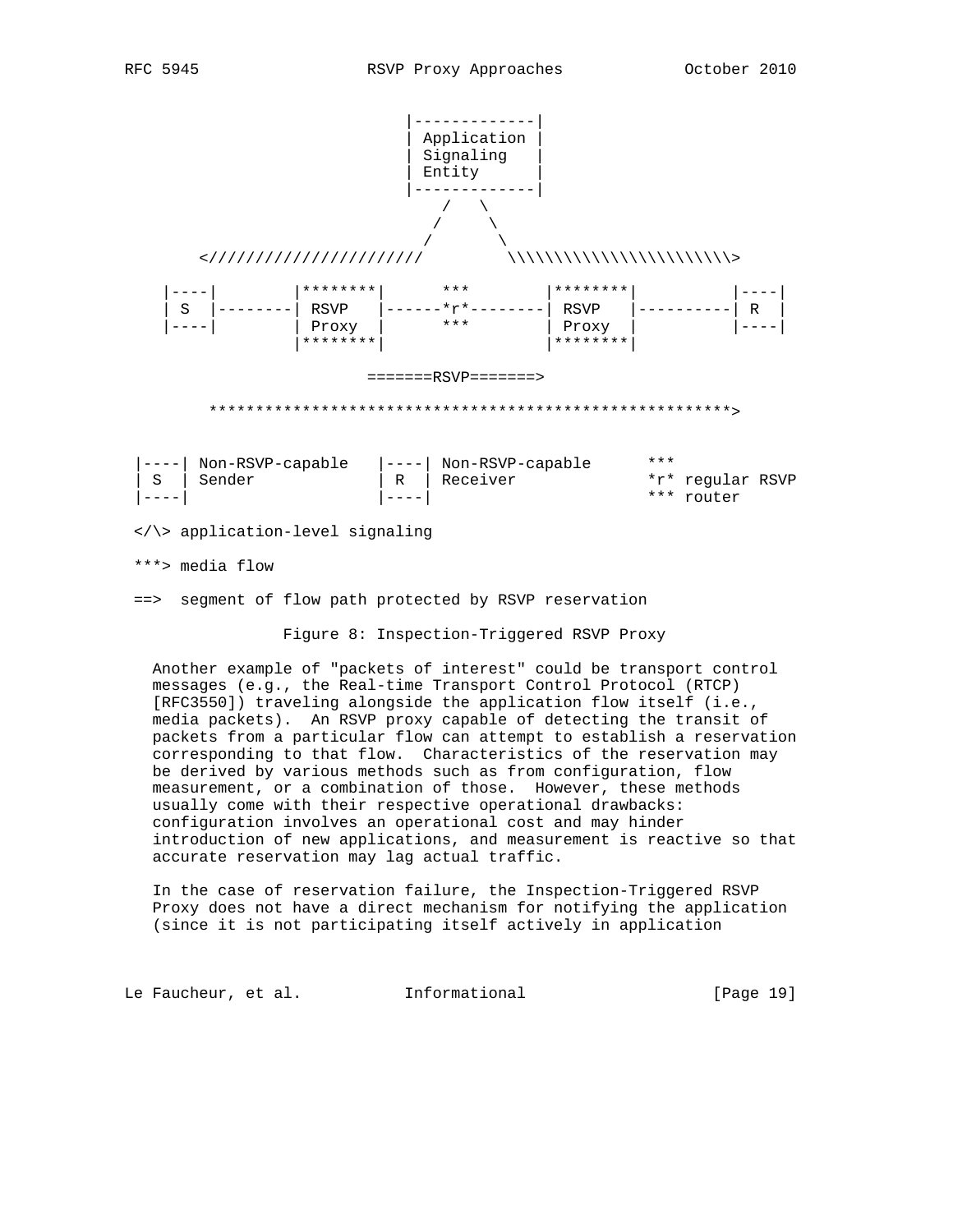signaling) so that the application is not in a position to take appropriate action (for example, terminate the corresponding session). To mitigate this problem, the Inspection-Triggered RSVP Proxy may differently mark the Differentiated Services codepoint (DSCP) ([RFC2474]) of flows for which an RSVP reservation has been successfully proxied from the flows for which a reservation is not in place. In some situations, the Inspection-Triggered Proxy might be able to modify the "packets of interest" (e.g., application signaling messages) to convey some hint to applications that the corresponding flows cannot be guaranteed by RSVP reservations.

 With the Inspection-Triggered Proxy approach, the RSVP proxy is effectively required to attempt to build application awareness by traffic inspection and then is somewhat limited in the actions it can take in case of reservation failure. Depending on the "packets of interest" used by the RSVP proxy to trigger the reservation, there is a risk that the RSVP proxy will end up establishing a reservation for a media flow that actually never starts. However, this can be mitigated by the timing out and tearing down of an unnecessary reservation by the RSVP proxy when no corresponding media flow is observed. This flow observation and timeout approach can also be used to tear down reservations that were rightfully established for a flow but are no longer needed because the flow stopped.

 The Inspection-Triggered approach is also subject to the general limitations associated with data inspection. This includes being impeded by encryption or tunneling, or being dependent on some topology constraints such as relying on the fact that both the packets of interest and the corresponding flow packets always transit through the same RSVP proxy.

 Nonetheless, this may be a useful approach in specific environments. Note also that this approach does not require any change to the RSVP protocol.

 With the Inspection-Triggered RSVP Proxy approach, the RSVP router may be configurable to use and interpret some specific packets of interest as the trigger for RSVP Receiver Proxy behavior.

 When operating off signaling traffic, the Inspection-Triggered RSVP Proxy may be able to detect from the signaling that the endpoint is capable of establishing an RSVP reservation (e.g., in the case of SIP, via the inspection of the [RFC3312]/[RFC4032] precondition), in which case it would not behave as a proxy for that endpoint. Also, the Inspection-Triggered RSVP Proxy may inspect RSVP signaling, and if it sees RSVP signaling for the flow of interest, it can disable its Sender Proxy behavior for that flow (or that sender). Optionally, through RSVP signaling inspection, the Sender Proxy might

Le Faucheur, et al. 1nformational [Page 20]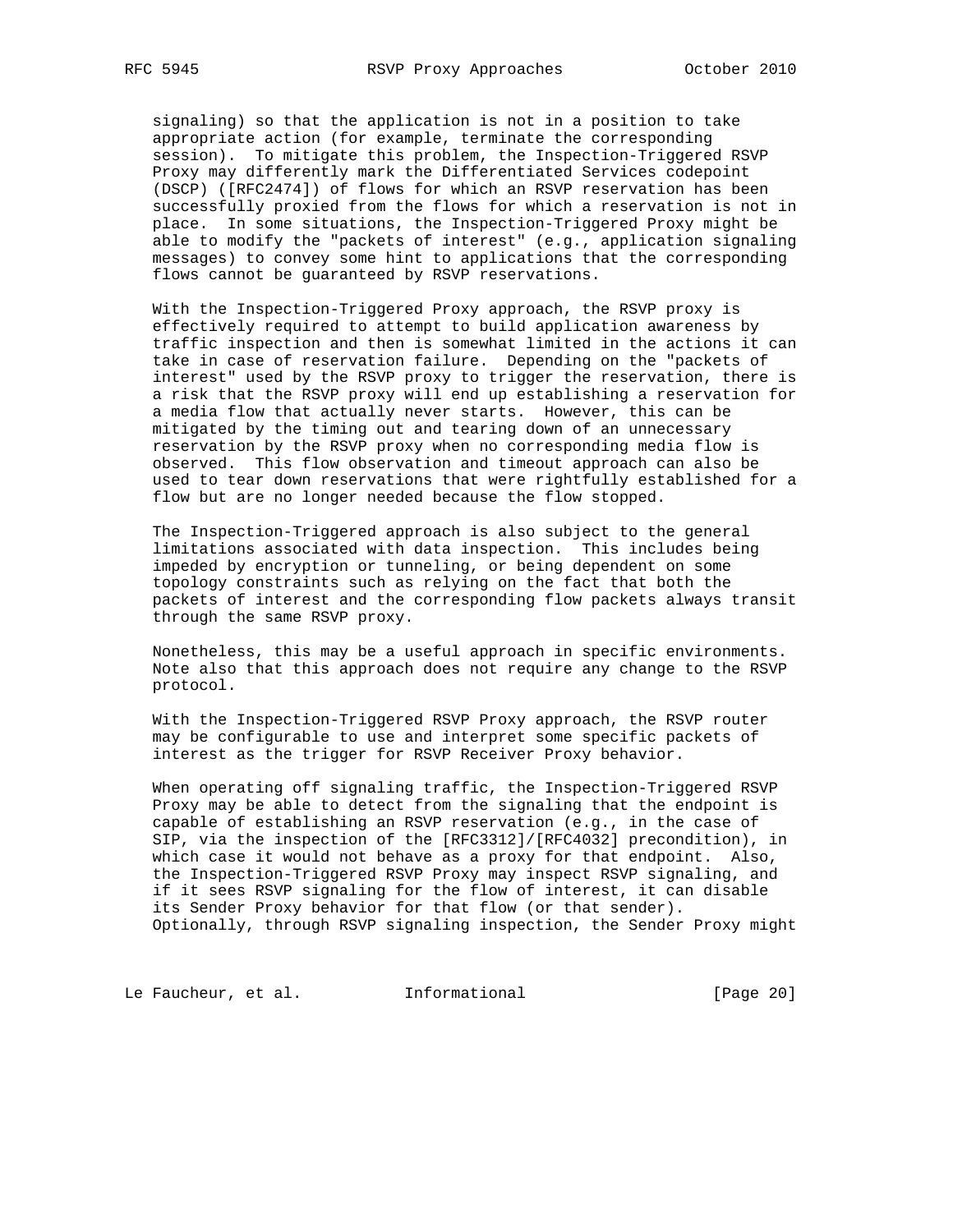also gradually "learn" (possibly with some timeout) which sender is RSVP-capable and which is not. These mechanisms can facilitate gradual and dynamic migration from the proxy model towards the end to-end RSVP model as more and more endpoints become RSVP-capable.

# 4.4. STUN-Triggered Proxy

 In this approach, the RSVP proxy takes advantage of the application awareness provided by the Session Traversal Utilities for NAT (STUN) ([RFC5389]) signaling to synchronize RSVP reservations with application requirements. The STUN signaling is sent from endpoint to endpoint. This is illustrated in Figure 9. In this approach, a STUN message triggers the RSVP proxy.

|                    |   |                            | ******** |   | ***                          | ********    |                  |                            |   |  |
|--------------------|---|----------------------------|----------|---|------------------------------|-------------|------------------|----------------------------|---|--|
|                    | S |                            | RSVP     |   | $*_{r*}$                     | <b>RSVP</b> |                  |                            | R |  |
|                    |   |                            | Proxy    |   | $***$                        | Proxy       |                  |                            |   |  |
|                    |   |                            | ******** |   |                              | ********    |                  |                            |   |  |
| $=====RSVP======>$ |   |                            |          |   |                              |             |                  |                            |   |  |
|                    |   |                            |          |   |                              |             |                  |                            |   |  |
| S                  |   | Non-RSVP-capable<br>Sender |          | R | Non-RSVP-capable<br>Receiver |             | $* * *$<br>* * * | *r* regular RSVP<br>router |   |  |

^^^> STUN message flow (over same UDP ports as media flow)

==> segment of flow path protected by RSVP reservation

\*\*\*> RTP media flow

#### Figure 9: STUN-Triggered Proxy

 For unicast flows, [RFC5245] is a widely adopted approach for Network Address Translator (NAT) traversal. For our purposes of triggering RSVP proxy behavior, we rely on the Interactive Connectivity Establishment (ICE) protocol's connectivity check, which is based on the exchange of STUN Binding Request messages between hosts to verify connectivity (see Section 2.2 of [RFC5245]). The STUN message could also include (yet to be specified) STUN attributes to indicate information such as the bandwidth and application requesting the flow, which would allow the RSVP proxy agent to create an

Le Faucheur, et al. 1nformational [Page 21]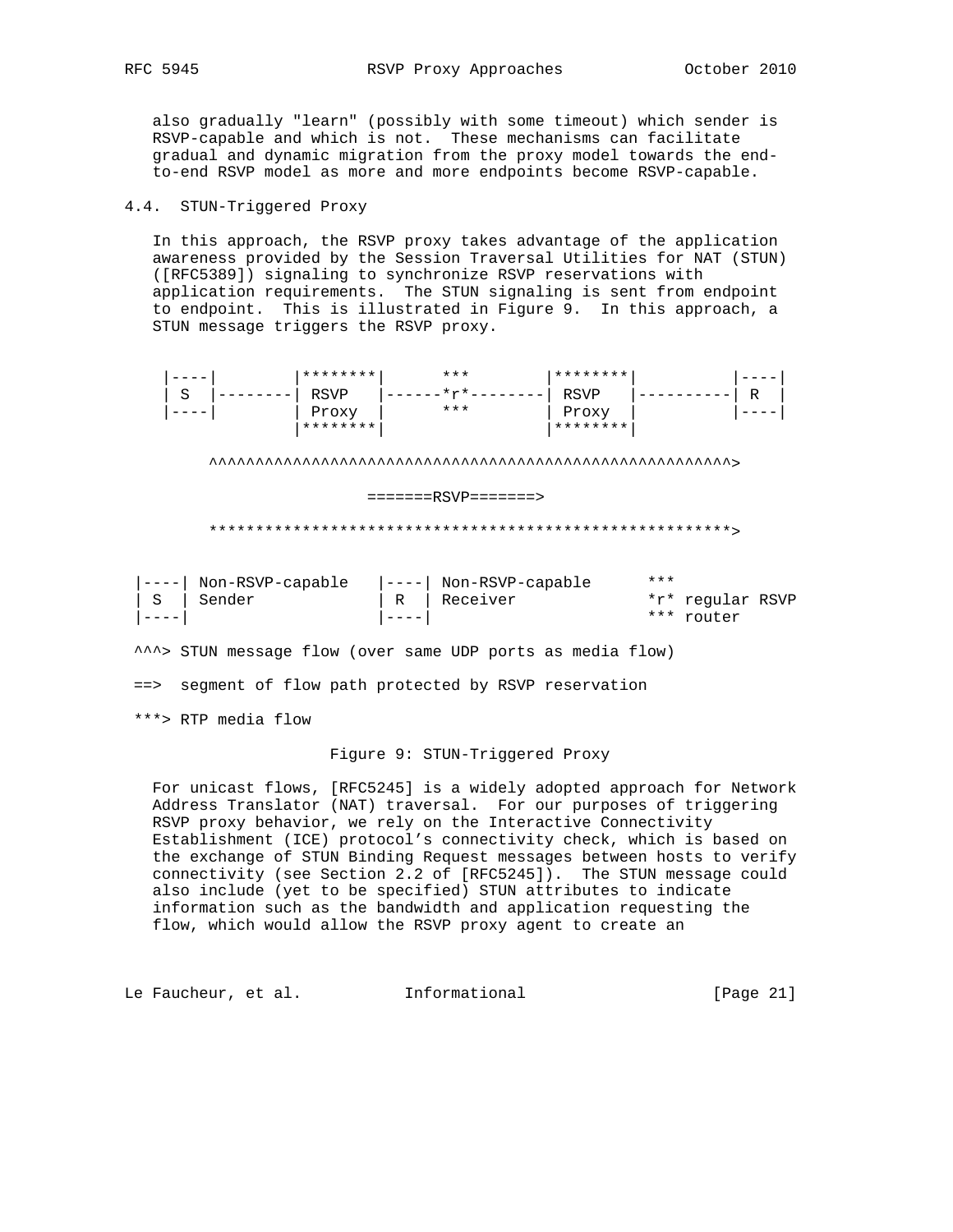appropriately sized reservation for each flow. Including such new STUN attributes in the ICE connectivity check messages would facilitate operation of the RSVP proxy. To ensure RSVP reservations are only established when needed, the RSVP proxy needs to distinguish, among all the STUN messages, the ones that reflect (with high likelihood) an actual upcoming media flow. This can be achieved by identifying the STUN messages associated with an ICE connectivity check. In turn, this can be achieved through (some combination of) the following checks:

- o if, as discussed above, new STUN attributes (e.g., conveying the flow bandwidth) are indeed defined in the future in view of facilitating STUN-Triggered reservations, then the presence of these attributes would reveal that the STUN message is part of an ICE connectivity check.
- o the presence of the PRIORITY, USE-CANDIDATE, ICE-CONTROLLED, or ICE-CONTROLLING attributes reveals that the STUN message is part of an ICE connectivity check.
- o the RSVP proxy may wait for a STUN message containing the USE- CANDIDATE attribute indicating the selected ICE "path" to trigger reservation only for the selected "path". This allows the RSVP proxy to only trigger a reservation for the "path" actually selected and therefore for the media flow that will actually be established (for example, when ICE is being used for IPv4/v6 path selection).
- o the RSVP proxy configuration could contain some information facilitating determination of when to perform RSVP proxy reservation and when not to. For example, the RSVP proxy configuration could contain the IP addresses of the STUN servers such that STUN messages to/from those addresses are known to not be part of an ICE connectivity check. As another example, the RSVP proxy configuration could contain information identifying the set of Differentiated Services codepoint (DSCP) values that the media flows requiring reservation use, so that STUN messages not using one of these DSCP values are known to not be part of an ICE connectivity check.

 Despite these checks, there is always a potential risk that the RSVP proxy will end up establishing a reservation for a media flow that actually never starts. However, this is limited to situations in which the end-systems are interested enough in establishing connectivity for a flow but never transmit. Also, this can be mitigated by timing out and tear down of an unnecessary reservation by the RSVP proxy when no corresponding media flow is observed.

Le Faucheur, et al. 1nformational [Page 22]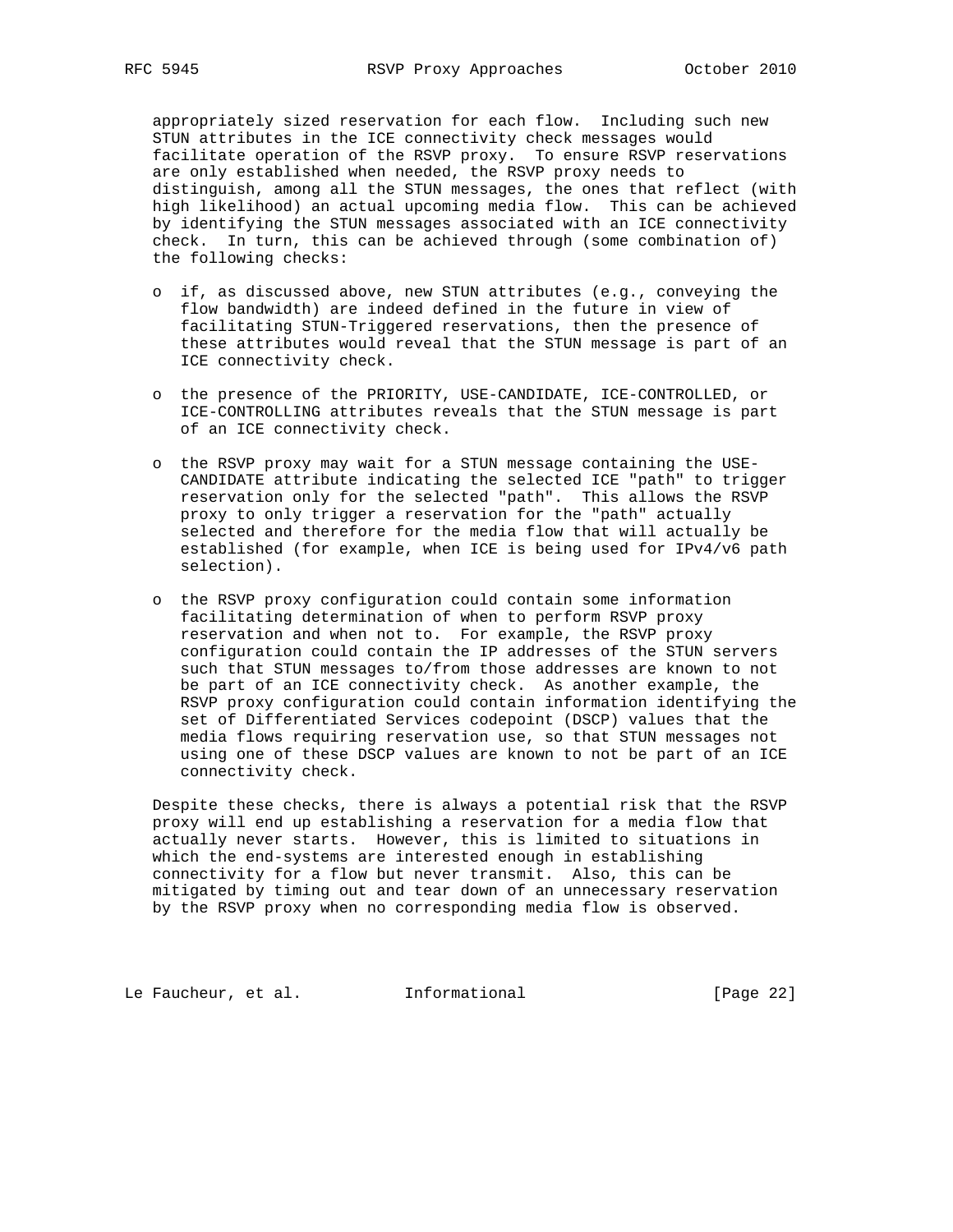The RSVP proxy agent can inform endpoints of an RSVP reservation failure implicitly by dropping the ICE connectivity check message or explicitly by sending ICMP messages back to the endpoint. This allows reasonably effective synchronization between RSVP reservations handled by the RSVP proxies and the application running on non-RSVP capable endpoints. It also has the benefits of operating through NATs.

 For multicast flows (or certain kinds of unicast flows that don't or can't use ICE), a STUN Indication message [RFC5389] could be used to carry the (yet to be defined) STUN attributes mentioned earlier to indicate the flow bandwidth, thereby providing a benefit similar to the ICE connectivity check. STUN Indication messages are not acknowledged by the receiver and have the same scalability as the underlying multicast flow.

 The corresponding extensions to ICE and STUN for such a STUN- Triggered RSVP Proxy approach are beyond the scope of this document. They may be defined in the future in a separate document. As the STUN-Triggered RSVP Proxy approach uses STUN in a way (i.e., to trigger reservations) that is beyond its initial intended purpose, the potential security implications need to be considered by the operator.

 ICE connectivity checks are not always used for all flows. When the STUN-Triggered RSVP Proxy approach is used, it can establish RSVP reservations for flows for which ICE connectivity is performed. However, the STUN-Triggered RSVP Proxy will not establish a reservation for flows for which an ICE connectivity check is not performed. Those flows either will not benefit from an RSVP reservation or can benefit from an RSVP reservation established through other means (end-to-end RSVP, other forms of RSVP proxy).

 The STUN-Triggered approach relies on interception and inspection of STUN messages. Thus, this approach may be impeded by encryption or tunneling.

# 4.5. Application\_Entity-Controlled Proxy

 In this approach, it is assumed that an entity involved in the application-level signaling controls an RSVP proxy that is located in the data path of the application flows (i.e., "on-path"). With this approach, the RSVP proxy does not itself attempt to determine the application reservation requirements. Instead, the RSVP proxy is instructed by the entity participating in application-level signaling to establish, maintain, and tear down reservations as needed by the application flows. In other words, with this approach, the solution for synchronizing RSVP signaling with application-level requirements

Le Faucheur, et al. 1nformational [Page 23]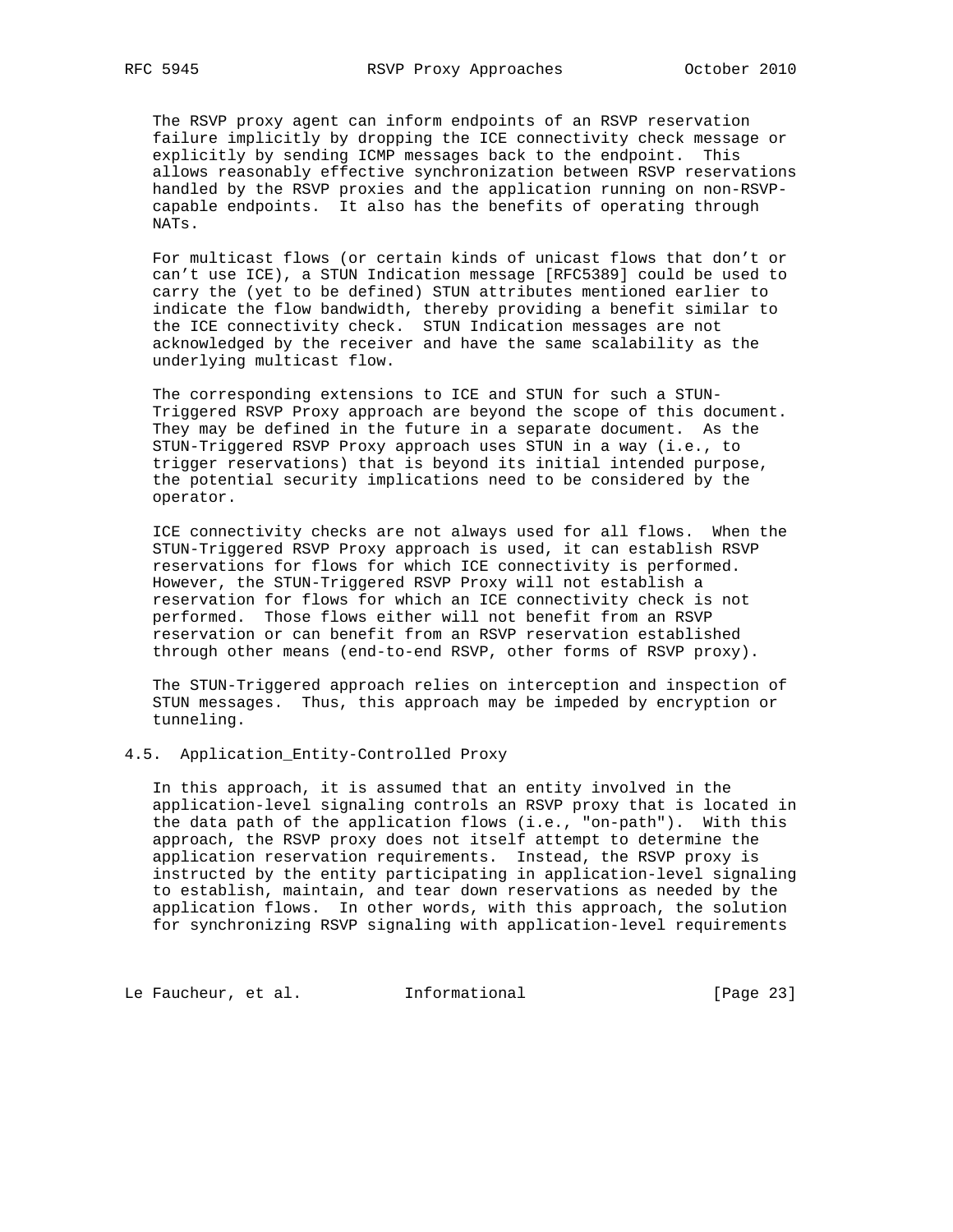is to rely on an application-level signaling entity that controls an RSVP proxy function that sits in the flow data path. This approach allows control of an RSVP Sender Proxy, an RSVP Receiver Proxy, or both.

 Operation of the Application\_Entity-Controlled Proxy is illustrated in Figure 10.



\*\*\*> media flow

==> segment of flow path protected by RSVP reservation

/\ Application signaling (e.g., SIP)

// RSVP proxy control interface

Figure 10: Application\_Entity-Controlled Proxy

 As an example, the Application\_Entity-Controlled Proxy may be used in the context of SIP servers ([RFC3261]) or Session Border Controllers (SBCs) (see [RFC5853] for a description of SBCs) to establish RSVP reservations for multimedia sessions. In that case, the application entity may be the signaling component of the SBC.

Le Faucheur, et al. Informational [Page 24]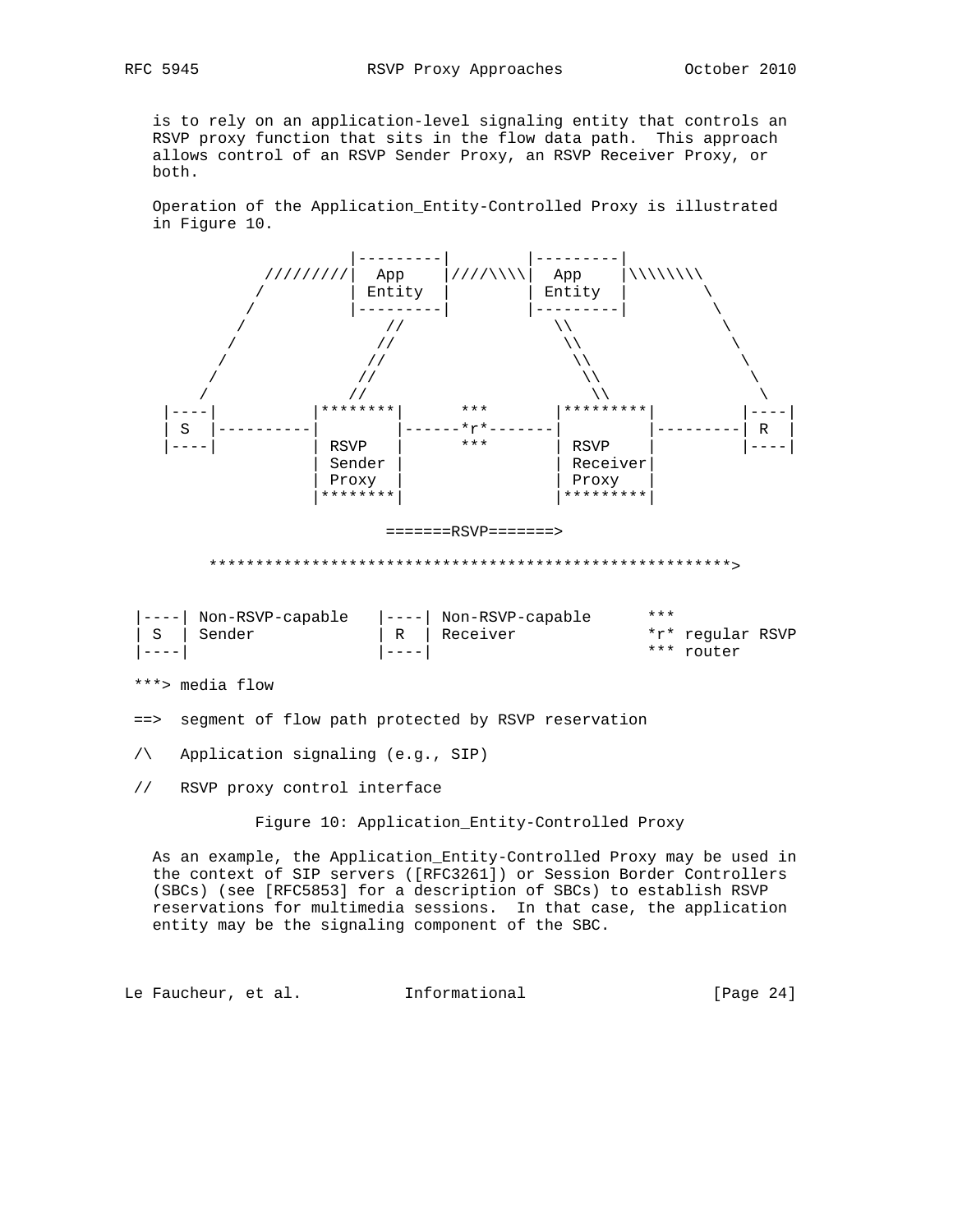This RSVP proxy approach does not require any extension to the RSVP protocol. However, it relies on an RSVP proxy control interface allowing control of the RSVP proxy by an application signaling entity. This RSVP proxy control interface is beyond the scope of this document. Candidate protocols for realizing such an interface include the IETF Network Configuration (NETCONF) Protocol ([RFC4741], [RFC5277]), the Web Services protocol ([W3C]), the QoS Policy Information Model (QPIM) ([RFC3644]), and Diameter ([RFC3588]). This interface can rely on soft states or hard states. Clearly, when hard states are used, those need to be converted appropriately by the RSVP proxy entities into the corresponding RSVP soft states. As an example, [RFC5866] is intended to allow control of RSVP proxy via Diameter.

 In general, the application entity is not expected to maintain awareness of which RSVP Receiver Proxy is on the path to which destination. However, in the particular cases where it does so reliably, we observe that the application entity could control the RSVP Sender Proxy and Receiver Proxy so that aggregate RSVP reservations are used between those, instead of one reservation per flow. For example, these aggregate reservations could be of the RSVP-AGGREGATE type, as specified in [RFC3175], or of the GENERIC- AGGREGATE type, as specified in [RFC4860]. Such aggregate reservations could be used so that a single reservation can be used for multiple (possibly all) application flows transiting via the same RSVP Sender Proxy and the same RSVP Receiver Proxy.

 For situations in which only the RSVP Sender Proxy has to be controlled by this interface, the interface may be realized through the simple use of RSVP itself, over a Generic Routing Encapsulation (GRE) tunnel from the application entity to the RSVP Sender Proxy. This particular case is further discussed in Section 4.5.1. Another particular case of interest is where the application signaling entity resides on the same device as the RSVP proxy. In that case, this interface may be trivially realized as an internal API. An example environment based on this particular case is illustrated in Section 4.5.2.

 The application entity controlling the RSVP proxy (e.g., a SIP Call Agent) would often be aware of a number of endpoint capabilities, and it has to be aware of which endpoint can be best "served" by which RSVP proxy anyways. So it is reasonable to assume that such an application is aware of whether a given endpoint is RSVP-capable or not. The application may also consider the QoS preconditions and QoS mechanisms signaled by an endpoint as per [RFC3312]/[RFC4032] and [RFC5432]. The information about endpoint RSVP capability can then be used by the application to decide whether to trigger proxy behavior or not for a given endpoint. This can facilitate gradual

Le Faucheur, et al. 1nformational [Page 25]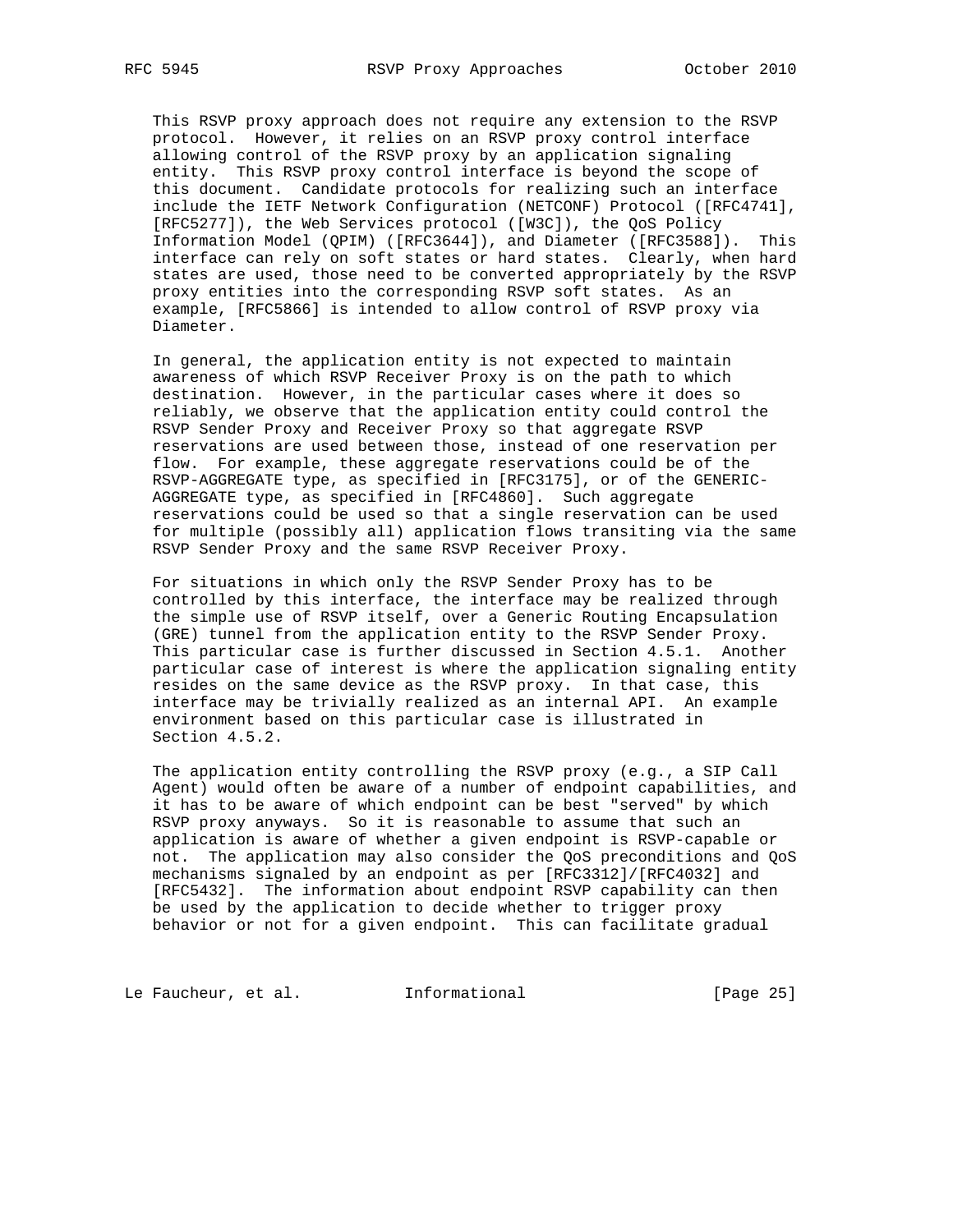and dynamic migration from the proxy model towards the end-to-end RSVP model as more and more endpoints become RSVP-capable.

 In some environments, the application entities (e.g., SIP back-to back user agents) that need to control the RSVP proxies would already be deployed independently of the use, or not, of the Application\_Entity-Controlled Proxy approach. In this case, the activation of the RSVP proxy approach should not introduce significant disruption in the application signaling path. In some environments, additional application entities may need to be deployed to control the RSVP proxies. In this case, the network operator needs to consider the associated risks of disruption to the application signaling path.

4.5.1. Application\_Entity-Controlled Sender Proxy Using "RSVP over GRE"

 This approach is simply a particular case of the more general Application\_Entity-Controlled Proxy, but where only RSVP Sender Proxies need to be controlled by the application, and where RSVP is effectively used as the control protocol between the application signaling entity and the RSVP Sender Proxy.

 In this approach, the RSVP messages (e.g., RSVP Path message) are effectively generated by the application entity and logically "tunneled" to the RSVP Sender Proxy via GRE tunneling. This is to ensure that the RSVP messages follow the exact same path as the flow they protect (as required by RSVP operations) on the segment of the end-to-end path that is to be subject to RSVP reservations.

Figure 11 illustrates such an environment.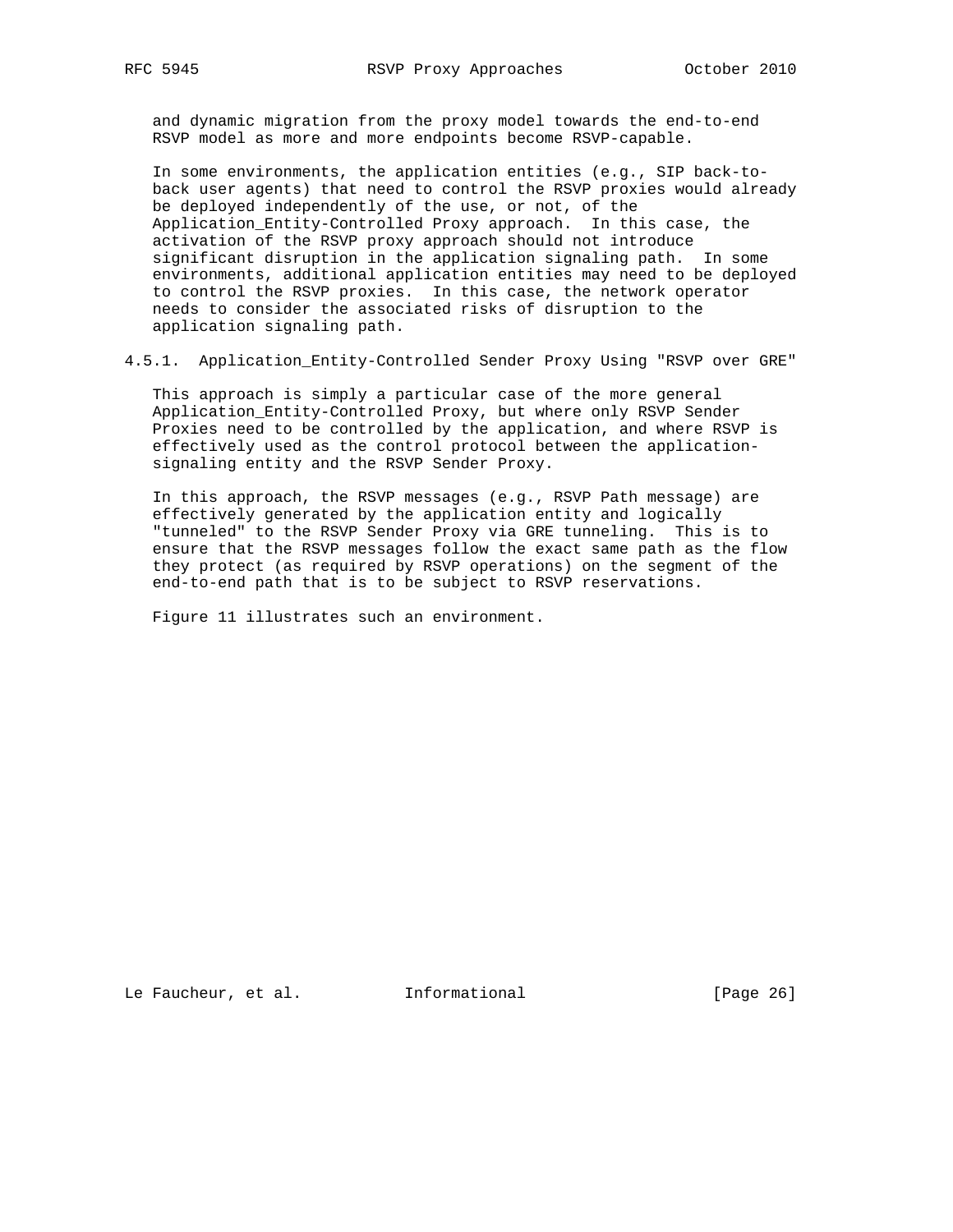

- /\ Application-level signaling
- /=/ GRE-tunneled RSVP (Path messages)

 Figure 11: Application\_Entity-Controlled Sender Proxy via "RSVP over GRE"

 With the Application\_Entity-Controlled Sender Proxy using "RSVP Over GRE", the application entity:

 o generates a Path message on behalf of the sender, corresponding to the reservation needed by the application, and maintains the corresponding Path state. The Path message built by the application entity is exactly the same as would be built by the actual sender (if it was RSVP-capable), with one single exception, which is that the application entity puts its own IP address as the RSVP previous hop. In particular, it is recommended that the

Le Faucheur, et al. 1nformational 1999 [Page 27]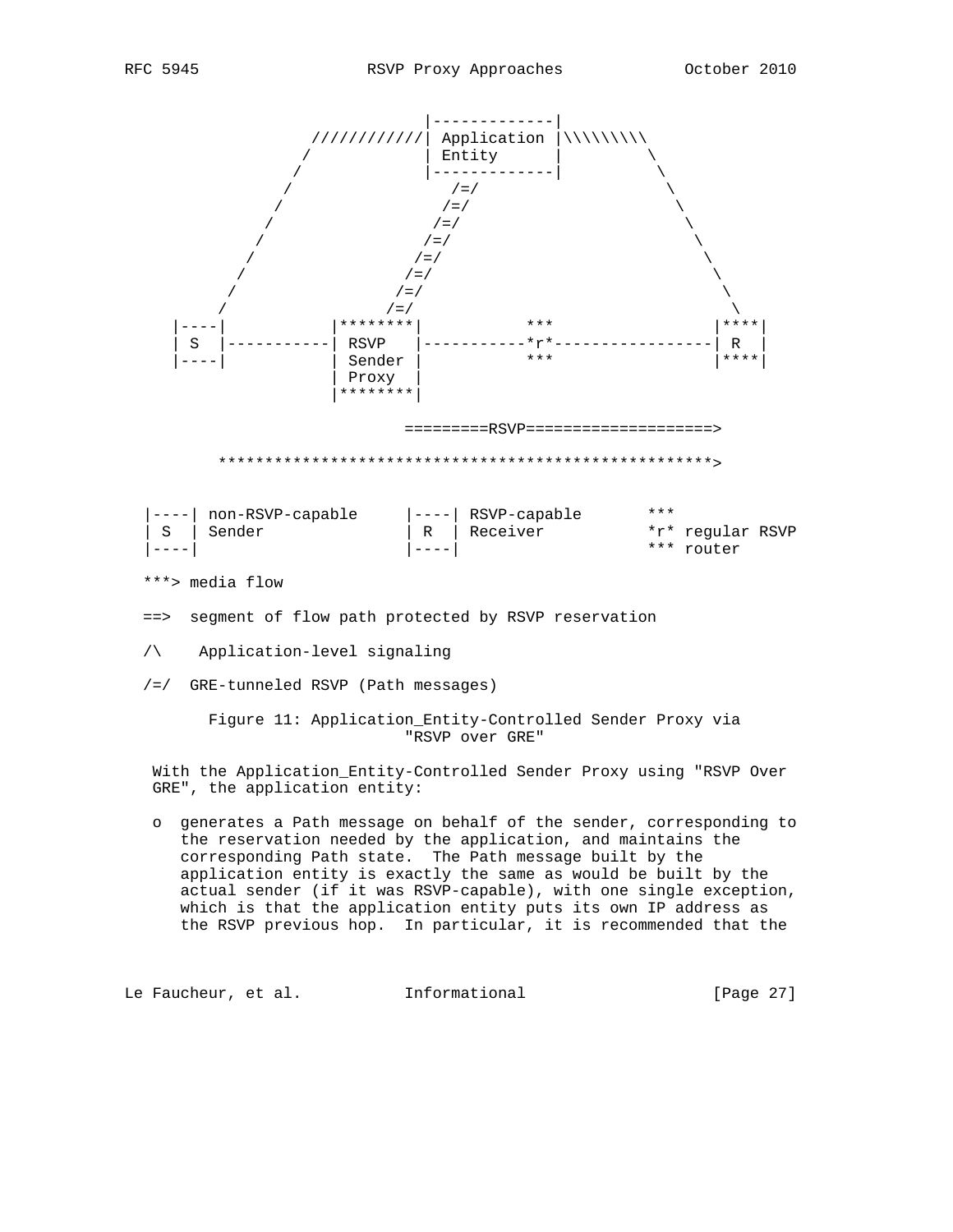source address of the Path message built by the application entity be set to the IP address of the sender (not of the application entity). This helps ensure that, in the presence of non-RSVP routers and of load-balancing in the network where the load balancing algorithm takes into account the source IP address, the Path message generated by the application entity follows the exact same path as the actual stream sourced by the sender.

- o encapsulates the Path message into a GRE tunnel whose destination address is the RSVP Sender Proxy, i.e., an RSVP router sitting on the data path for the flow (and upstream of the segment that requires QoS guarantees via RSVP reservation).
- o processes the corresponding received RSVP messages (including Resv messages) as per regular RSVP.
- o synchronizes the RSVP reservation state with application-level requirements and signaling.

 Note that since the application entity encodes its own IP address as the previous RSVP hop inside the [RFC2205] RSVP\_HOP object of the Path message, the RSVP router terminating the GRE tunnel naturally addresses all the RSVP messages traveling upstream hop-by-hop (such as Resv messages) to the application entity (without having to encapsulate those in a reverse-direction GRE tunnel towards the application entity).

## 4.5.2. Application\_Entity-Controlled Proxy via Co-Location

 This approach is simply a particular case of the more general Application\_Entity-Controlled Proxy, but where the application entity is co-located with the RSVP proxy. As an example, Session Border Controllers (SBCs) with on-board SIP agents could implement RSVP proxy functions and make use of such an approach to achieve session admission control over the SBC-to-SBC segment using RSVP signaling.

 Figure 12 illustrates operations of the Application\_Entity-Controlled RSVP Proxy via co-location.

Le Faucheur, et al. 1nformational [Page 28]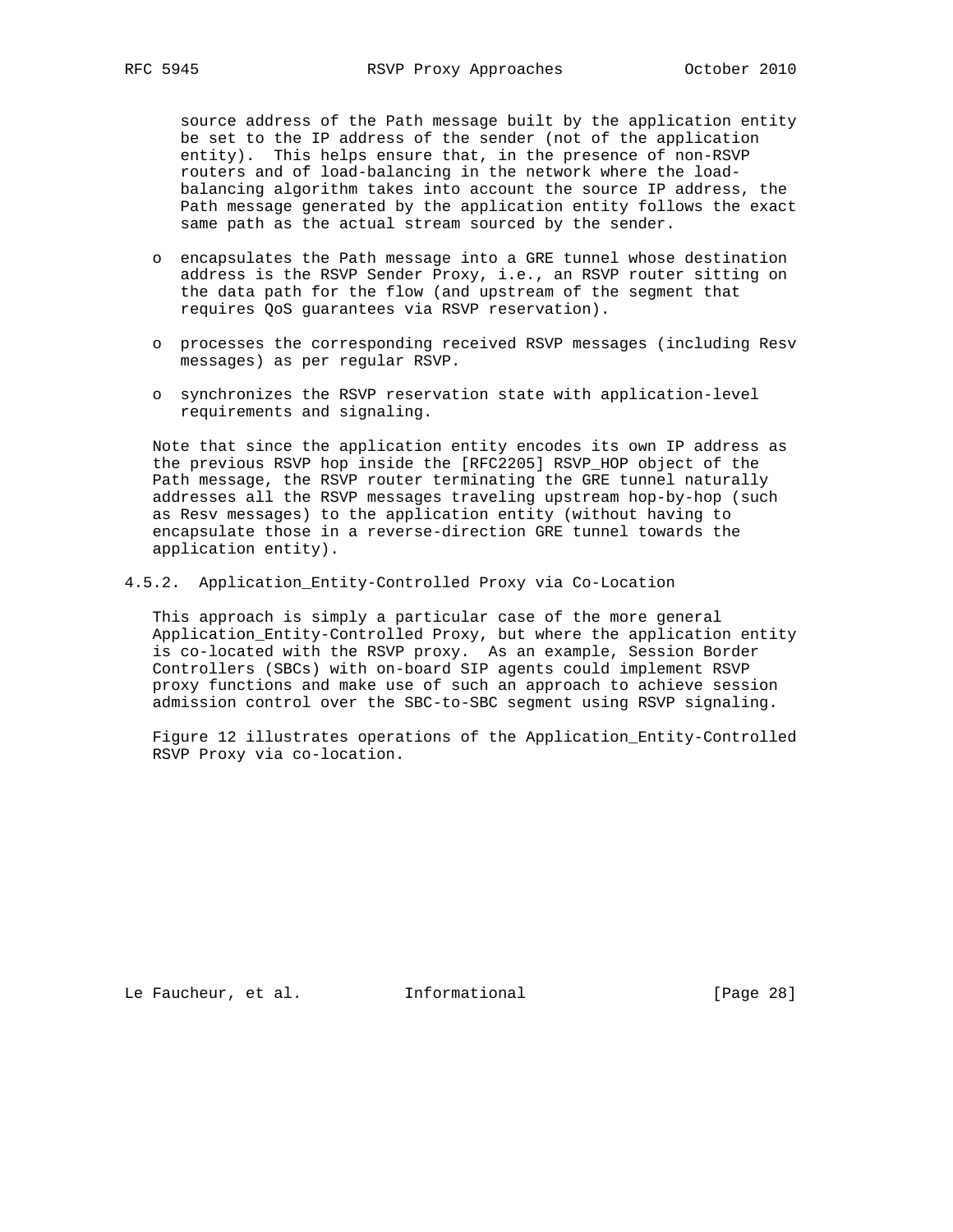

==> segment of flow path protected by RSVP reservation

# /\ Application-level signaling

Figure 12: Application\_Entity-Controlled Proxy via Co-Location

 This RSVP proxy approach does not require any protocol extensions. We also observe that when multiple sessions are to be established on paths sharing the same RSVP Sender Proxy and the same RSVP Receiver Proxy, the RSVP proxies have the option to establish aggregate RSVP reservations (as defined in ([RFC3175] or [RFC4860]) for a group of sessions, instead of establishing one RSVP reservation per session.

## 4.6. Policy\_Server-Controlled Proxy

 In this approach, it is assumed that a policy server, which is located in the control plane of the network, controls an RSVP proxy that is located in the data path of the application flows (i.e., "on path"). In turn, the policy server is triggered by an entity involved in the application-level signaling. With this approach, the RSVP proxy does not itself attempt to determine the application reservation requirements, but instead is instructed by the policy server to establish, maintain, and tear down reservations as needed by the application flows. Moreover, the entity participating in application-level signaling does not attempt to understand the specific reservation mechanism (i.e., RSVP) or the topology of the network layer, but instead it simply asks the policy server to

Le Faucheur, et al. 1nformational [Page 29]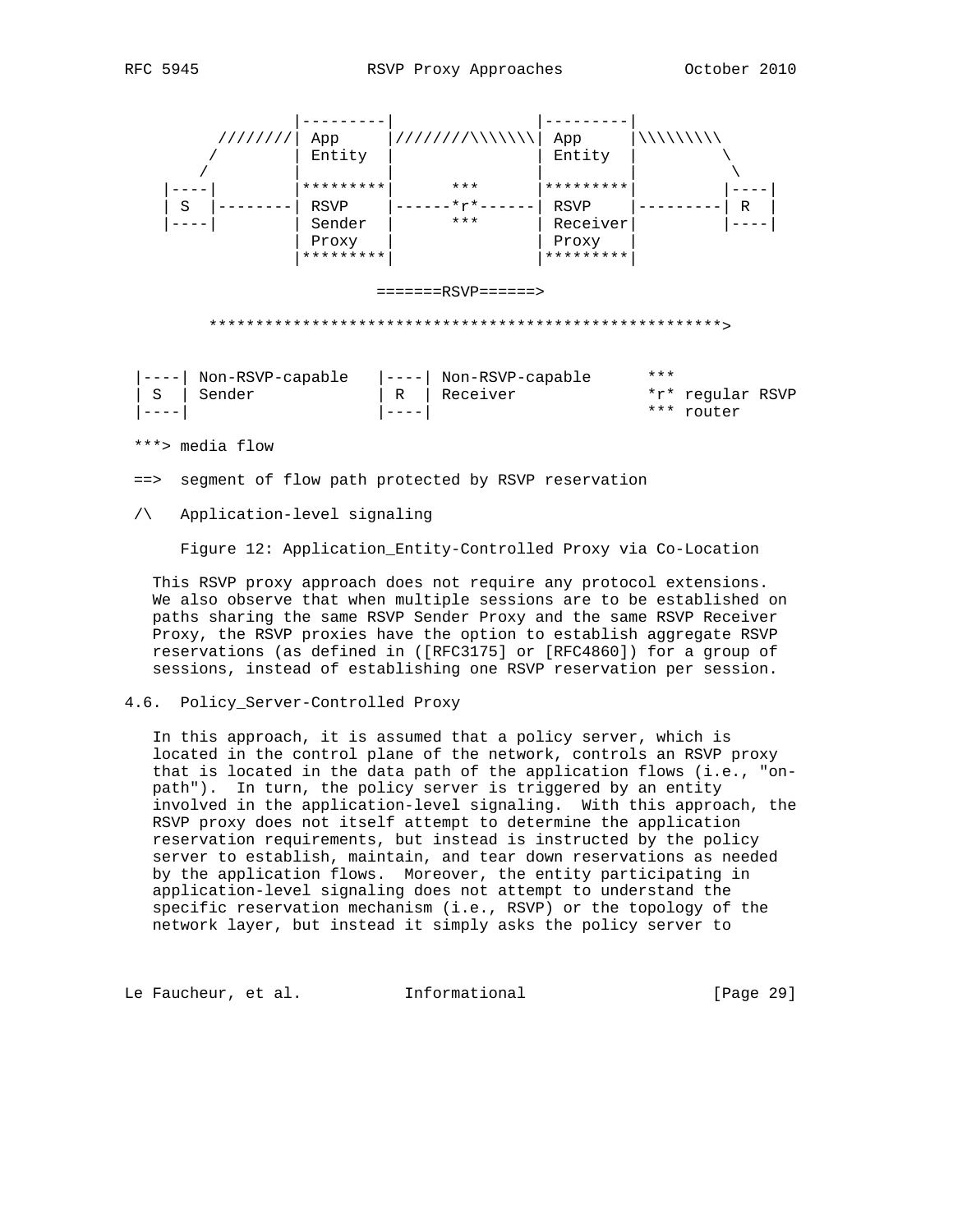perform (or tear down) a reservation. In other words, with this approach, the solution for synchronizing RSVP signaling with application-level requirements is to rely on an application-level entity that controls a policy server that, in turn, controls an RSVP proxy function that sits in the flow data path. This approach allows control of an RSVP Sender Proxy, an RSVP Receiver Proxy, or both.

 Operation of the Policy\_Server-Controlled proxy is illustrated in Figure 13.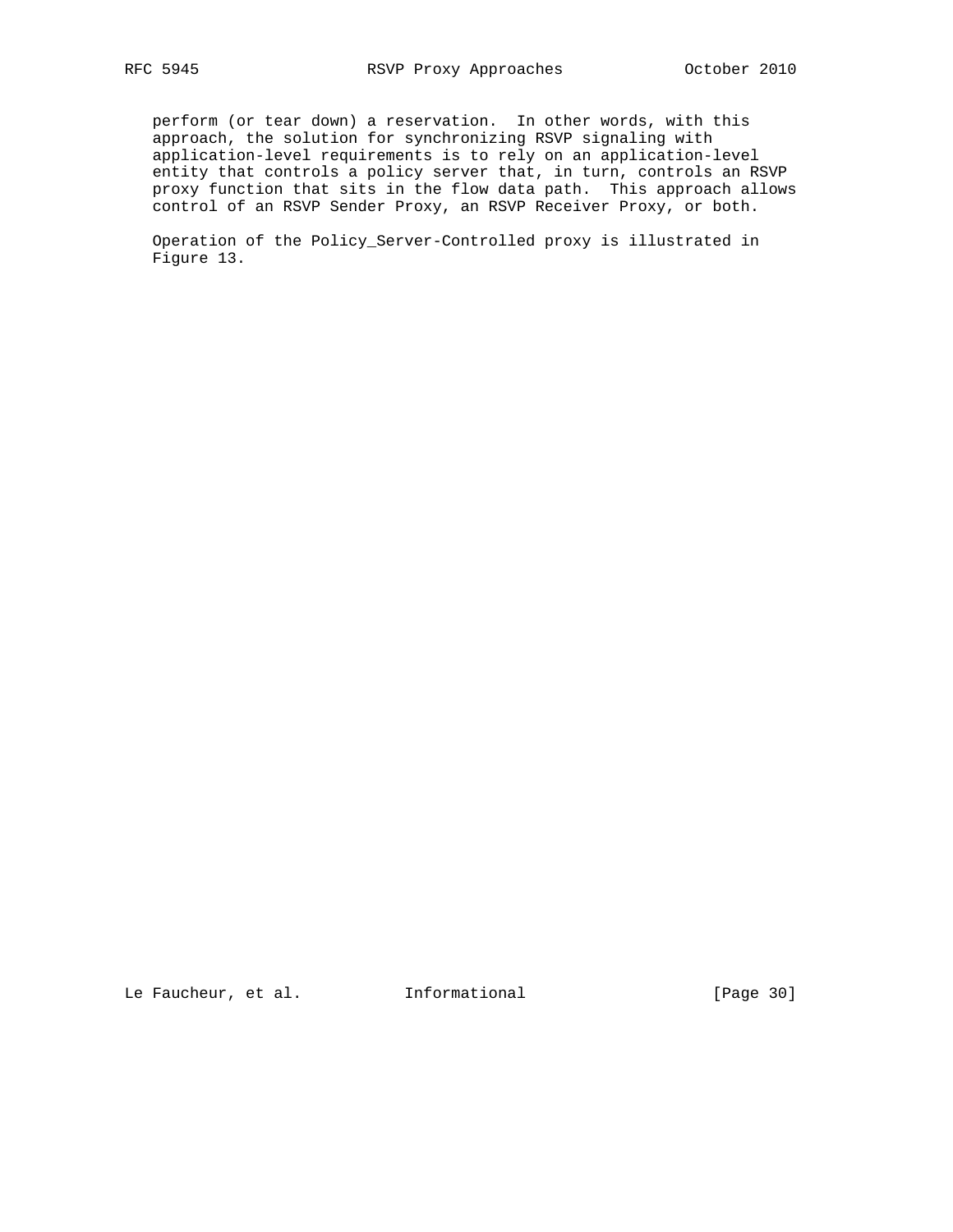

- ==> segment of flow path protected by RSVP reservation
- /\ Application signaling (e.g., SIP)
- // RSVP proxy control interface
- I Interface between application entity and policy server

Figure 13: Policy\_Server-Controlled Proxy

 This RSVP proxy approach does not require any extension to the RSVP protocol. However, as with the Application\_Entity-Controlled Proxy approach presented in Figure 10, this approach relies on an RSVP proxy control interface allowing control of the RSVP proxy (by the policy server in this case). This RSVP proxy control interface is beyond the scope of this document. Considerations about candidate protocols for realizing such an interface can be found in

Le Faucheur, et al. Informational [Page 31]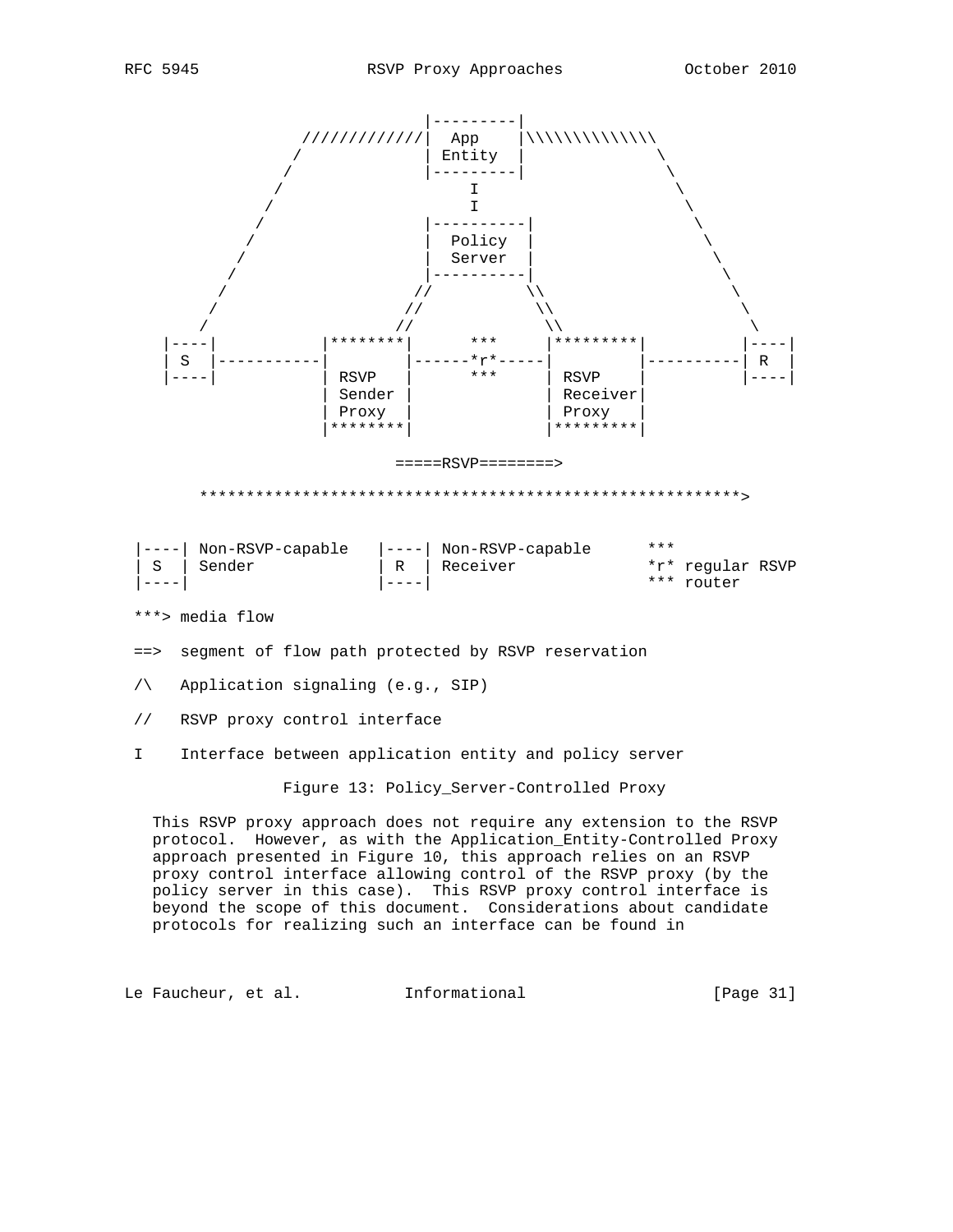Section 4.5. Again, for situations in which only the RSVP Sender Proxy has to be controlled by this interface, the interface may be realized through the simple use of RSVP itself, over a GRE tunnel from the policy server to the RSVP Sender Proxy. This is similar to what is presented in Section 4.5.1, except that the "RSVP over GRE" interface is used in this case by the policy server (instead of the application entity).

 The interface between the application entity and the policy server is beyond the scope of this document.

4.7. RSVP-Signaling-Triggered Proxy

 An RSVP proxy can also be triggered and controlled through extended RSVP signaling from the remote end that is RSVP-capable (and supports these RSVP extensions for proxy control). For example, an RSVP capable sender could send a new or extended RSVP message explicitly requesting an RSVP proxy on the path towards the receiver to behave as an RSVP Receiver Proxy and also to trigger a reverse-direction reservation, thus also behaving as an RSVP Sender Proxy. The new or extended RSVP message sent by the sender could also include attributes (e.g., bandwidth) for the reservations to be signaled by the RSVP proxy.

 The challenges in these explicit signaling schemes include the following:

- o How can the nodes determine when a reservation request ought to be proxied and when it should not, and accordingly invoke appropriate signaling procedures?
- o How does the node sending the messages explicitly triggering the proxy know where the proxy is located, e.g., determine an IP address of the proxy that should reply to the signaling?
- o How is all the information needed by a Sender Proxy to generate a Path message actually communicated to the proxy?

 An example of such a mechanism is presented in [QOS-MOBILE]. This scheme is primarily targeted to local access network reservations whereby an end host can request resource reservations for both incoming and outgoing flows only over the access network. This may be useful in environments where the access network is typically the bottleneck while the core is comparatively over-provisioned, as may be the case with a number of radio access technologies. In this proposal, messages targeted to the proxy are flagged with one bit in all RSVP messages. Similarly, all RSVP messages sent back by the proxy are also flagged. The use of such a flag allows

Le Faucheur, et al. 1nformational [Page 32]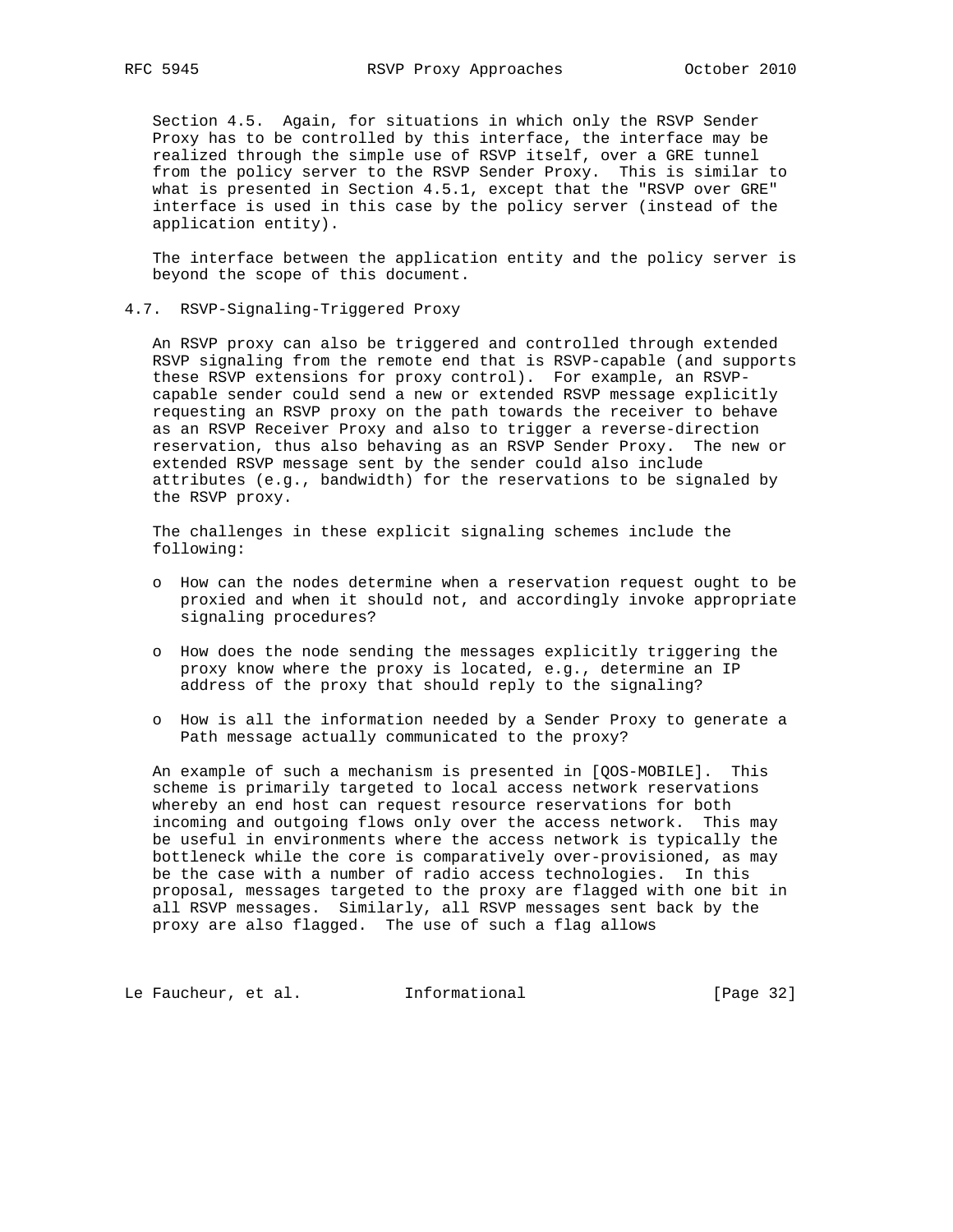differentiating between proxied and end-to-end reservations. For triggering an RSVP Receiver Proxy, the sender of the data sends a Path message that is marked with the mentioned flag. The Receiver Proxy is located on the signaling and data path, eventually gets the Path message, and replies back with a Resv message. A node triggers an RSVP Sender Proxy with a newly defined Path\_Request message, which instructs the proxy to send Path messages towards the triggering node. The node then replies back with a Resv. More details can be found in [QOS-MOBILE].

 Such an RSVP-Signaling-Triggered Proxy approach would require RSVP signaling extensions (that are outside the scope of this document). However, it could provide more flexibility in the control of the proxy behavior (e.g., control of reverse reservation parameters) than would the Path-Triggered approaches defined in Section 4.1 and Section 4.2.

 Through potential corresponding protocol extensions, an RSVP- Signaling-Triggered Proxy approach could facilitate operation (e.g., reduce or avoid the need for associated configuration) in hybrid environments involving both reservations established end-to-end and reservations established via RSVP proxies. For example, [QOS-MOBILE] proposed a mechanism allowing an end-system to control whether a reservation can be handled by an RSVP proxy on the path, or is to be established end-to-end.

# 4.8. Reachability Considerations

 There may be situations in which the RSVP Receiver Proxy is reachable by the sender, while the receiver itself is not. In such situations, it is possible that the RSVP Receiver Proxy is not always aware that the receiver is unreachable, and consequently may accept to establish an RSVP reservation on behalf of that receiver. This would result in unnecessary reservation establishment and unnecessary network resource consumption.

 This is not considered a significant practical concern for a number of reasons. First, in many cases, if the receiver is not reachable from the sender, it will not be reachable for application signaling either, and so application-level session establishment will not be possible in the first place. Secondly, where the receiver is unreachable from the sender but is reachable for application-level signaling (say, because session establishment is performed through an off-path SIP agent that uses a different logical topology to communicate with the receiver), then the sender may detect that the receiver is unreachable before attempting reservation establishment. This may be achieved through mechanisms such as ICE's connectivity check ([RFC5245]). Finally, even if the sender does not detect that

Le Faucheur, et al. 1nformational [Page 33]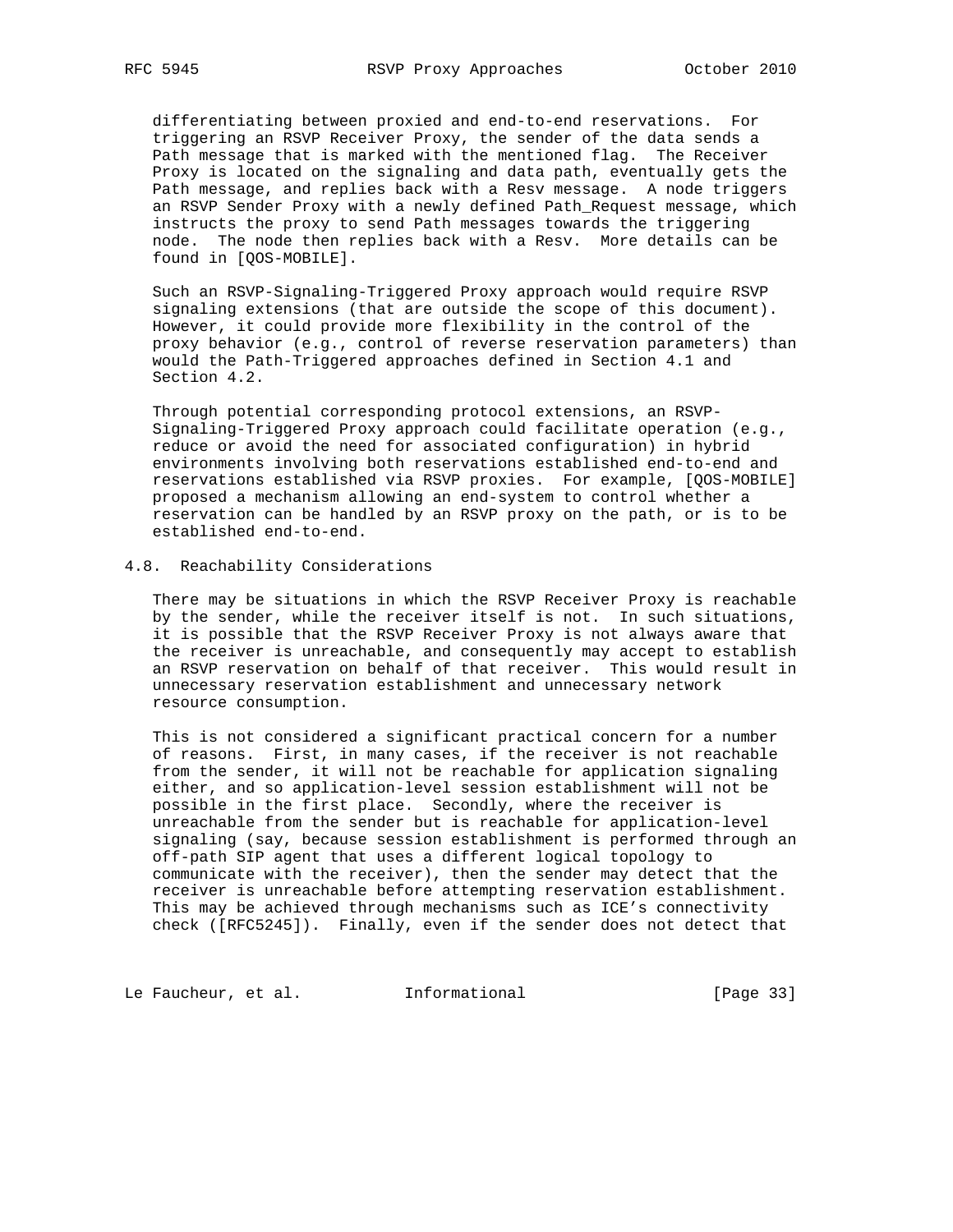the receiver is unreachable before triggering the RSVP reservation establishment, it is very likely that the application will quickly realize this lack of connectivity (e.g., the human accepting the phone call on the receiver side will not hear the human's voice on the sender side) and therefore tear down the session (e.g., hang up the phone), which in turn will trigger RSVP reservation release.

 Nonetheless, it is recommended that network administrators consider the above in light of their particular environment when deploying RSVP proxies.

 The mirror considerations apply for situations involving an RSVP Sender Proxy and where the sender cannot reach the destination while the RSVP Sender Proxy can.

5. Security Considerations

 In the environments of concern for this document, RSVP messages are used to control resource reservations on a segment of the end-to-end path of flows. The general security considerations associated with [RFC2205] apply. To ensure the integrity of the associated reservation and admission control mechanisms, the RSVP cryptographic authentication mechanisms defined in [RFC2747] and [RFC3097] can be used. Those protect RSVP messages integrity hop-by-hop and provide node authentication, thereby protecting against corruption, spoofing of RSVP messages, and replay. [RSVP-SEC-KEY] discusses key types and key provisioning methods, as well as their respective applicability to RSVP authentication.

 [RSVP-SEC-KEY] also discusses applicability of IPsec mechanisms ([RFC4302][RFC4303]) and associated key provisioning methods for security protection of RSVP. This discussion applies to the protection of RSVP in the presence of RSVP proxies as defined in this document.

 A subset of RSVP messages are signaled with the IP router alert option ([RFC2113], [RFC2711]). Based on the current security concerns associated with the use of the IP router alert option, the applicability of RSVP (and therefore of the RSVP proxy approaches discussed in this document) is limited to controlled environments (i.e., environments where the security risks associated with the use of the IP router alert option are understood and protected against). The security aspects and common practices around the use of the current IP router alert option, and consequences of using the IP router alert option by applications such as RSVP, are discussed in detail in [RTR-ALERT].

Le Faucheur, et al. 1nformational [Page 34]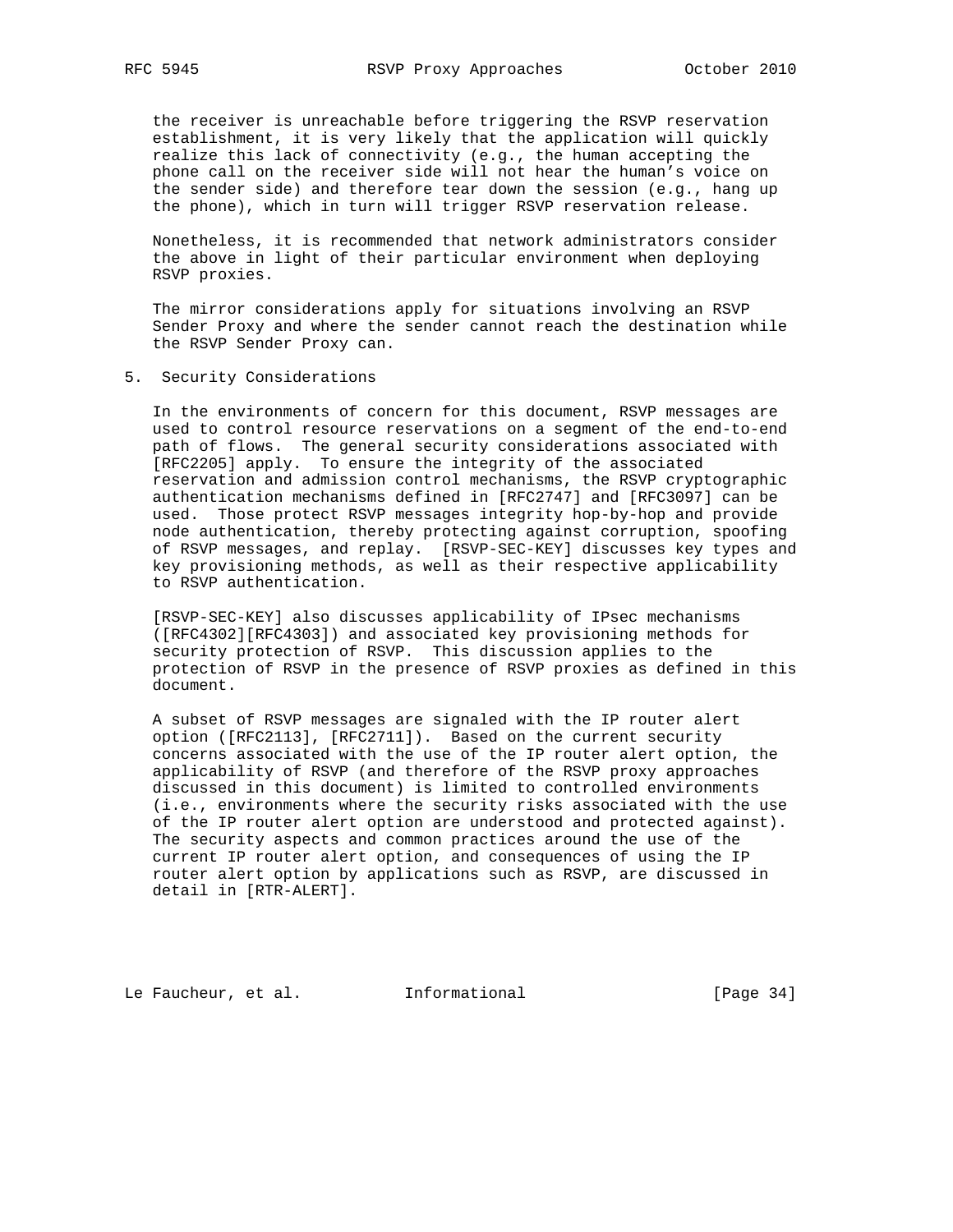A number of additional security considerations apply to the use of RSVP proxies and are discussed below.

 With some RSVP proxy approaches, the RSVP proxy operates autonomously inside an RSVP router. This is the case for the Path-Triggered Proxy approaches defined in Section 4.1 and in Section 4.2, for the Inspection-Triggered Proxy approach defined in Section 4.3, for the STUN-Triggered Proxy approach defined in Section 4.4, and for the RSVP-Signaling-Triggered approach defined in Section 4.7. Proper reservation operation assumes that the RSVP proxy can be trusted to behave correctly in order to control the RSVP reservation as required and expected by the end-systems. Since the basic RSVP operation already assumes a trust model where end-systems trust RSVP nodes to appropriately perform RSVP reservations, the use of an RSVP proxy that behaves autonomously within an RSVP router is not seen as introducing any significant additional security threat or as fundamentally modifying the RSVP trust model.

 With some RSVP proxy approaches, the RSVP proxy operates under the control of another entity. This is the case for the Application\_Entity-Controlled Proxy approach defined in Section 4.5 and for the Policy\_Server-Controlled Proxy approach defined in Section 4.6. This introduces additional security risks since the entity controlling the RSVP proxy needs to be trusted for proper reservation operation and also introduces additional authentication and confidentiality requirements. The exact mechanisms to establish such trust, authentication, and confidentiality are beyond the scope of this document, but they may include security mechanisms inside the protocol used as the control interface between the RSVP proxy and the entity controlling it, as well as security mechanisms for all the interfaces involved in the reservation control chain (e.g., inside the application signaling protocol between the end-systems and the application entity, and, in the case of the Policy\_Server-Controlled Proxy approach, in the protocol between the application entity and the policy server).

 In some situations, the use of RSVP proxy to control reservations on behalf of end-systems may actually reduce the security risk (at least from the network operator viewpoint). This could be the case, for example, because the routers where the RSVP proxy functionality runs are less exposed to tampering than end-systems. Such a case is further discussed in Section 4 of [RFC5946]. This could also be the case because the use of RSVP proxy allows localization of RSVP operation within the boundaries of a given administrative domain (thus easily operating as a controlled environment) while the end-to end flow path spans multiple administrative domains.

Le Faucheur, et al. 1nformational [Page 35]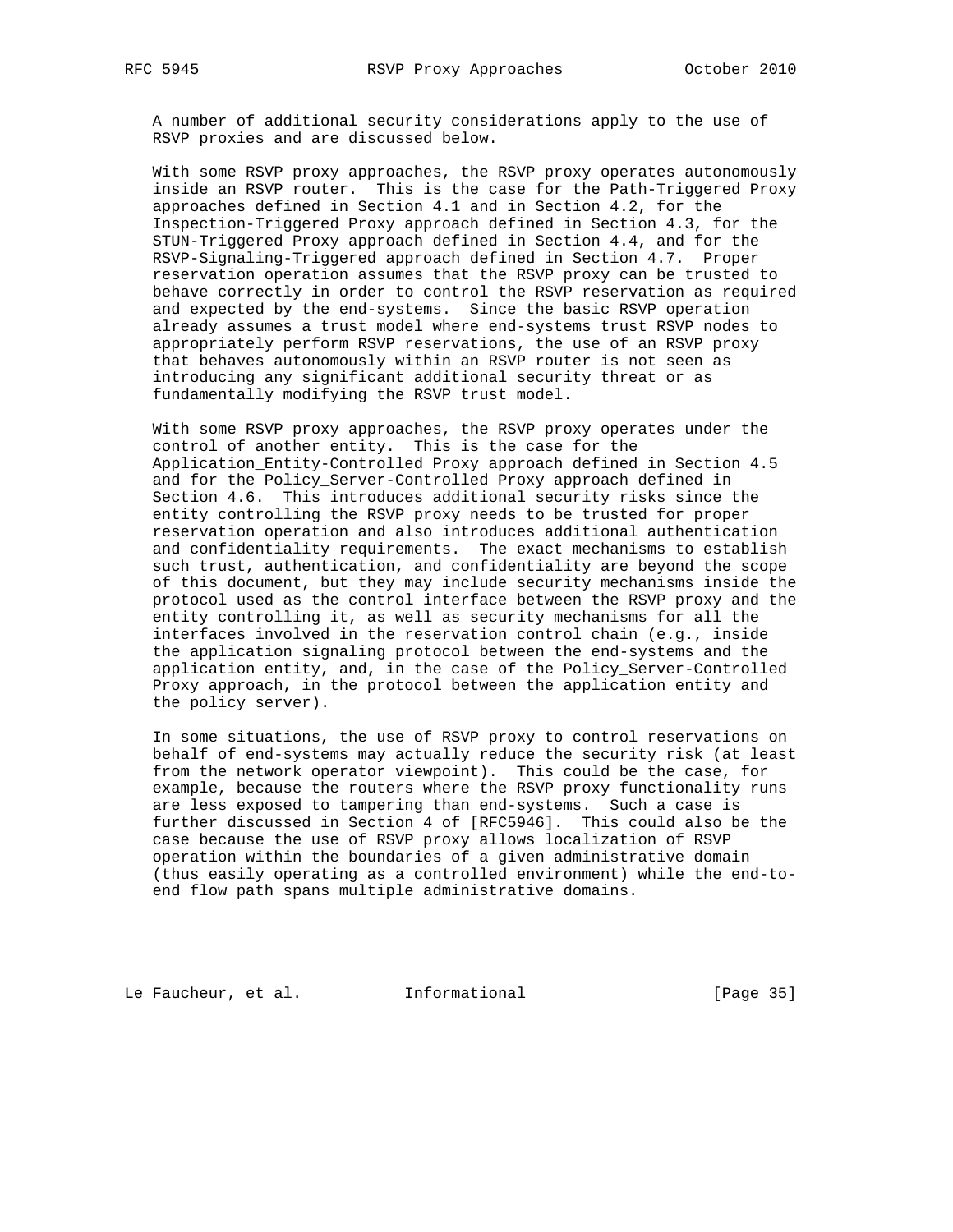- 
- 6. Acknowledgments

 This document benefited from earlier work on the concept of RSVP proxy including the one documented by Silvano Gai, Dinesh Dutt, Nitsan Elfassy, and Yoram Bernet. It also benefited from discussions with Pratik Bose, Chris Christou, and Michael Davenport. Tullio Loffredo and Massimo Sassi provided the base material for Section 4.6. Thanks to James Polk, Magnus Westerlund, Dan Romascanu, Ross Callon, Cullen Jennings, and Jari Arkko for their thorough review and comments.

- 7. References
- 7.1. Normative References
	- [RFC2205] Braden, B., Zhang, L., Berson, S., Herzog, S., and S. Jamin, "Resource ReSerVation Protocol (RSVP) -- Version 1 Functional Specification", RFC 2205, September 1997.
	- [RFC2210] Wroclawski, J., "The Use of RSVP with IETF Integrated Services", RFC 2210, September 1997.
	- [RFC2475] Blake, S., Black, D., Carlson, M., Davies, E., Wang, Z., and W. Weiss, "An Architecture for Differentiated Services", RFC 2475, December 1998.
	- [RFC2747] Baker, F., Lindell, B., and M. Talwar, "RSVP Cryptographic Authentication", RFC 2747, January 2000.
	- [RFC3097] Braden, R. and L. Zhang, "RSVP Cryptographic Authentication -- Updated Message Type Value", RFC 3097, April 2001.
	- [RFC5245] Rosenberg, J., "Interactive Connectivity Establishment (ICE): A Protocol for Network Address Translator (NAT) Traversal for Offer/Answer Protocols", RFC 5245, April 2010.
	- [RFC5389] Rosenberg, J., Mahy, R., Matthews, P., and D. Wing, "Session Traversal Utilities for NAT (STUN)", RFC 5389, October 2008.

Le Faucheur, et al. 1nformational [Page 36]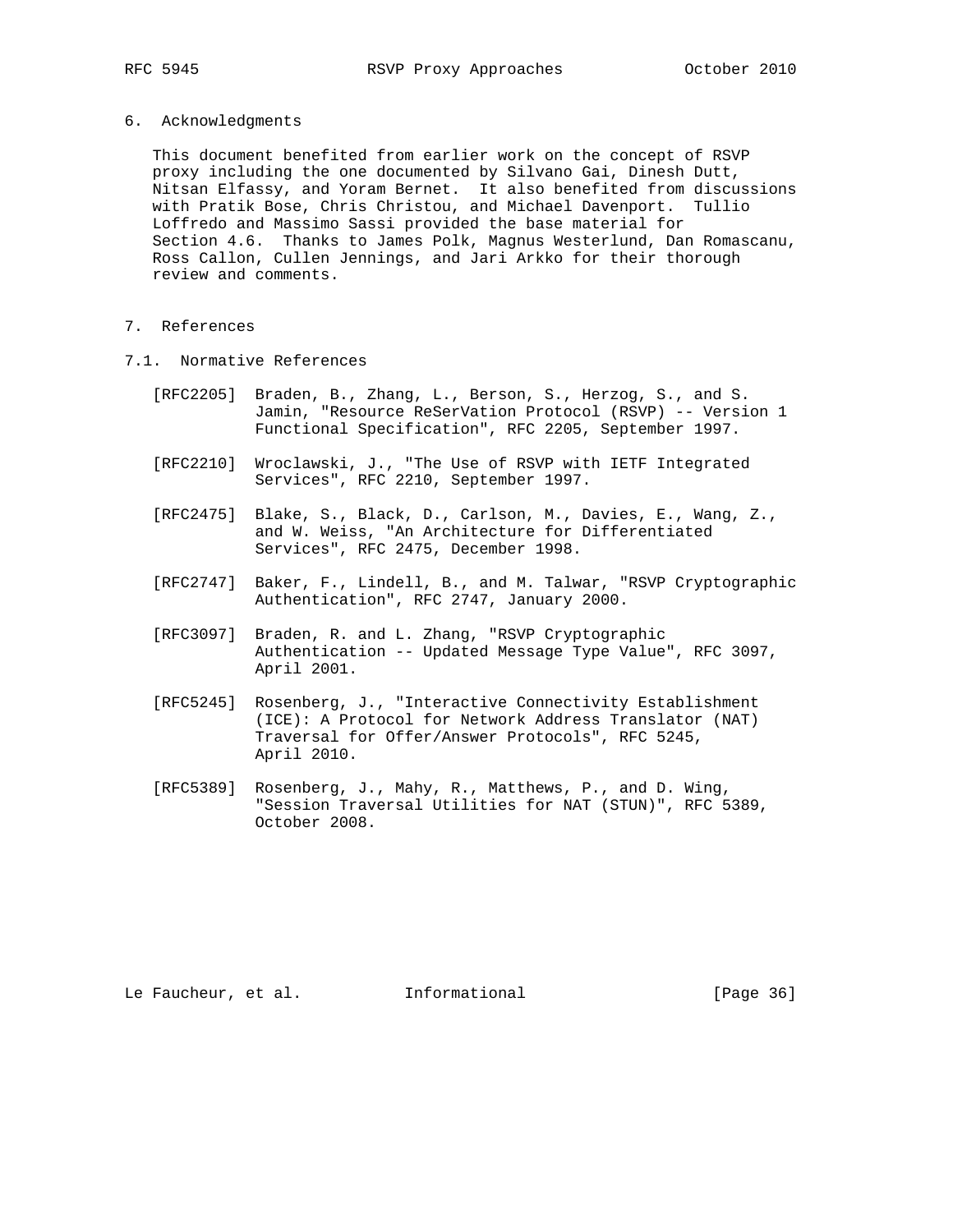- 7.2. Informative References
	- [QOS-MOBILE] Manner, J., "Provision of Quality of Service in IP based Mobile Access Networks", Doctoral dissertation, University of Helsinki, 2003, <http://ethesis.helsinki.fi>.
	- [RFC1633] Braden, B., Clark, D., and S. Shenker, "Integrated Services in the Internet Architecture: an Overview", RFC 1633, June 1994.
	- [RFC2113] Katz, D., "IP Router Alert Option", RFC 2113, February 1997.
	- [RFC2326] Schulzrinne, H., Rao, A., and R. Lanphier, "Real Time Streaming Protocol (RTSP)", RFC 2326, April 1998.
	- [RFC2474] Nichols, K., Blake, S., Baker, F., and D. Black, "Definition of the Differentiated Services Field (DS Field) in the IPv4 and IPv6 Headers", RFC 2474, December 1998.
	- [RFC2711] Partridge, C. and A. Jackson, "IPv6 Router Alert Option", RFC 2711, October 1999.
	- [RFC2872] Bernet, Y. and R. Pabbati, "Application and Sub Application Identity Policy Element for Use with RSVP", RFC 2872, June 2000.
	- [RFC2961] Berger, L., Gan, D., Swallow, G., Pan, P., Tommasi, F., and S. Molendini, "RSVP Refresh Overhead Reduction Extensions", RFC 2961, April 2001.
	- [RFC3175] Baker, F., Iturralde, C., Le Faucheur, F., and B. Davie, "Aggregation of RSVP for IPv4 and IPv6 Reservations", RFC 3175, September 2001.
	- [RFC3261] Rosenberg, J., Schulzrinne, H., Camarillo, G., Johnston, A., Peterson, J., Sparks, R., Handley, M., and E. Schooler, "SIP: Session Initiation Protocol", RFC 3261, June 2002.
	- [RFC3312] Camarillo, G., Marshall, W., and J. Rosenberg, "Integration of Resource Management and Session Initiation Protocol (SIP)", RFC 3312, October 2002.

Le Faucheur, et al. Informational [Page 37]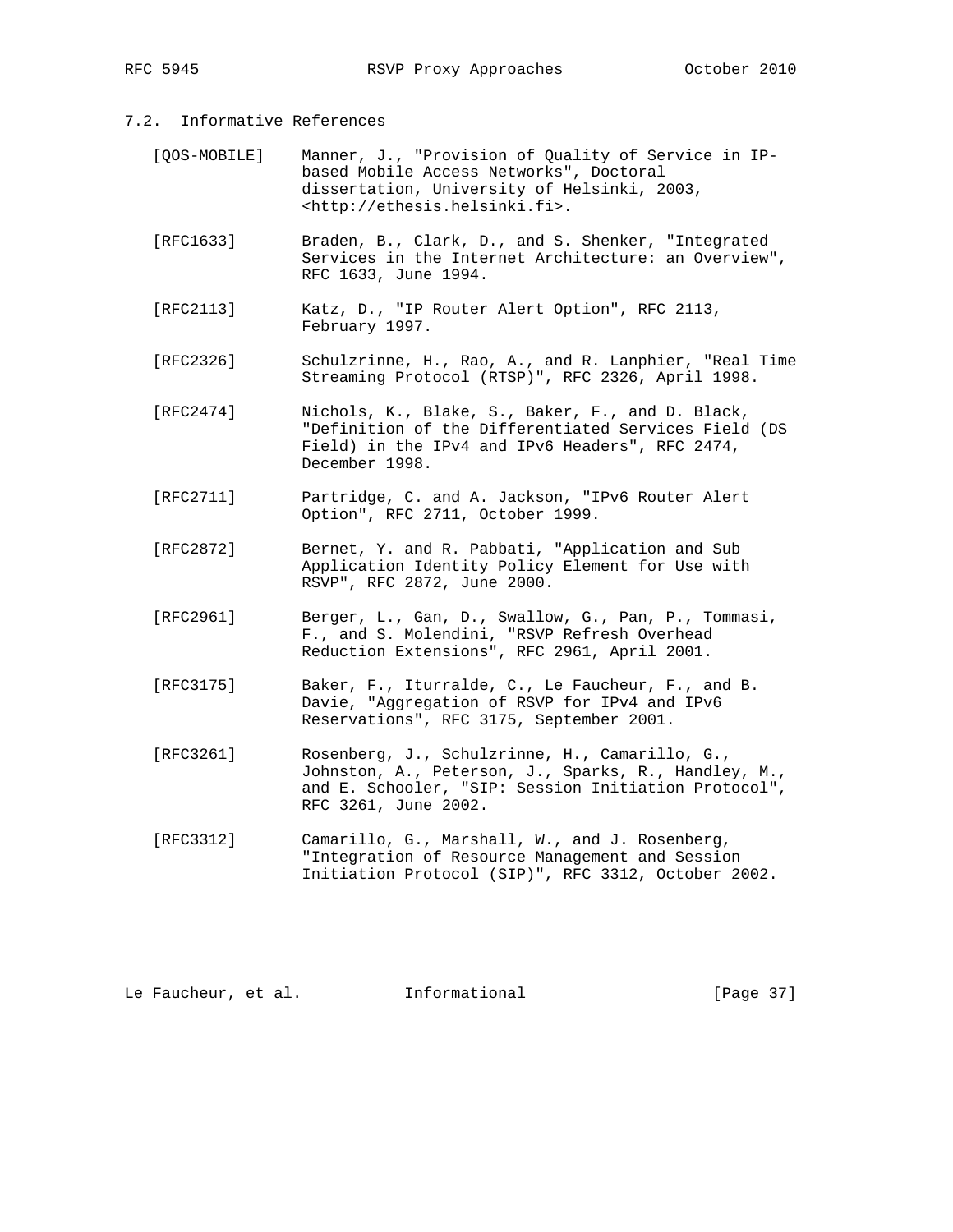- [RFC3550] Schulzrinne, H., Casner, S., Frederick, R., and V. Jacobson, "RTP: A Transport Protocol for Real-Time Applications", STD 64, RFC 3550, July 2003.
- [RFC3588] Calhoun, P., Loughney, J., Guttman, E., Zorn, G., and J. Arkko, "Diameter Base Protocol", RFC 3588, September 2003.
- [RFC3644] Snir, Y., Ramberg, Y., Strassner, J., Cohen, R., and B. Moore, "Policy Quality of Service (QoS) Information Model", RFC 3644, November 2003.
- [RFC4032] Camarillo, G. and P. Kyzivat, "Update to the Session Initiation Protocol (SIP) Preconditions Framework", RFC 4032, March 2005.
- [RFC4301] Kent, S. and K. Seo, "Security Architecture for the Internet Protocol", RFC 4301, December 2005.
- [RFC4302] Kent, S., "IP Authentication Header", RFC 4302, December 2005.
- [RFC4303] Kent, S., "IP Encapsulating Security Payload (ESP)", RFC 4303, December 2005.
- [RFC4566] Handley, M., Jacobson, V., and C. Perkins, "SDP: Session Description Protocol", RFC 4566, July 2006.
- [RFC4741] Enns, R., "NETCONF Configuration Protocol", RFC 4741, December 2006.
- [RFC4860] Le Faucheur, F., Davie, B., Bose, P., Christou, C., and M. Davenport, "Generic Aggregate Resource ReSerVation Protocol (RSVP) Reservations", RFC 4860, May 2007.
- [RFC4923] Baker, F. and P. Bose, "Quality of Service (QoS) Signaling in a Nested Virtual Private Network", RFC 4923, August 2007.
- [RFC5277] Chisholm, S. and H. Trevino, "NETCONF Event Notifications", RFC 5277, July 2008.
- [RFC5432] Polk, J., Dhesikan, S., and G. Camarillo, "Quality of Service (QoS) Mechanism Selection in the Session Description Protocol (SDP)", RFC 5432, March 2009.

Le Faucheur, et al. Informational [Page 38]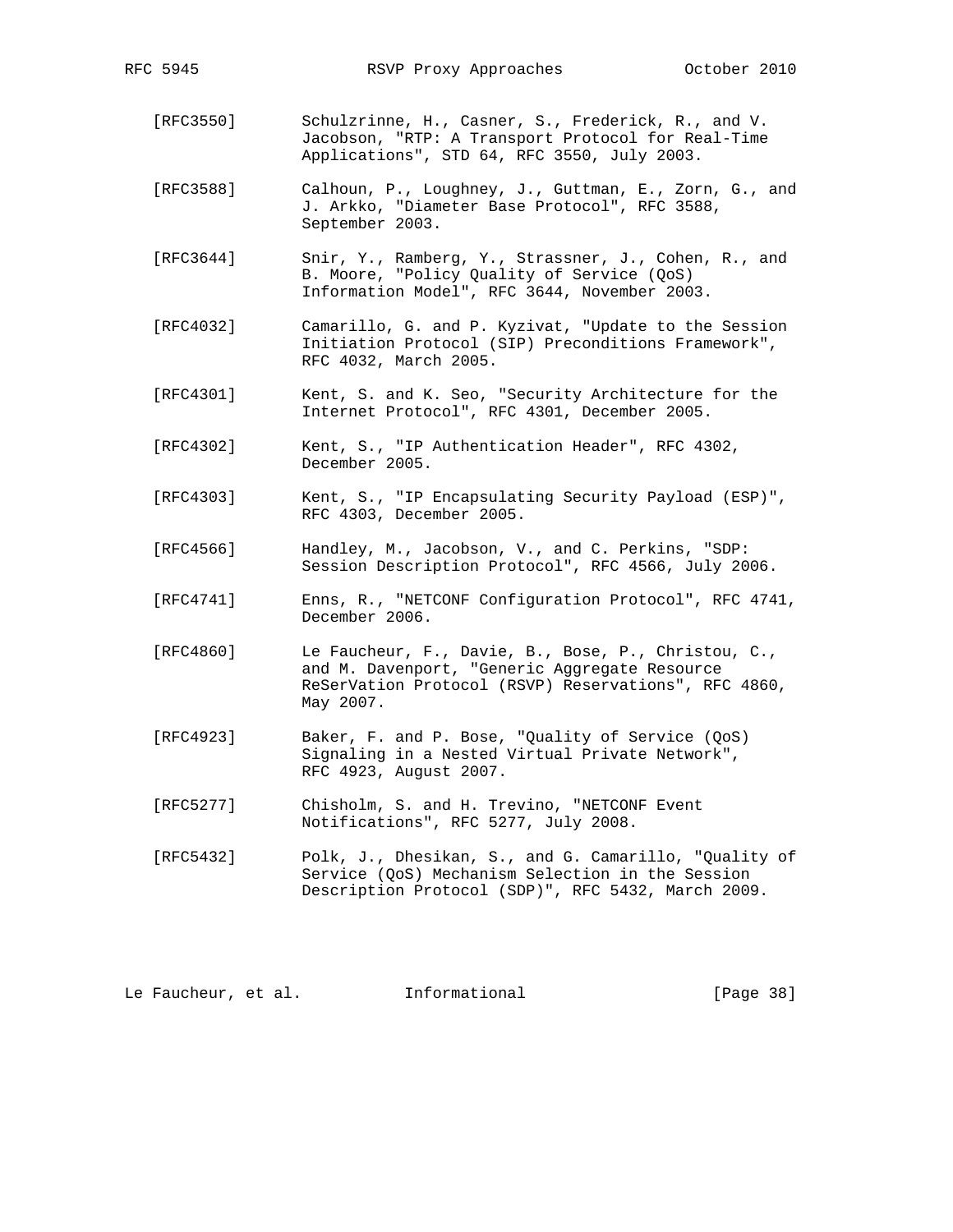- [RFC5853] Hautakorpi, J., Camarillo, G., Penfield, R., Hawrylyshen, A., and M. Bhatia, "Requirements from Session Initiation Protocol (SIP) Session Border Control (SBC) Deployments", RFC 5853, April 2010.
- [RFC5866] Sun, D., McCann, P., Tschofenig, H., Tsou, T., Doria, A., and G. Zorn, "Diameter Quality-of-Service Application", RFC 5866, May 2010.
- [RFC5946] Le Faucheur, F., Manner, J., Narayanan, A., Guillou, A., and H. Malik, "Resource Reservation Protocol (RSVP) Extensions for Path-Triggered RSVP Receiver Proxy", RFC 5946, October 2010.
- [RFC5974] Manner, J., Karagiannis, G., and A. McDonald, "NSIS Signaling Layer Protocol (NSLP) for Quality-of- Service Signaling", RFC 5974, October 2010.
- [RSVP-SEC-KEY] Behringer, M. and F. Le Faucheur, "Applicability of Keying Methods for RSVP Security", Work in Progress, June 2009.
- [RTR-ALERT] Le Faucheur, F., "IP Router Alert Considerations and Usage", Work in Progress, October 2009.
- [W3C] "World Wide Web Consortium (W3C) Web Services Architecture", <http://www.w3.org/TR/ws-arch/>.

Le Faucheur, et al. Informational [Page 39]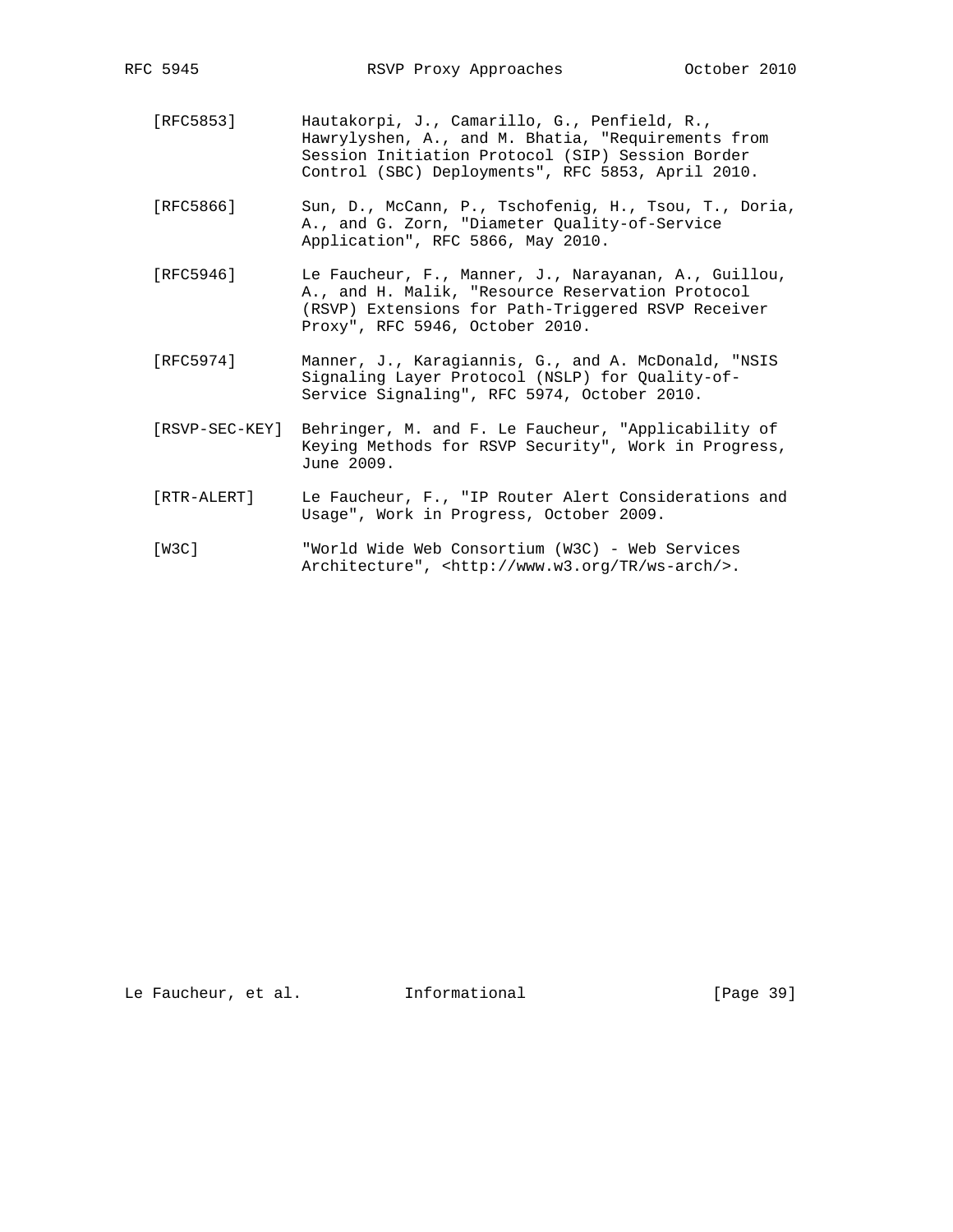Appendix A. Use Cases for RSVP Proxies

A.1. RSVP-Based VoD Admission Control in Broadband Aggregation Networks

 As broadband services for residential customers are becoming more and more prevalent, next-generation aggregation networks are being deployed in order to aggregate traffic from broadband users (whether attached via Digital Subscriber Line technology, aka DSL; Fiber To The Home/Curb, aka FTTx; Cable; or other broadband access technology). Video on Demand (VoD) services, which may be offered to broadband users, present significant capacity planning challenges for the aggregation network for a number of reasons. First, each VoD stream requires significant dedicated sustained bandwidth (typically 2-4 Mb/s in Standard Definition TV and 6-12 Mb/s in High Definition TV). Secondly, the VoD codec algorithms are very sensitive to packet loss. Finally, the load resulting from such services is very hard to predict (e.g., it can vary quite suddenly with blockbuster titles made available as well as with promotional offerings). As a result, transport of VoD streams on the aggregation network usually translate into a strong requirement for admission control. The admission control solution protects the quality of established VoD sessions by rejecting the additional excessive session attempts during unpredictable peaks, during link or node failures, or a combination of those factors.

 RSVP can be used in the aggregation network for admission control of the VoD sessions. However, since customer premises equipment such as Set Top Boxes (STBs) (which behave as the receiver for VoD streams) often do not support RSVP, the last IP hop in the aggregation network can behave as an RSVP Receiver Proxy. This way, RSVP can be used between VoD pumps and the last IP hop in the aggregation network to perform accurate admission control of VoD streams over the resources set aside for VoD in the aggregation network (typically a certain percentage of the bandwidth of any link). As VoD streams are unidirectional, a simple Path-Triggered RSVP Receiver Proxy (as described in Section 4.1) is all that is required in this use case.

 Figure 14 illustrates operation of RSVP-based admission control of VoD sessions in an aggregation network involving RSVP support on the VoD pump (the senders) and the RSVP Receiver proxy on the last IP hop of the aggregation network. All the customer premises equipment remains RSVP-unaware.

Le Faucheur, et al. 1nformational [Page 40]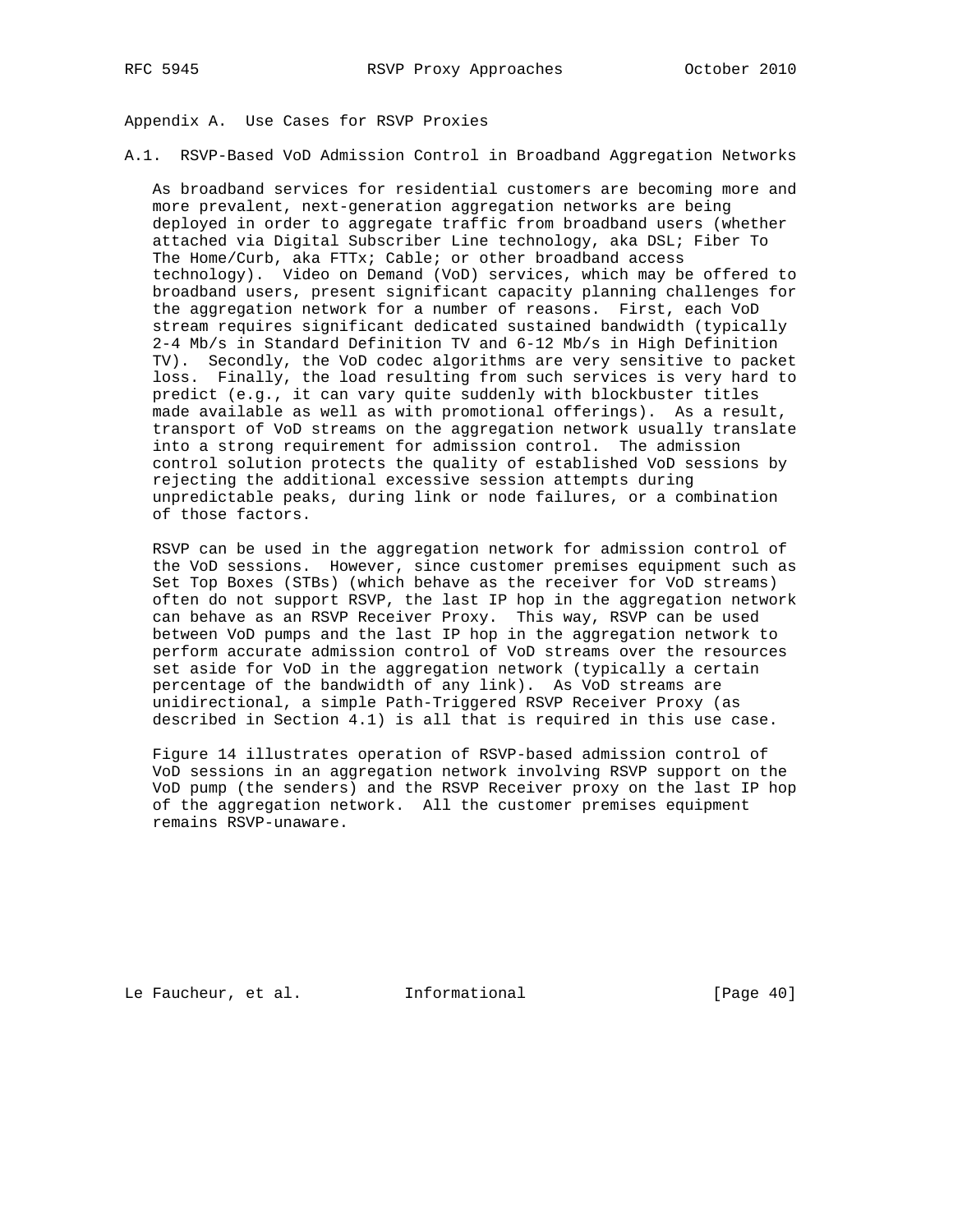

 In the case where the VoD pumps are not RSVP-capable, an Application\_Entity-Controlled Sender Proxy via the "RSVP over GRE" approach (as described in Section 4.5.1) can also be implemented on the VoD Controller or Session Resource Manager (SRM) devices typically involved in VoD deployments. Figure 15 illustrates operation of RSVP-based admission control of VoD sessions in an aggregation network involving such an Application\_Entity-Controlled Source Proxy combined with an RSVP Receiver Proxy on the last IP hop of the aggregation network. All the customer premises equipment, as well as the VoD pumps, remain RSVP-unaware.

Le Faucheur, et al. Informational [Page 41]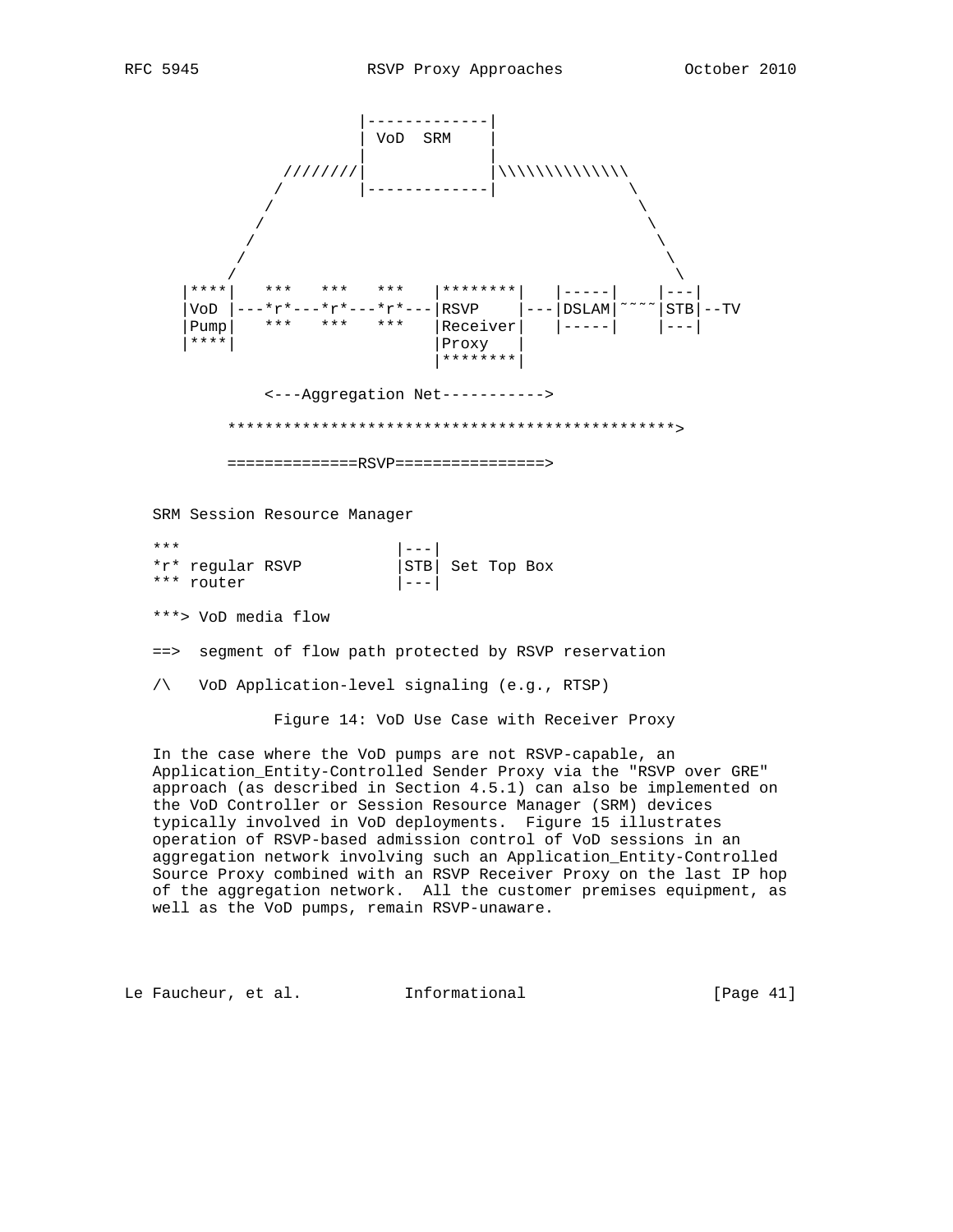

non-RSVP-capable VoD pumps. In turn, this means that the benefits of

Le Faucheur, et al. Informational [Page 42]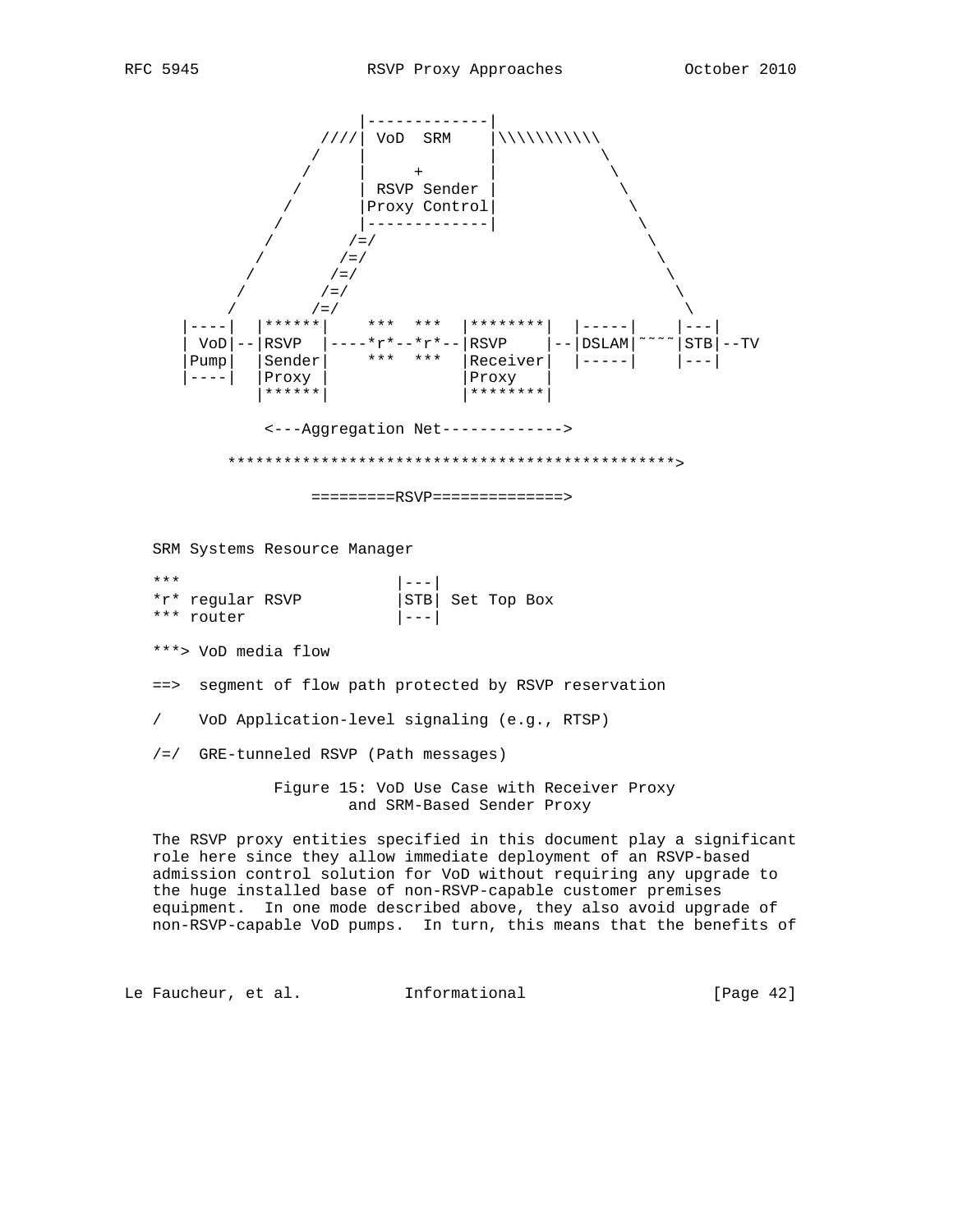on-path admission control can be offered to VoD services over broadband aggregation networks without network or VoD pump upgrade. Those include accurate bandwidth accounting regardless of topology (hub-and-spoke, ring, mesh, star, arbitrary combinations) and dynamic adjustment to any change in topology (such as failure, routing change, additional links, etc.).

A.2. RSVP-Based Voice/Video Connection Admission Control (CAC) in Enterprise WAN

 More and more enterprises are migrating their telephony and videoconferencing applications onto IP. When doing so, there is a need for retaining admission control capabilities of existing TDM based (Time-Division Multiplexing) systems to ensure the QoS of these applications is maintained even when transiting through the enterprise's Wide Area Network (WAN). Since many of the endpoints already deployed (such as IP phones or videoconferencing terminals) are not RSVP-capable, RSVP proxy approaches are very useful: they allow deployment of an RSVP-based admission control solution over the WAN without requiring upgrade of the existing terminals.

 A common deployment architecture for such environments relies on the Application\_Entity-Controlled Proxy approach as defined in Section 4.5. Routers sitting at the edges of the WAN are naturally "on-path" for all inter-campus calls (or sessions) and behave as RSVP proxies. The RSVP proxies establish, maintain, and tear down RSVP reservations over the WAN segment for the calls (or sessions) under the control of the SIP server/proxy. The SIP server/proxy synchronizes the RSVP reservation status with the status of end-to end calls. For example, the called IP phone will only be instructed to play a ring tone if the RSVP reservation over the corresponding WAN segment has been successfully established.

 This architecture allowing RSVP-based admission control of voice and video on the enterprise WAN is illustrated in Figure 16.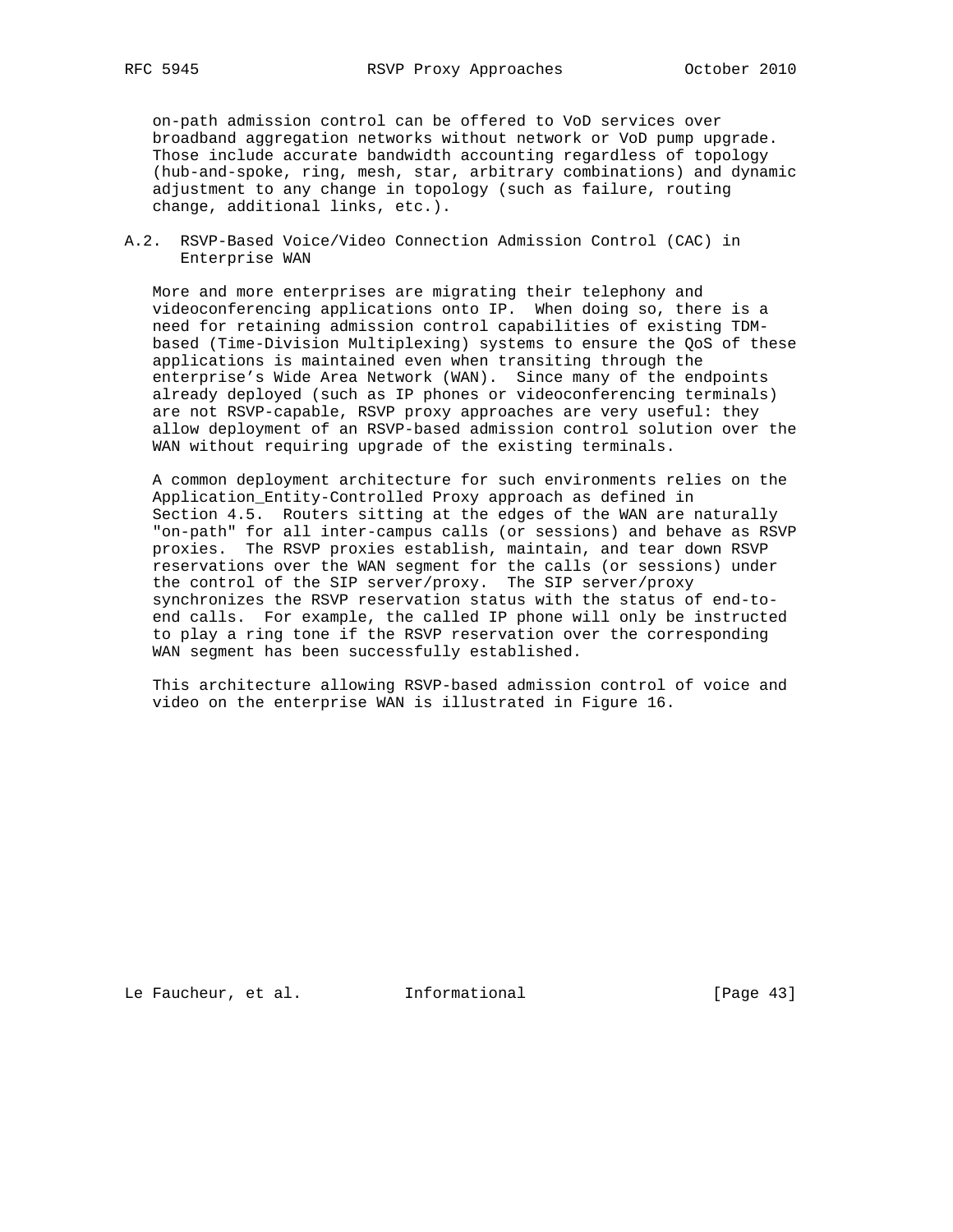

Le Faucheur, et al. Informational [Page 44]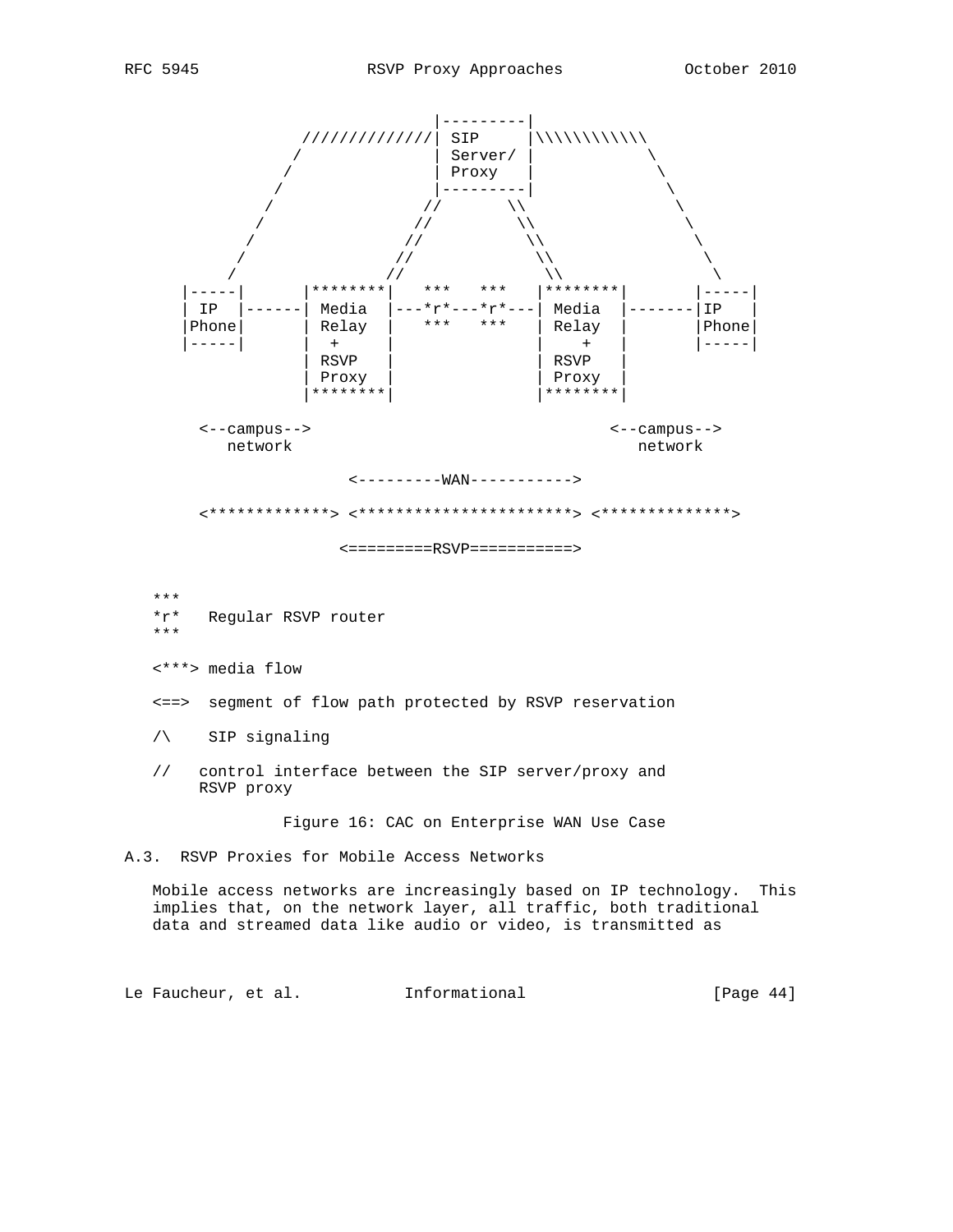packets. Increasingly popular multimedia applications would benefit from better than best-effort service from the network, a forwarding service with strict Quality of Service (QoS) with guaranteed minimum bandwidth and bounded delay. Other applications, such as electronic commerce, network control and management, and remote-login applications, would also benefit from a differentiated treatment.

 The IETF has two main models for providing differentiated treatment of packets in routers. The Integrated Services (IntServ) model [RFC1633], together with the Resource Reservation Protocol (RSVP) [RFC2205], [RFC2210], [RFC2961] provides per-flow guaranteed end-to end transmission service. The Differentiated Services (Diffserv) framework [RFC2475] provides non-signaled flow differentiation that usually provides, but does not guarantee, proper transmission service.

 However, these architectures have potential weaknesses for deployment in Mobile Access Networks. For example, RSVP requires support from both communication endpoints, and the protocol may have potential performance issues in mobile environments. Diffserv can only provide statistical guarantees and is not well suited for dynamic environments.

 Let us consider a scenario, where a fixed network correspondent node (CN) would be sending a multimedia stream to an end host behind a wireless link. If the correspondent node does not support RSVP, it cannot signal its traffic characteristics to the network and request specific forwarding services. Likewise, if the correspondent node is not able to mark its traffic with a proper Differentiated Services codepoint (DSCP) to trigger service differentiation, the multimedia stream will get only best-effort service, which may result in poor visual and audio quality in the receiving application. Even if the connecting wired network is over-provisioned, an end host would still benefit from local resource reservations, especially in wireless access networks, where the bottleneck resource is most probably the wireless link.

 RSVP proxies would be a very beneficial solution to this problem. It would allow distinguishing local network reservations from the end to-end reservations. The end host does not need to know the access network topology or the nodes that will reserve the local resources. The access network would do resource reservations for both incoming and outgoing flows based on certain criteria, e.g., filters based on application protocols. Another option is that the mobile end host makes an explicit reservation that identifies the intention, and the access network will find the correct local access network node(s) to respond to the reservation. RSVP proxies would, thus, allow resource reservation over the segment that is the most likely bottleneck, the

Le Faucheur, et al. 1nformational [Page 45]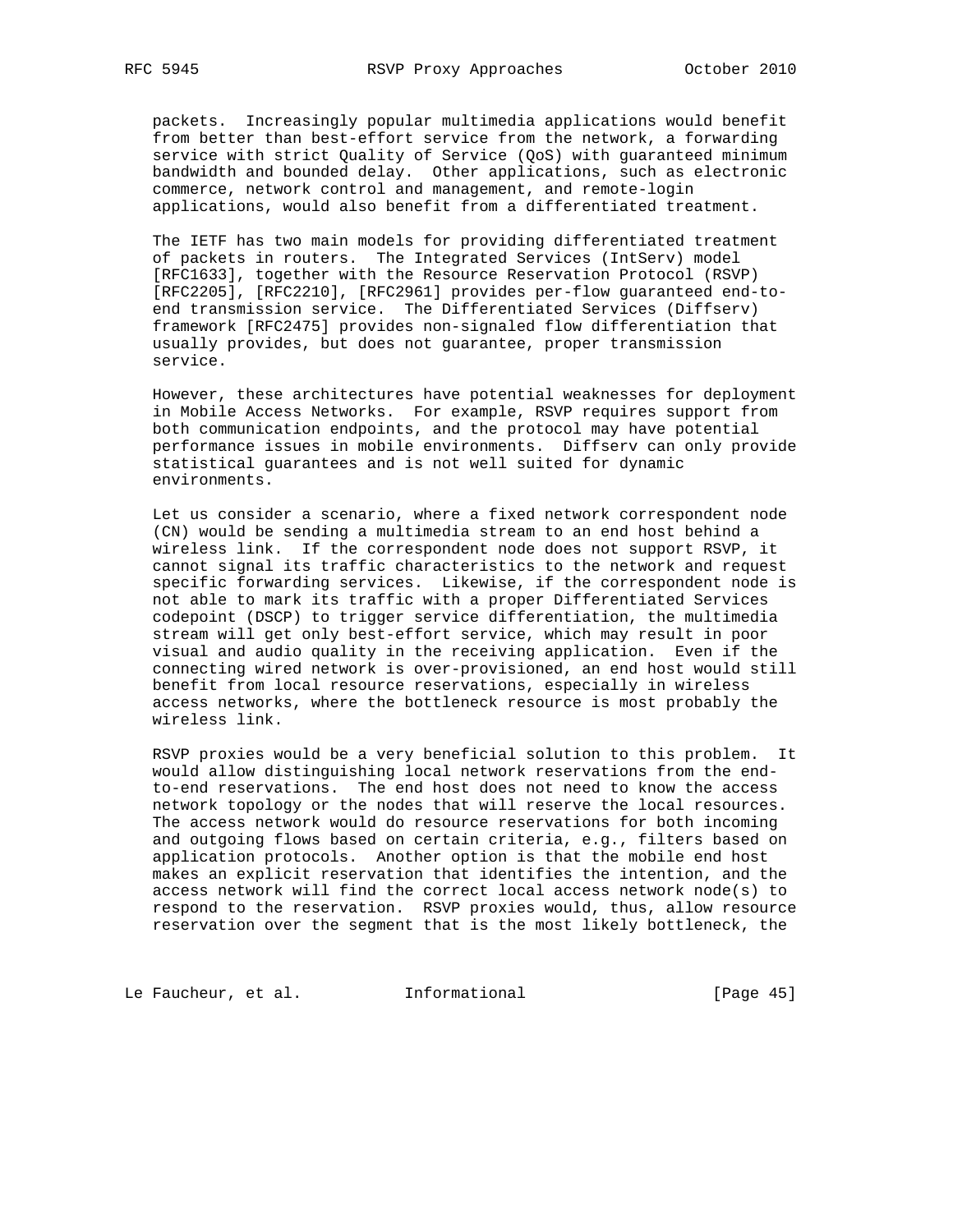wireless link. If the wireless access network uses a local mobility management mechanism, where the IP address of the mobile node does not change during handover, RSVP reservations would follow the mobile node movement.

A.4. RSVP Proxies for Reservations in the Presence of IPsec Gateways

 [RFC4923] discusses how resource reservation can be supported end-to end in a nested VPN environment. At each VPN level, VPN routers behave as [RFC4301] security gateways between a plaintext domain and a ciphertext domain. To achieve end-to-end resource reservation, the VPN routers process RSVP signaling on the plaintext side, perform aggregation of plaintext reservations, and maintain the corresponding aggregate RSVP reservations on the ciphertext side. Each aggregate reservation is established on behalf of multiple encrypted end-to-end sessions sharing the same ingress and egress VPN routers. These aggregate reservations can be as specified in [RFC3175] or [RFC4860].

 Section 3 of [RFC4923] discusses the necessary data flows within a VPN router to achieve the behavior described in the previous paragraph. Two mechanisms are described to achieve such data flows. Section 3.1 presents the case where the VPN router carries data across the cryptographic boundary. Section 3.2 discusses the case where the VPN router uses a Network Guard.

 Where such mechanisms are not supported by the VPN routers, the approach for end-to-end reservations presented in [RFC4923] cannot be deployed. An alternative approach to support resource reservations within the ciphertext core is to use the Application\_Entity- Controlled Proxy approach (as defined in Section 4.5) in the following way:

- o the RSVP proxies are located inside the ciphertext domain and use aggregate RSVP reservations.
- o the application entity exchange application-level signaling with the end-systems in the plaintext domain.
- o the application entity controls the RSVP proxies in the ciphertext domain via an RSVP proxy control interface.

 This is illustrated in Figure 17 in the case where the application is SIP-based multimedia communications.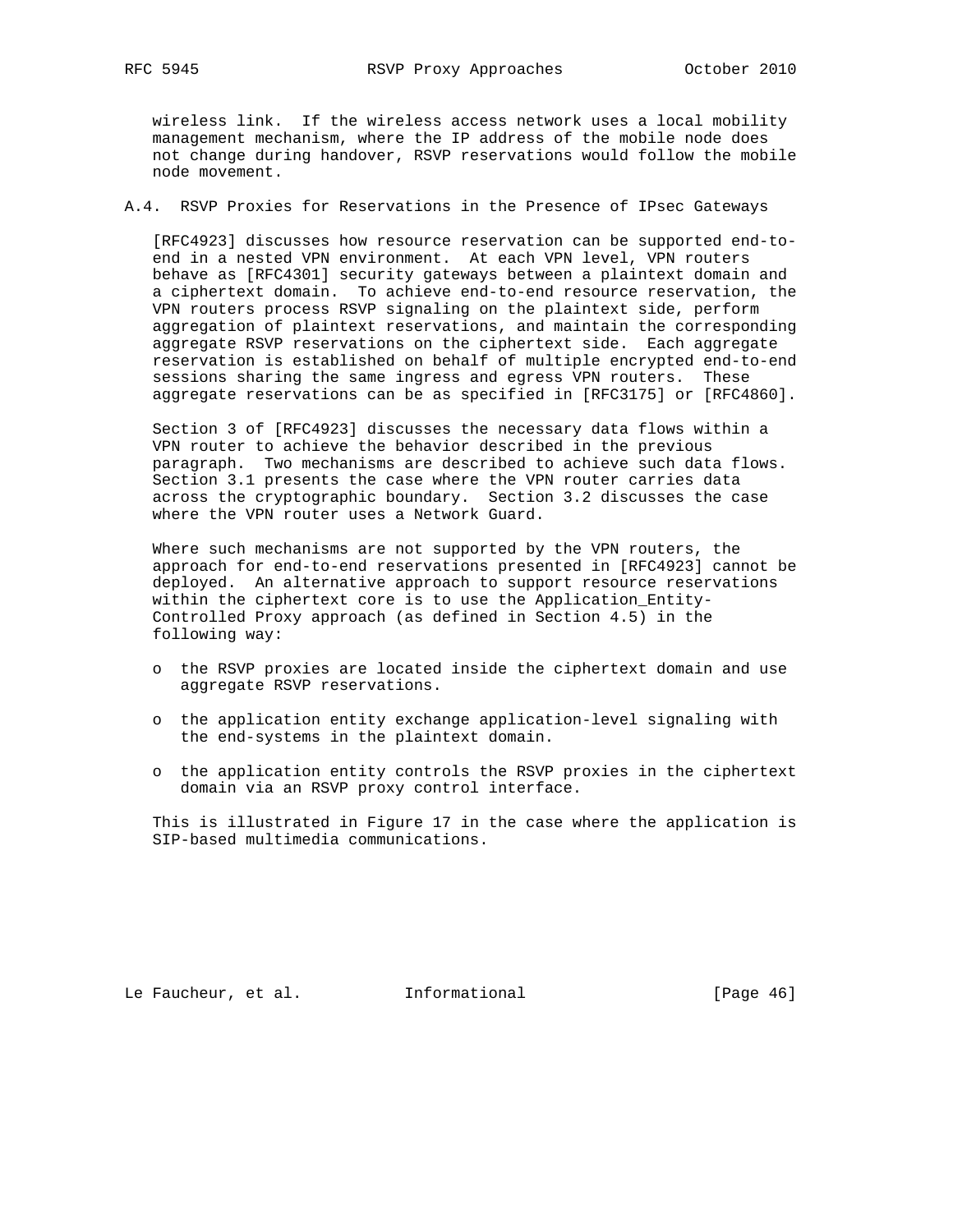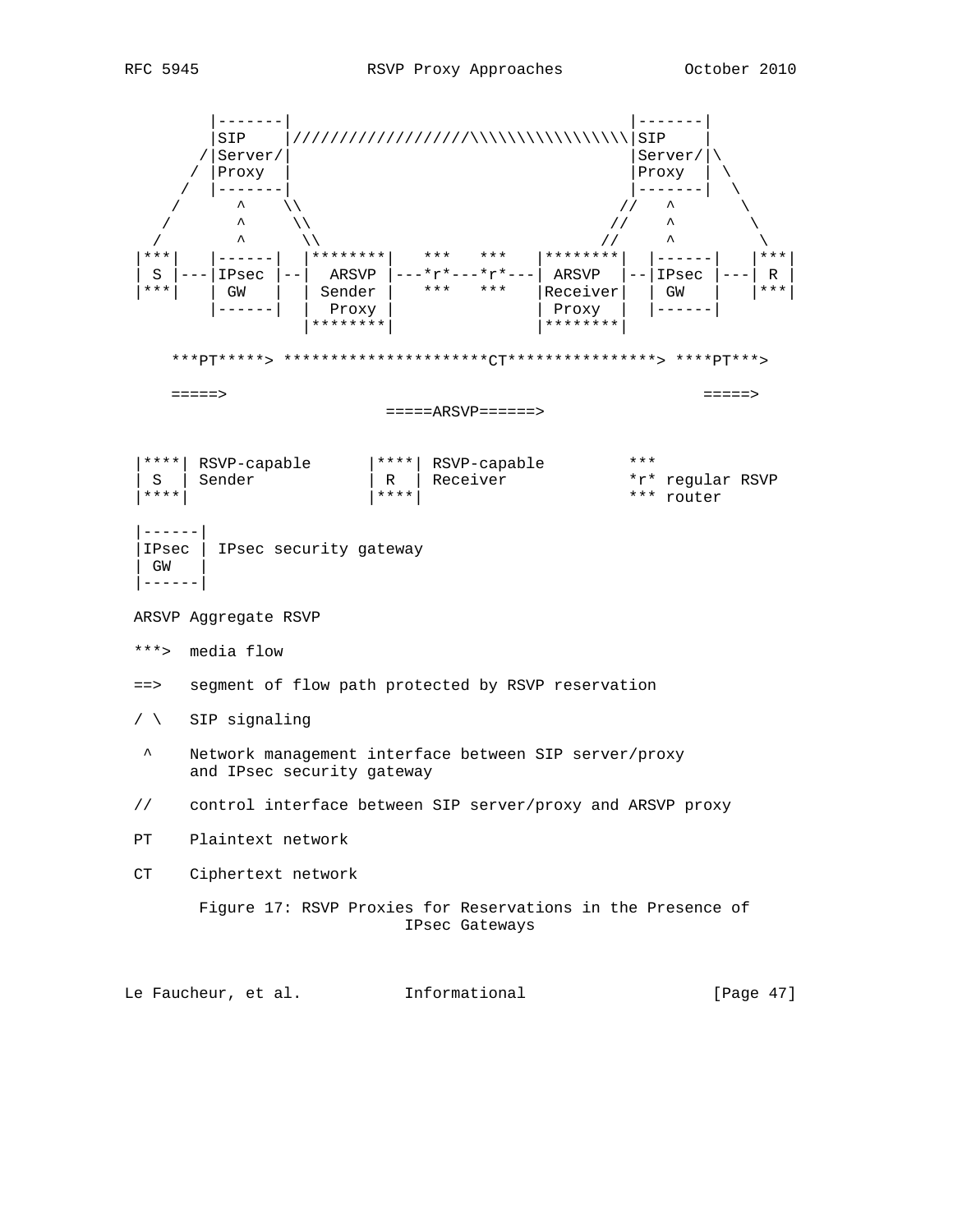Where the sender and receiver are RSVP-capable, they may also use RSVP signaling. This achieves resource reservation on the plaintext segments of the end-to-end, i.e.,

o from the sender to the ingress IPsec gateway, and

o from the egress IPsec gateway to the receiver.

 In this use case, because the VPN routers do not support any RSVP specific mechanism, the end-to-end RSVP signaling is effectively hidden by the IPsec gateways on the ciphertext segment of the end-to end path.

 As with the Application\_Entity-Controlled Proxy approach (defined in Section 4.5), the solution here for synchronizing RSVP signaling with application-level signaling is to rely on an application-level signaling device that controls an on-path RSVP proxy function. However, in this use case, the RSVP proxies are a component of a ciphertext network where all user (bearer) traffic is IPsec encrypted. This has a number of implications, including the following:

- 1. encrypted flows cannot be identified in the ciphertext domain so that network nodes can only classify traffic based on IP address and Differentiated Services codepoints (DSCPs). As a result, only aggregate RSVP reservations (such as those specified in [RFC3175] or [RFC4860]) can be used. This is similar to [RFC4923].
- 2. Determining the RSVP Sender Proxy and RSVP Receiver Proxy to be used for aggregation of a given flow from sender to receiver creates a number of challenges. Details on how this may be achieved are beyond the scope of this document. We observe that, as illustrated in Figure 17, this may be facilitated by a network management interface between the application entity and the IPsec gateways. For example, this interface may be used by the application entity to obtain information about which IPsec gateway is on the path of a given end-to-end flow. Then, the application entity may maintain awareness of which RSVP proxy is on the ciphertext path between a given pair of IPsec gateways. How such awareness is achieved is beyond the scope of this document. We simply observe that such awareness can be easily achieved through simple configuration in the particular case where a single (physical or logical) RSVP proxy is fronting a given IPsec gateway. We also observe that when awareness of the RSVP Receiver Proxy for a particular egress IPsec gateway (or

Le Faucheur, et al. 1nformational 1999 [Page 48]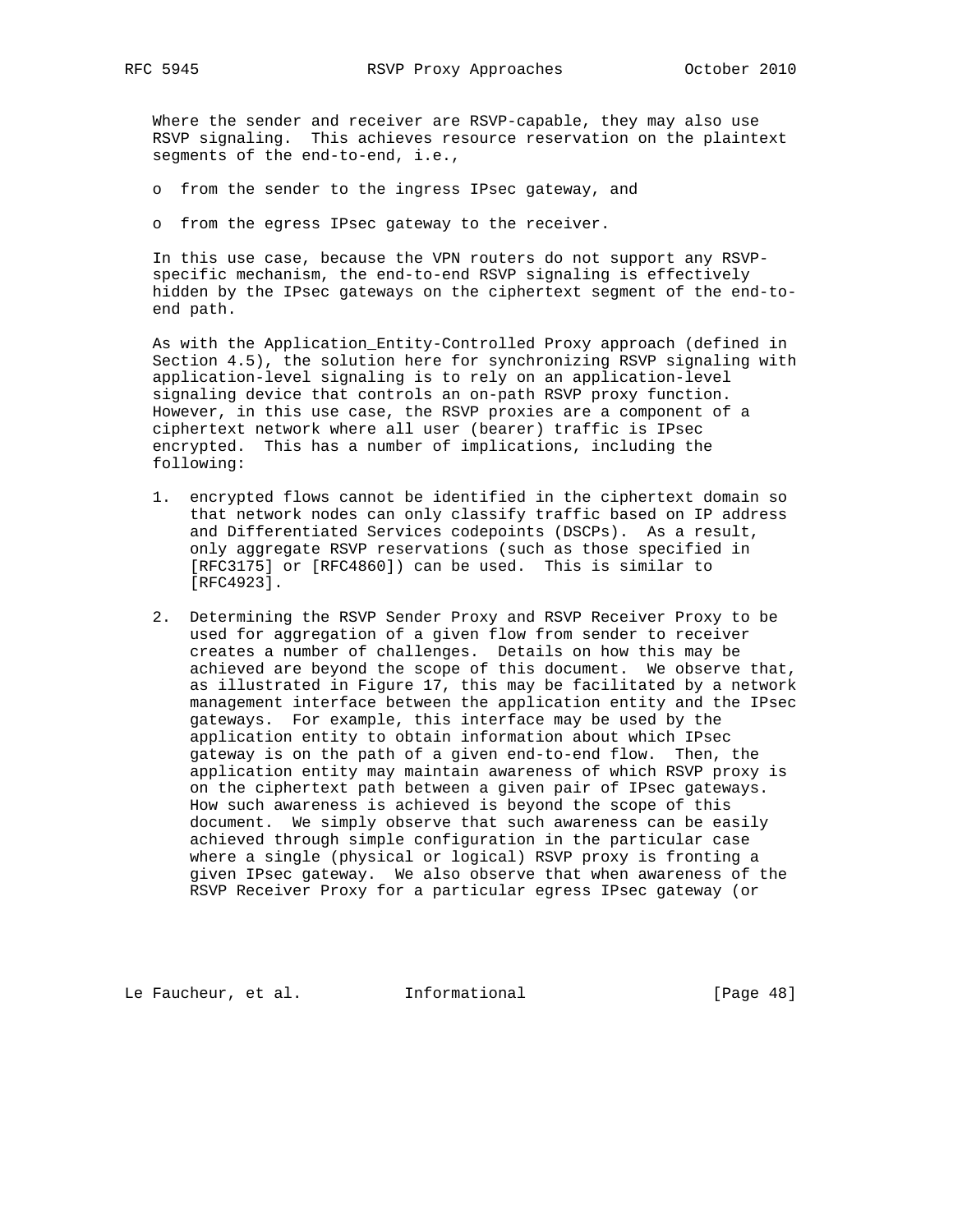end-to-end flow) is not available, the aggregate reservation may be signaled by the RSVP Sender Proxy to the destination address of the egress IPsec gateway and then proxied by the RSVP Receiver Proxy.

 Different flavors of operations are possible in terms of aggregate reservation sizing. For example, the application entity can initiate an aggregate reservation of fixed size a priori and then simply keep count of the bandwidth used by sessions and reject sessions that would result in excess usage of an aggregate reservation. The application entity could also re-size the aggregate reservations on a session-by-session basis. Alternatively, the application entity could re-size the aggregate reservations in step increments typically corresponding to the bandwidth requirement of multiple sessions.